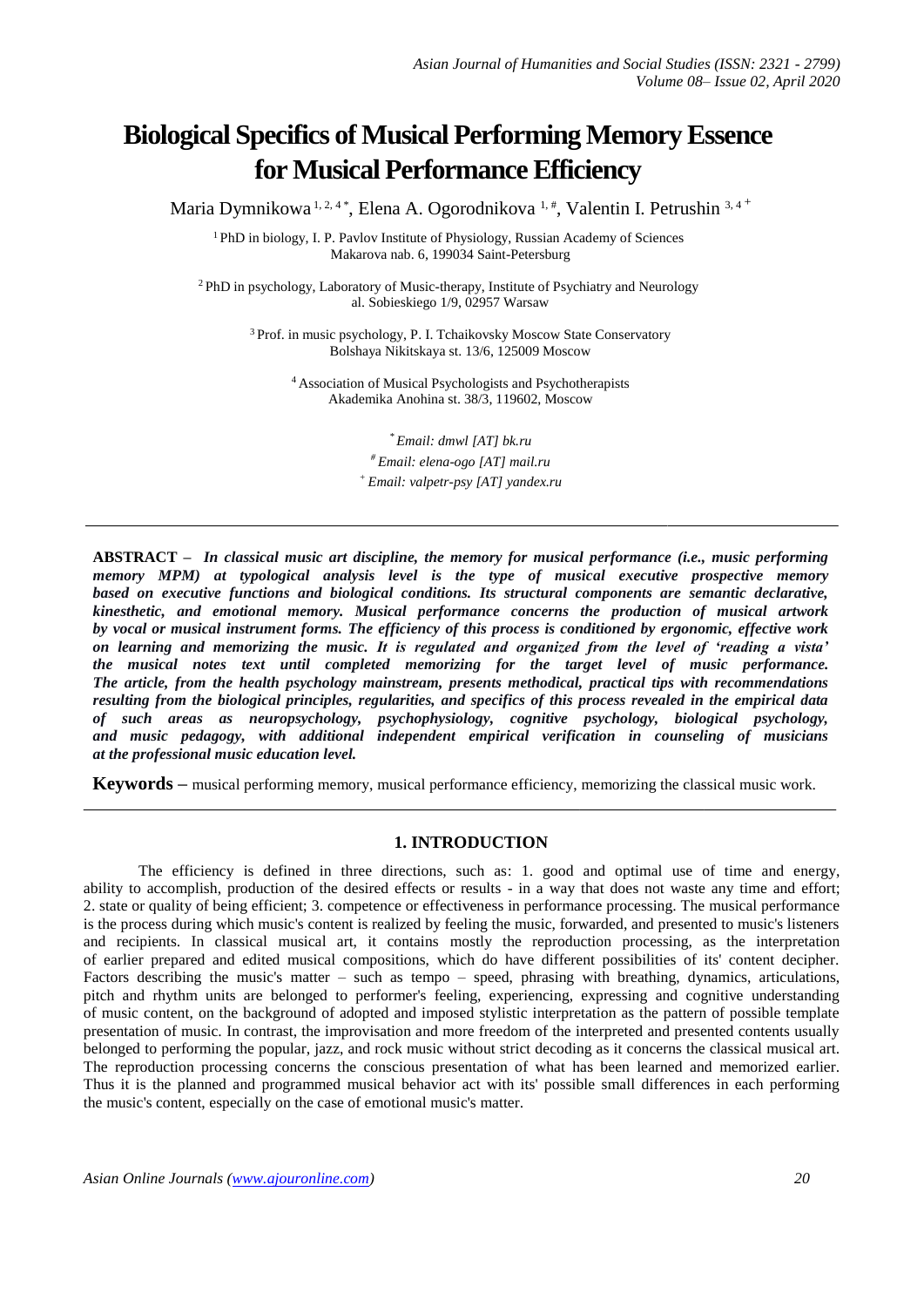Learning and memory are biological, inborn psychological capabilities of our mind [205]. Learning is the process of acquiring new knowledge about the world, whereas memory is the process of retaining and reconstructing that knowledge overtime during our fate – range. And most of our knowledge and most of our skills are not innate inborn but learned, where special cue belongs to the proprioception processing. Here proprioception, as bodily neuromuscular sense of positioning and movement, is a part of sixth receptor defined as 'somato-sensation' i.e., somatosensory perception. It includes additional four sub-categories of feeling reception as a balance (i.e., equilibrioception), a pain (i.e., nociception), a temperature (i.e., thermos-reception), and a pressure – vibration – discriminatory touch (i.e., mechano-reception) [4]. This sensory feedback arises in the peripheral nervous system (PNS), and forward its information to the central nervous system (CNS) in two directions, at the level of the spinal cord (reflexive) and cerebral cortex for deeper and higher stimuli processing [174].

According to Sacks [358], proprioception is a continuous, unconscious and automatic sensory flow from the moving parts of our body (muscles, tendons, joints), through which their position, tone, and movement are constantly determined, controlled and corrected, also with taking into account the influence of the emotional state on their activation. Therefore humans are in large part of what they have learned, formed up, perceived, coded, and what they do remembering, keeping, and forgetting. The memory enables information to be stored and retrieved in the time range from seconds to years and is essential for daily life. The biology definition of memory concern with enduring changes in the mechanisms of behavior based on prior experience with environmental input, where humans have evolved specific plasticity systems with methods to retain information that may be useful at a later time. Here memory is the evidence when some observed output at time point B can be attributed to an earlier input experience at time point A [92]. It involves retaining specific information over a delay, based on encoding, keeping (i.e., storage), and recalling psychological processes, available through the memory consolidation process. At the same time, learning is the process of acquiring new information.

The mechanisms of cellular and synaptic levels for memory consolidation look to be universal among animals. However, there is evidence that specific aspects of human memory can be modeled in non-human animals, including such processes as declarative memory, and prospective memory (i.e., 'remembering to remember') [91]. Thus musical performing memory belongs to higher-order memory type as a very complex and quite complicated ability. The underlying molecular and cellular mechanisms of learning and memory have been conserved during evolution [399], with Stock and Zhang [405] provided evidence that learning and memory are molecularly separate processes, what might be defined as learning is the obtaining of adaptive abilities and skills. In contrast, memory is the processing of information transforming and keeping in mind until it's relevant and useful for life existence. From the position of associative learning, the learning mechanism is inseparable from the storage and reproduction mechanisms.

Learning mechanisms extract potentially useful information from experience, and memory mechanisms carry the necessary information in time in a form accessible for reproduction throughout the entire storage time [140]. At the psychological level - learning is the process of forming associations, and memory is the translation of these associations into changes in human behavior, where reinforcing a specific behavior improves attention to this behavior significantly [375; 383]. At the neural level - learning is the restructuring of the plastic structures of the nervous system based on experience, and memory is the essential part of this ever-changing structure, with the representation of the activity of some neural networks in the brain [308]. What is learned and memorized is always a repetition of the conditions that occurred in the learning process [308]. When re-learning or re-training, the primary memorial trail only partially enters the newly created one, and the engram itself is quite plastic and changes both with time and under the influence of various influences [115]. Here the primacy effect of memory influences the second and every following selected form of producing the musical performing content with small corrected changes.

The present article concerns the range of professional classical music activity, directed especially for performers – transmitters of classical music literature. That activity is defined as music performance processing and concerns 'music performers' specialists of selected styles, compositions, composers, and historical periods of musical art products (i.e., creations). At the same time, it is the memory background for classical music literature interpretation during concerts, recordings, or teaching processing. In scientific literature of cognitive psychology, neuropsychology and music psychology, there is an absence of mentioning the music memory in classifications of cognitive functions or musical functions, where terms 'function' and 'process' become semantic synonyms. The music memory – as an ability – does exist only in classifications of musical skills. Thus this memory might be described by other types of memory presented in cognitive psychology and neuropsychology schemes of cognitive functions. Here the music performance, as processing, also concerns 'programmed behavior' actions, thus it is primarily an executive function in cognitive psychology and music psychology ranges.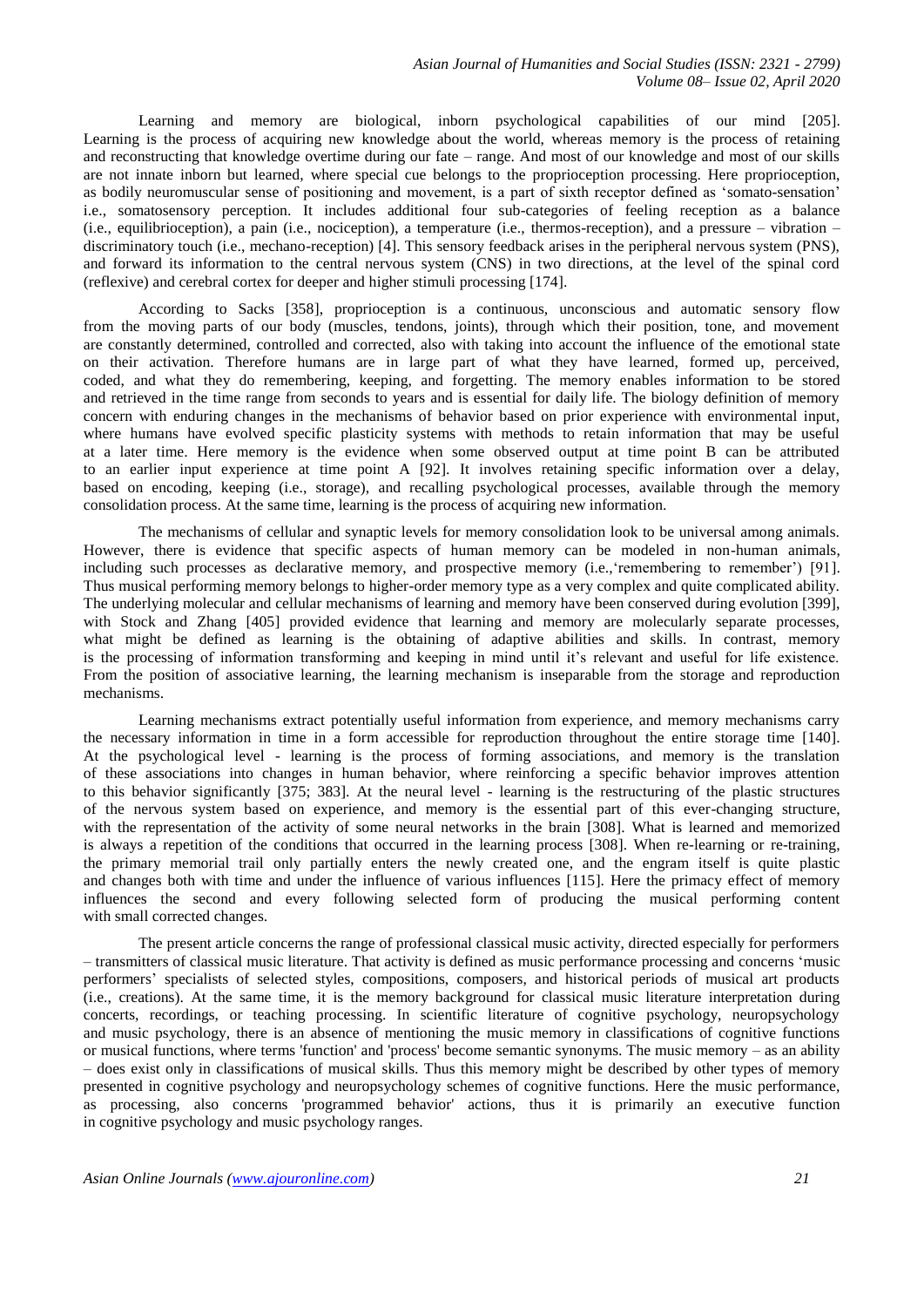The present article includes typological and methodological study for transferring the scientific knowledge from psychology, psychophysiology, and neuropsychology areas to the area of musical performance efficiency in classical music professional range with methodological principles settings. The present article describes the type of memory for musical performance (i.e., musical performing memory - MPM), as complex special professional ability, including its executive function processing, during a typological analysis of memory types and multiple special types of intelligence extracted by H. Gardner. Additionally, there are presented biological specifications for components of that complex musical function, which are conditioning its' proper functioning, and essentially affecting the ergonomic learning and memorizing of classical music's compositions. The methodological principles and practical conclusions cited and described in the article were presented in musicological literature as external observations and facts of the 'art of musical performance', also empirically verified in psychological and music support for children accessing the professional music education up to the formal maturity level.

The effective use and regulation of this function do affect the quality and the musical fate of human's professional classical musical activity in such ranges as music competitions, festival auditions, music recordings, music concerts as part of professional education, job position, professional music performance practice in solo or chamber forms, additionally in the frame of own concert practice, music performance presentations as part of teaching position and master classes statement. From the medical perspective of ergonomic classical musical performance this thematic area concern healthy professional activity for enabling long-term as an optimally long period of professional activity, with deliberate inhibition of the risk of developmental, age-related, striking and functional changes due to overloading with this occupation, from cognitive, emotional and kinesthetic behaviors. It's especially important to minimize the risk of overload statement of these behavior activities with consequences of illnesses on orthopedic, neurologic movement, cardiovascular and respiratory systems, cognitive mental condition, emotional boredom and burnout, or artistic musicality burnout. For professional musical vocal or music instrument training perspective, it gives the chance to reduce or liquidate such negative symptoms as mental fatigue, manual or kinesthetic 'over-playing' with losing the control for preparing the required performance, boredom statement, with minimization of the stage-fright process as the consequences of its disturbances for the musical performance efficiency.

The paper describes biological principles and specifics of efficiency of memory for music performance processing, that have been revealed in experimental scientific studies and got additional independent empirical verification in practical observation during the counseling process of musicians at a professional music education level. Whereas all possible negative symptoms and effects in musical performance caused by the: 1. attitude to the tendency to harmful addictions; 2. eating, breathing, or movement disorders; 3. any birth and development defects with the effects of restrictions on working capacity: 4. sleep, mood, and cognitive disorders; 5. a state of pain (of a chronic or functional nature) felt during the musical performance exercise; 6. reduced motivation and the need (at the biological level) of communing with classical music art in the form of professional and living activity  $$ do require separate medical or psychotherapeutic specialization intervention, with preventive or corrective assistance. Importance and the necessity to develop the technology of efficient memorization of classical musical works in the field of classical music art was reported independently in the reviewers' methodological suggestions on the musical memory works included Ph.D. thesis in musical memory diagnosis [117].

# **2. MUSICAL PERFORMING MEMORY SPECIFICATION**

The theory of multiple intelligences, defined by H. Gardner, differentiates them into specific modalities, very near to special separate functions or abilities of specific practical areas [141, 142, 143, 146]. All of them include basic biological background defined in previous general intelligence, which is divided into three main directions – cognitive, emotional, and social abilities, with a fresh tendency to look for the practical range. Gardner noted eight typed of 'multiple intelligences' firstly. Here six of them (musical, visual-spatial, verbal-linguistic, logical-mathematical, bodily-kinesthetic, intrapersonal) do concern the classical music performance processing from the musical performing memory perspective. The others concern interpersonal (crucial for professional music performance learning) and naturalistic durations. Latterly he added a spiritual intelligence [146] to indicate the parallels between primarily general cognitive and emotional intelligence types [142, 144], which is crucial to the quality of music performance especially for musicality manifestation but noted the difficulties with codifying quantifiable scientific criteria for this type [145]. This type was empirically observed in educational research area [425], with using that term in D. Zohar [476], K. O'Donnell or M. Levin [251] studies on human's emotional and spiritual development.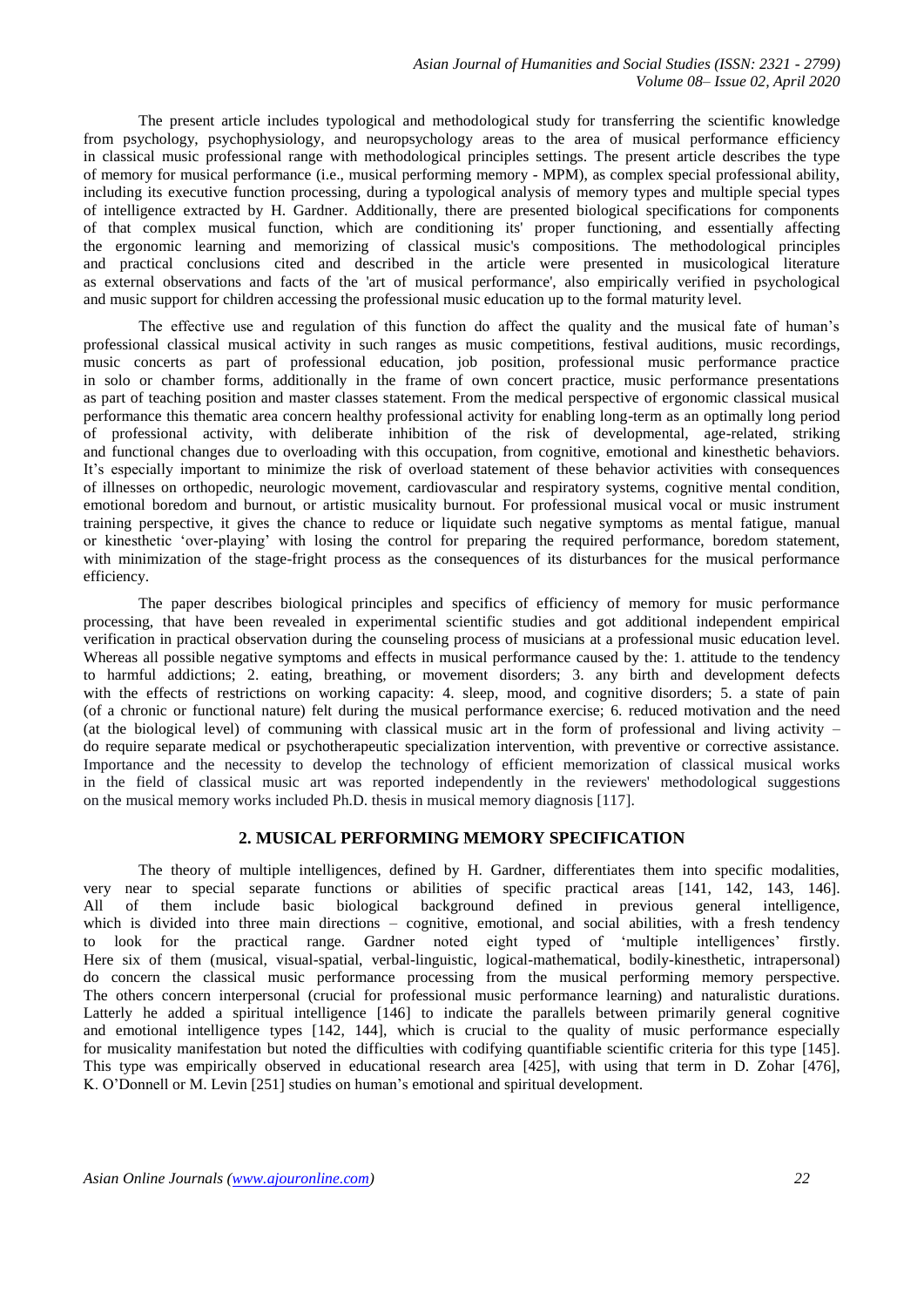*Asian Journal of Humanities and Social Studies (ISSN: 2321 - 2799) Volume 08– Issue 02, April 2020*

Gardner proposed finally in 2009 to include an existential intelligence into his model of multiple intelligences [142]. It is near to the direction of the modern tendency of 'practical intelligence', and in 2016 mentioned target reason to add and extract the 'teaching-pedagogical intelligence' that allows the successful teaching and educating others, what is also crucial for the professional music performance learning. During the analysis of Gardner's model in the duration of special narrow abilities or functions that have a background in the general intelligence structural components, there now exists the form of artificial intelligence. As an example, N. B. Adams noted the digital (meta) – intelligence that is composed of other identified and revealed intelligence that stemmed from human relations, communications (interaction), and reactions with digital computers and IT technology products [3]. This is an indisputable objective confirmation of different use of 'intelligence' term in Gardner's orientation and general intelligence direction. Here narrow special abilities needed for effective human existence are defined as 'intelligence types' by Gardner, which do have practical adaptation for specific professional skills, such as classical musical performance processing with its memory type. Typological analysis of psychological processes occurring in the music performing memory processing with including the intelligence types extracted by H. Gardner, allowed to elaborate a structural scheme (№1) of the components of musical performing memory for the classical music performance production area.

 *Scheme 1. Structural components of musical performing memory*



The main three components of musical performing memory are described by cognitive, kinesthetic, and emotional contexts, which are regulated in the content of prospective memory. They include primary aural, visual, kinesthetic, and emotional (spiritual) musical abilities where interpersonal intelligence and teaching-pedagogical intelligence and stage-fright condition are external backgrounds that do optimize musical performing memory efficiency during professional music studying process. Elements of musical composition [339] do order the sound material in their cooperation with acquiring the specific shape of such structural components as: I. rhythmic and pitch-harmonic organization of musical notes as semantic content of musical composition that is not changed during performance processing; II. articulation and coloristic content matter of sound extraction processing, which correlates with dynamic content characteristics determine the essence of musical performance training during producing the final expected and allowed form of professional musical performance. These structural components influence different elastic variants of musical performance, especially including the changed external acoustical environment conditioned for musical sound. It forces the supportive preparation forms that mediate in the creation of a purposeful final maturity form of musical performance. It required elastic adaptation with learned material<br>to different external acoustical conditions, especially experienced in the live musical concert; to different external acoustical conditions, especially experienced in the live musical concert; III. agogics (i.e., tempo speed) that determine the time speed of musical performance and is conditioned additionally independently by internal feeling the time of musical performer.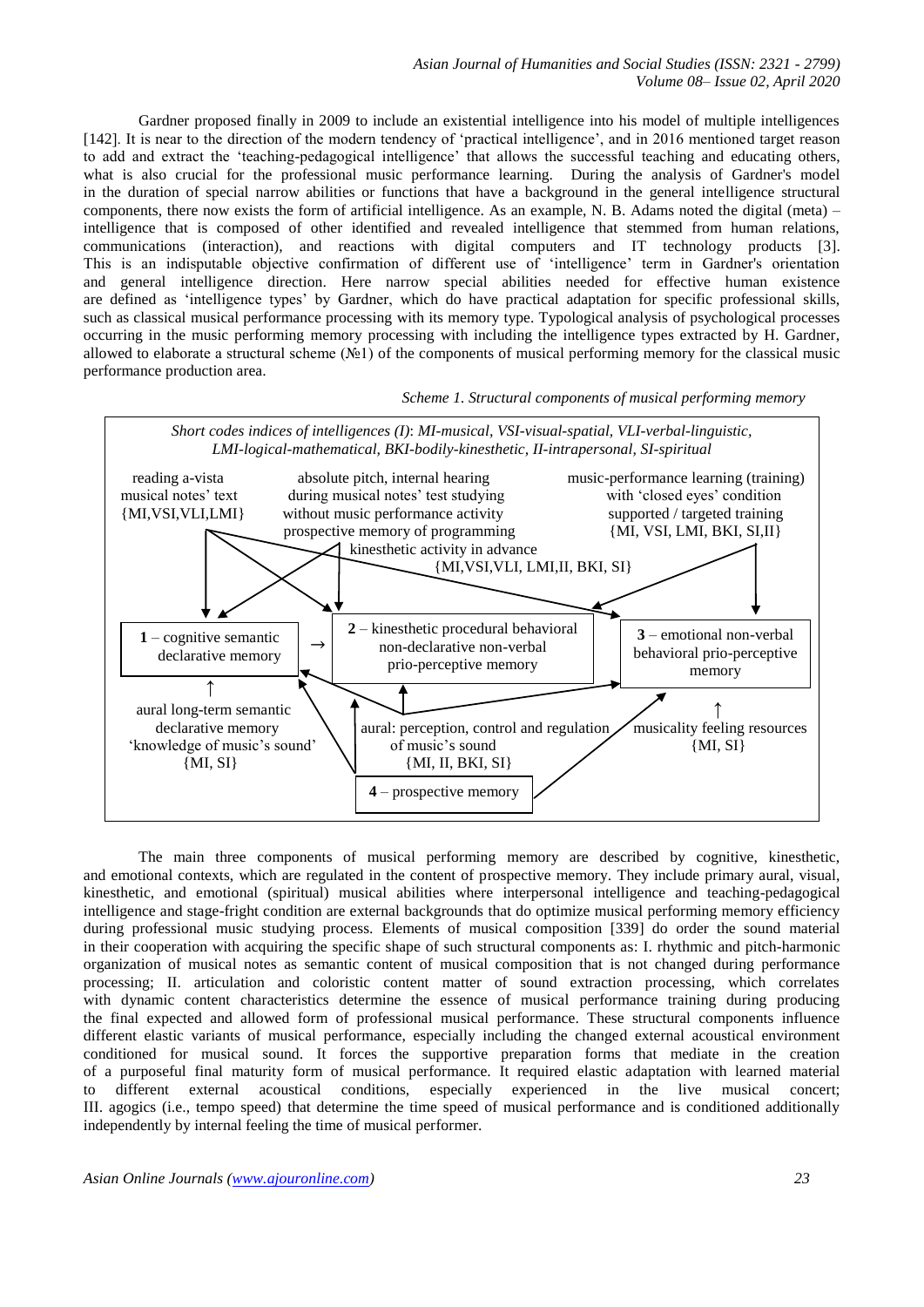The structural components of music presented in part 'I' do not change during whole learning cycle of memorizing the musical performance at the maturity intentional level, whereas structural components of music presented in parts 'II' and 'III' do change during whole learning cycle of memorizing the musical performance with forming up the indirect supportive forms needed to obtain the required maturity form of musical performance. They do determine the time-part and supportive forms of musical performance during the initial learning state period. It concerns the production of part-time and working musical performance variants. They are presented at the first hours of musical performance learning at the level of fresh primary reading a-vista of musical notes content on the vocal or musical instrumental form, with its further transformation into a final targeted form of musical performance. These selected variants of learning at the beginning level influence to the quality in the creation of a purposeful final maturity form of musical performance, and allow to prepare the final presentation of music already at the beginning of learning and memorizing the content of musical work. For advanced virtuosic musical works, it concerns selected material for obtaining on and training out the required kinesthetic, emotional, and cognitive lightness with efficiency, based on methodological literature for a selected musical instrument or vocal teaching.

Musical performance processing contains planned action with repeated repertoire production memorized earlier in a different time, places, and conditions of classical music artwork presentation. It includes programmed behavior and the content that is required to be remembering. Thus it is based on executive functions and prospective memory. This methodological analysis is revealing the memory for musical performance (i.e., music performing memory MPM) as a type of musical executive prospective memory, which constituent components are described. Prospective memory consists of forming a representation of a future action with use of information to perform the planned activity [110, 226], temporarily storing representation in memory, and retrieving it at a future time point, requires active maintenance of a planned action [395, 396]. It concern active monitoring and automatic processing with divided attention state [278], where attentional resources that are diminished with age [273]. It constitutes a specialized type of information processing and refers to functional or strategic-organizing aspects of memory [201]. It was revealed firstly in 1975 by Meacham and Dumitru [285], with later its notation such as remembering to remember [91, 110], delayed intentions [159], remembering a plan of action, memory for/of the future [160], and memory for intentions [342].

Prospective memory definition includes the following descriptions: 1. remembering to carry out the intended action at a certain point in the future [123]; 2. storing and sharing the action plan in its durable form [201] i.e., a conscious shift of attitude towards the future and activities that are to take place only at a specific moment of time or actions that follow a specific event or situation [285]; 3. a set of processes or capabilities enabling the formulation of goals and intentions, their storage and implementation when appropriate conditions occur (a specific hour or situation) [123, 160, 227]. This memory type includes the following stages [226]: 1. intention formation – required planning skills controlled by executive functions; 2. intention retention in long term memory; 3. intention initiation dependent from event or time context - controlled by executive functions; 4. intention execution with the implementation of the intention in accordance with the previously assumed plan - controlled by executive functions. Here intention initiation with intention execution does require self-regulation skills (because the action must start at the right moment, not sooner and later) and cognitive flexibility (e.g., the ability to adjust the plan up to date). Division of prospective memory based on recall-inducing guidelines [121, 242] applies to: 1. event-based prospective memory - it is responsible for remembering to perform a given task at the moment when a specific event occurs; 2. activity-based prospective memory – it is similar to event-based prospective memory, here the implementation of the intention is activated by an external signal, as the specific activity of the individual itself (its termination or start), here musical performance processing belongs; 3. time-based prospective memory - it refers to remembering to complete a task at a specific time in the future. Prospective memory involves intension's remembering and fulfilling, requires episodic, declarative and retrospective long-term memory followed by supervisory executive functions [201, 271]. Long-term memory allow to remember what action should be done or taken in future further period, whereas executive functions reminds us when we should start its implementation, where working memory controls the processing of information on an ongoing basis when the intended action is carried out [201, 226]. Executive functions [266, 103] concern the necessary cognitive processes for cognitive control and monitoring of behavior. They include cognitive functions such as attention, attentional and inhibitory control, cognitive selection, inhibition and flexibility, working memory, thinking with reasoning and problem solving, planning and fluid intelligence. They are conditioned target, planned, controlled, regulated, monitored, corrected, behaviors, which relate to musical performance behaviors in classical musical art range. Additionally prospective memory is a specialized type of information processing and refers to the functional or strategic-organizing aspects of memory [459]. It combines executive functions with declarative memory by remembering previous information and using it to perform the intended action in the future. It also requires the involvement of operational memory that monitors the information processing process during the implementation of the planned activity [201], because the processes occurring in the prospective memory are phased and include: creation, storage, start of implementation (initiation) and execution of intention [227].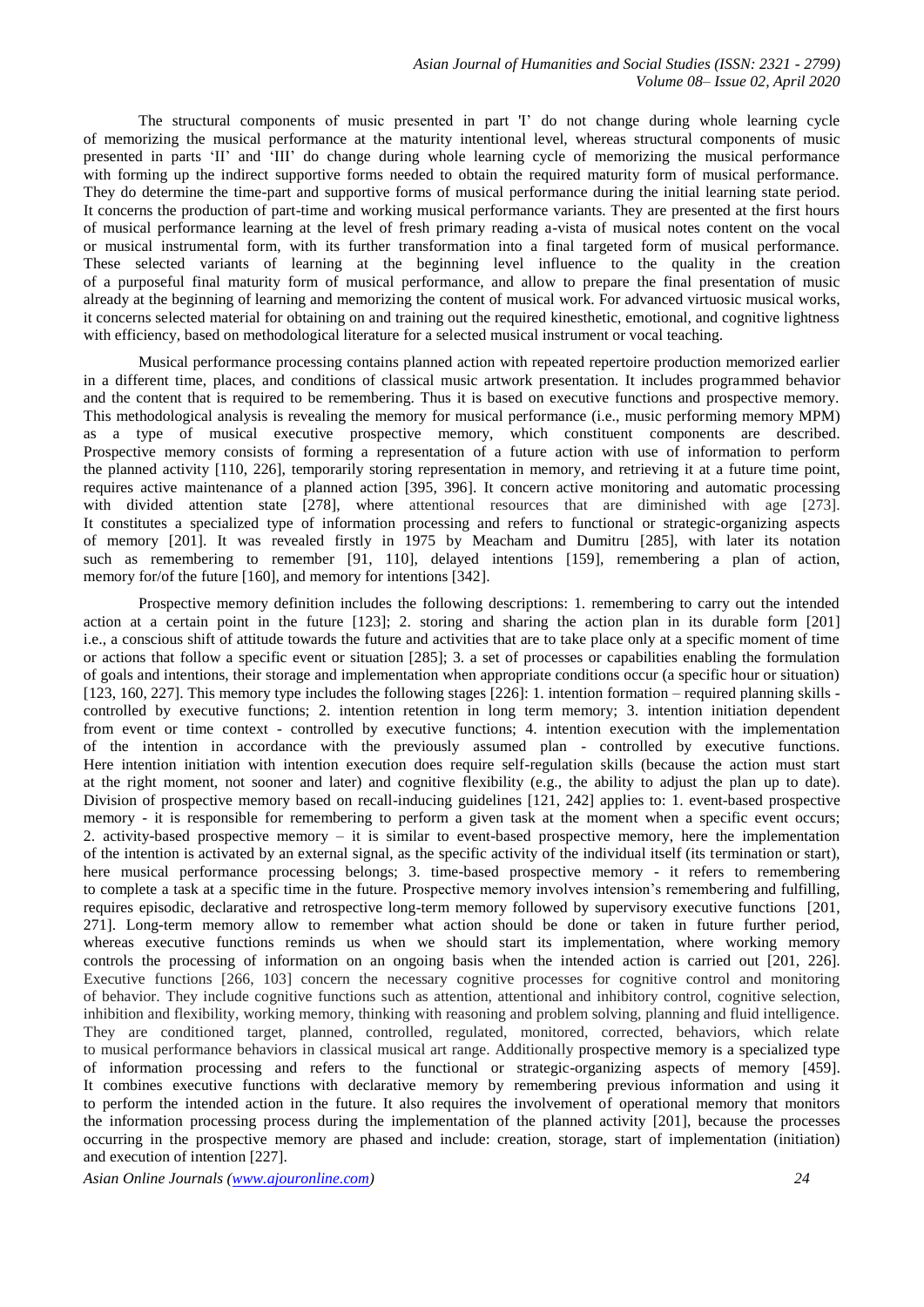Here also the role of attention and thinking processes with the relationship between this memory, motivational processes, and the functioning of the 'working our-self' is important for prospective regulation efficiency [276]. Since the coding in prospective memory is only intentional [70], where information can be recalled many times, but the task will be fulfilled only under the condition if the information is retrieved from memory at the moment when the planned activity should be performed [408]. The efficient functioning of prospective memory requires the cooperation of its two components - prospective and retrospective [119, 307]. Here prospective (i.e., executive) component controlled by executive functions to initiate and implement an intention in response to an appropriate external or internal stimulus and allow to start operating in response to a hint or at the right time. Whereas the retrospective component is controlled by long-term memory, it is responsible for storing information about the content of the planned activity, and thanks to it, a person remembers what action is taken for realization. Here the ability to planning and regulating own intentions is a fundamental value in the aspect of prospective memory development, especially including the autonomy of own behaviors, i.e., the process beginning in early childhood [123]. According to research data, significant progress in the development of this memory's type is observed between 7 and 12 years, further growth persists into early or late adulthood [452, 475]. Here, the effect called prospective memory paradox relates to the increase in prospective memory observed only during testing measures performed in natural conditions [329].

In neuropsychological data, prospective memory is associated with the activity of the down left parietal lobe, left anterior gyrus, left and right hippocampal gyrus [232, 332], 7 and 40 Brodmann area in coding and storage of information necessary to perform prospective activity [58]. Also, the anterior prefrontal cortex supports executive functions' control for supporting effortful prospective memory monitoring processes in fMRI (functional magnetic resonance imaging) and PET data (with positron emission tomography) [59, 61, 343], and the medial temporal lobe, which includes the hippocampus, supports reflexive-associative retrieval [298] in spontaneous retrieval of prospective memory. Additionally, frontal lobes are responsible for executive functions, for controlling the retrospective component of prospective memory, as well as long-term memory [57, 71, 229], with evidence in clinical PET study about the relation with executive processing [226, 447]. Brodmann field 10 (frontal cortex) plays a crucial role in prospective memory functioning [57, 58, 357]. It myelinates quite slowly. It revealed in studies about the relationship between late myelinated areas and complex cognitive functions [447]. Its activity occurs in reminding about the intended action and recognizing the clue that triggers the intended. Here, recalling the intention to perform a particular prospective task is mainly associated with the activity of the lateral cortex [59, 60]. Whereas identifying the stimulus being the signal to perform the prospective task involves also the central part of the cortex and the anterior part of the rim bend, while maintaining the intention involves the posterior cortical area [389]. The frontal fragment of the frontal cortex is responsible for carrying out the complex tasks of prospective memory, and the lateral part allows extracting the appropriate action plan. And the ability to the deferred recollection of previous intentions depends mainly on the interactions of the prefrontal and medial temporal areas associated with hippocampal activity [452]. Also, the frontal cortex controls the process of switching attention in response to both external and internal stimuli (ideas, thoughts). When attention is involved in the process of waiting for a given external stimulus the lateral areas of the frontal pole are activated. Whereas in the case of tasks requiring the activation of the internal pointer - the medial areas of the frontal lobe pole are activated [57].

Time-based prospective memory determines the activity of the right upper frontal gyrus, anterior medial part of the frontal lobe, and anterior rim gyrus. Here, damage to the right side of 10 Brodmann's area is associated with time-based prospective memory deficits without event-based prospective memory deficits [435]. Prospective memory disorders may result from: 1. a retrospective component (the inability to associate the intention, and even difficulty remembering the intent in the first phase of the prospective memory); 2. prospective component (resignation from the intention, joining in the wrong moment, inefficient use of auxiliary strategies). Here deficits can be limited to time or event context. Prospective memory deficits revealed in complex clinical conditions, such as important for: 1. children and youth - attention deficit hyperactivity disorder [13], various forms of substance abuse and exposure [179, 180, 181, 182, 272, 422, 451], and obsessive-compulsive disorder [93]; 2. adults and elderly - mild cognitive impairment [36] and Alzheimer's disease [424]. Prospective memory is important to maintaining health and safety [108, 109] since around 80 % of everyday memories are related to prospective memory [228]. Its intentions exist at a heightened level of activation and allow it to be recognized quickly in response to relevant environmental cues [159]. This memory type might be improved during on avoiding interruptions [120] or boost prospective remembering at the encoding stage, with the influence of implementation intention encoding on later performance [279]. The solution referred to as implementation intention encoding [158], involves specifying a cue for when the intention should be executed. People typically encode intentions in a very general manner, and these general intentions are often to go unfulfilled [158]. Thus musical executive prospective memory must be programmed with very detailed descriptions for each note, bar, or musical phrase of musical work's performing with readiness to adapt to flexible changes of performance conditioned by external acoustic factors and aesthetic requirements of musical interpretation.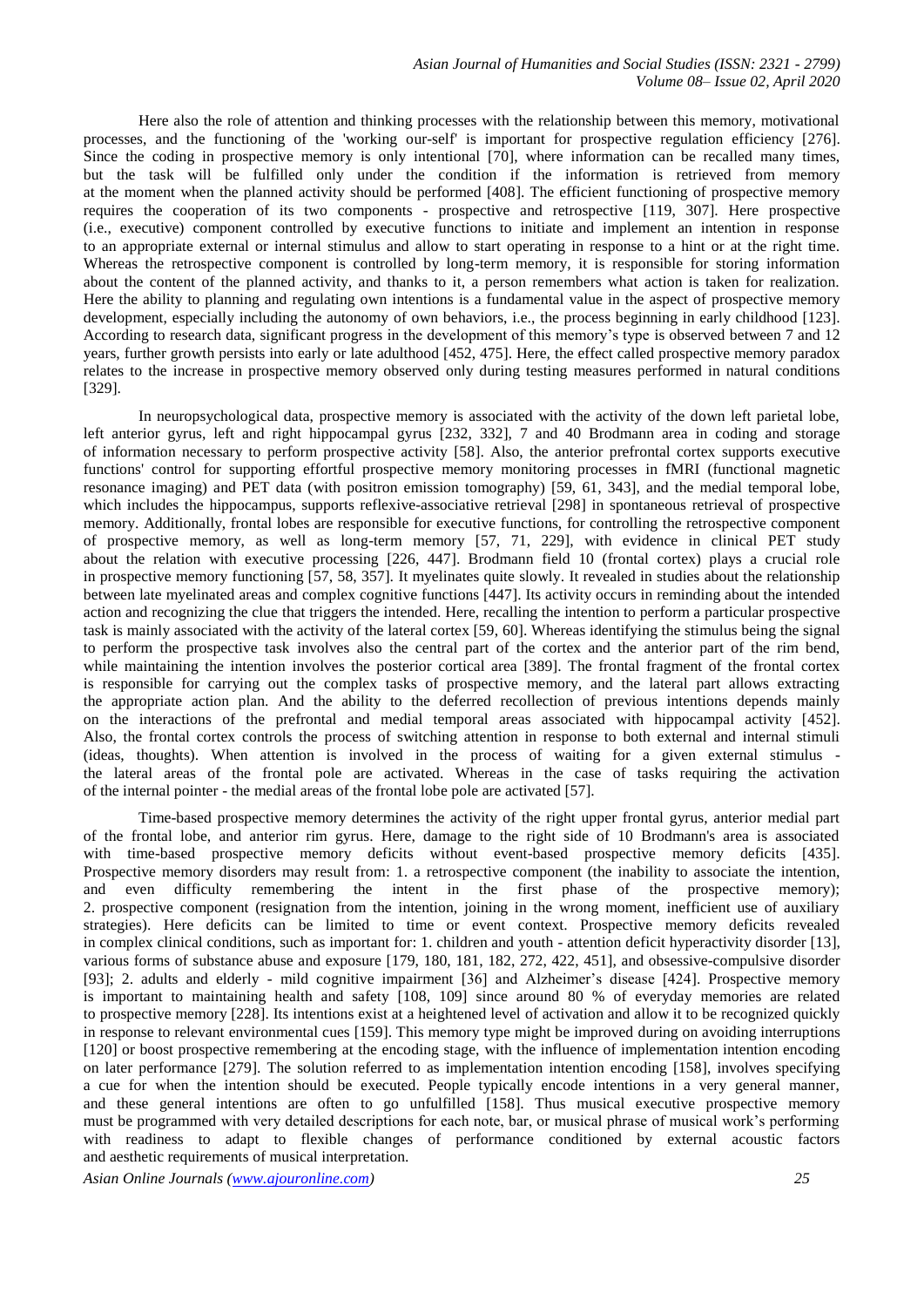## **3. BIOLOGICAL SPECIFICS OF SLEEP-DEPENDENT MEMORY PROPERTIES FOR MPM**

Sleep-dependent memory processing primarily concerns the role of sleep in memory encoding and memory consolidation. Memory consolidation refers to a process whereby a memory becomes increasingly resistant to interference from competing or disrupting factors in the absence of further practice when the memory becomes more stable [259; 300]. Preston and Eichenbaum [335] biological studies reveal that the consolidation of some memories in the mammalian brain involves, also, a time-dependent transfer of information from one brain region, the hippocampus, to another, the medial prefrontal cortex. Memories can reside permanently in both those regions, so interact under some circumstances. The post-learning interaction between the hippocampus and medial prefrontal cortex is the formation of memory 'schemas', which give an animal the ability to resolve conflicts between new events and old memories [335]. The consolidation of memory in the mammalian brain occurs at the cellular (synaptic) level [137]. It includes activation of various protein kinases or protein phosphatases, which in turn can trigger protein synthesis and gene transcription or repression. The molecular products of this protein synthesis and gene transcription (repression) mediate the strengthening and growth, or the weakening and retraction, of synapses; the final result is the persistent modification of neural circuits in an animal's nervous system that constitutes memory. Abel et al. [1] biological studies reveal that sleep is critical for the consolidation of many forms of memory in mammals. Electrophysiological recordings from single 'place cell' neurons in the hippocampus of rats during a spatial learning experience and non-REM sleep immediately after such learning have shown that the neurons exhibit similar patterns of firing during learning and sleep. This finding has led to the idea that learning-induced patterns of hippocampal activity are 'replayed' during the beginning period of the sleep and that this hippocampal reactivation plays a role in memory consolidation. When memories undergo successful reconsolidation, they become strengthened. Conversely, if reconsolidation is disrupted, the memory is weakened or entirely eliminated [92].

The consolidation process can also be expanded to include more than one phase of post-encoding memory processing, which can be defined as stabilize memories and enhance them. The stabilization phase of consolidation appears to occur largely across time, independent of the brain state [139, 297]. In contrast, the enhancement stage appears to occur primarily during sleep, either restoring previously lost memories or producing additional learning [443]. Effects of sleep on encoding and consolidation do concern additional post-encoding stages of memory. It includes the integration of recently acquired information with past experiences and knowledge (as a process of memory association) with the anatomical reorganization of memory representations (as a process of memory translocation) [122, 403], where emotion also facilitates memory encoding [191, 336, 439, 440, 441]. REM sleep - stage plays an active role in memory consolidation [97]. In studies with modification of post-training sleep, it has been shown by using positron emission tomography (PET) that patterns of brain activity expressed during training on a motor sequence task reappear during subsequent later stage of the REM sleep – stage [269, 445]. Here the extent of learning during daytime practice exhibited a positive relationship to the amount of reactivation during the REM sleep - stage [318]. Also the NREM sleep – stage is a crucial determinant of successful motor memory enhancement [444]. Since daytime motor skill practice on a similar task is accompanied by a discrete increase in the subsequent amount of NREM slow-wave EEG activity over the parietal cortex at the start of the night. This increase in slow-wave activity is proportional to the amount of delayed learning that develops overnight. When humans show the greatest increase in slow-wave activity in the parietal cortex at night, then it is produced the largest motor skill enhancement the next day [192]. Additionally, daytime task learning was associated with hippocampal activity, specifically during post-training slow-wave sleep. Here the amount of slow-wave sleep reactivation in the hippocampus was proportional to the amount of next-day task improvement, which suggests that this reactivation is functional and leads to delayed memory improvement. Such sleep-dependent replay may potentially modify synaptic connections established within specific brain networks during practice [446]. Thus sleep-dependent motor learning is associated with a large-scale plastic reorganization of memory throughout several brain regions, allowing skilled motor movements to be executed more quickly, more accurately, and more automatically the following sleep.

Sleep-dependent motor memory consolidation depends upon the recruitment of relevant neural substrates, hippocampus in particular, and specific architecture of the intervening sleep period, such as sleep spindle and slow-wave activity [218, 133]. Slow-wave sleep may be particularly important also for consolidation of retrospective and prospective memories [107, 378, 453]. Post-learning sleep facilitated a reorganization of task-dependent activity. Research with polysomnographic recordings during post-learning sleep demonstrated that both slow-wave activity and sleep spindles were altered in frontal and parietal cortices [113] following the initial learning session [192, 244, 417, 418]. Here the increase in slow-wave activity in the parietal cortex was significantly correlated with overnight performance improvements [192, 244]. Thus different sleep stages do have a crucial role in motor sequence's memory consolidation processes [149].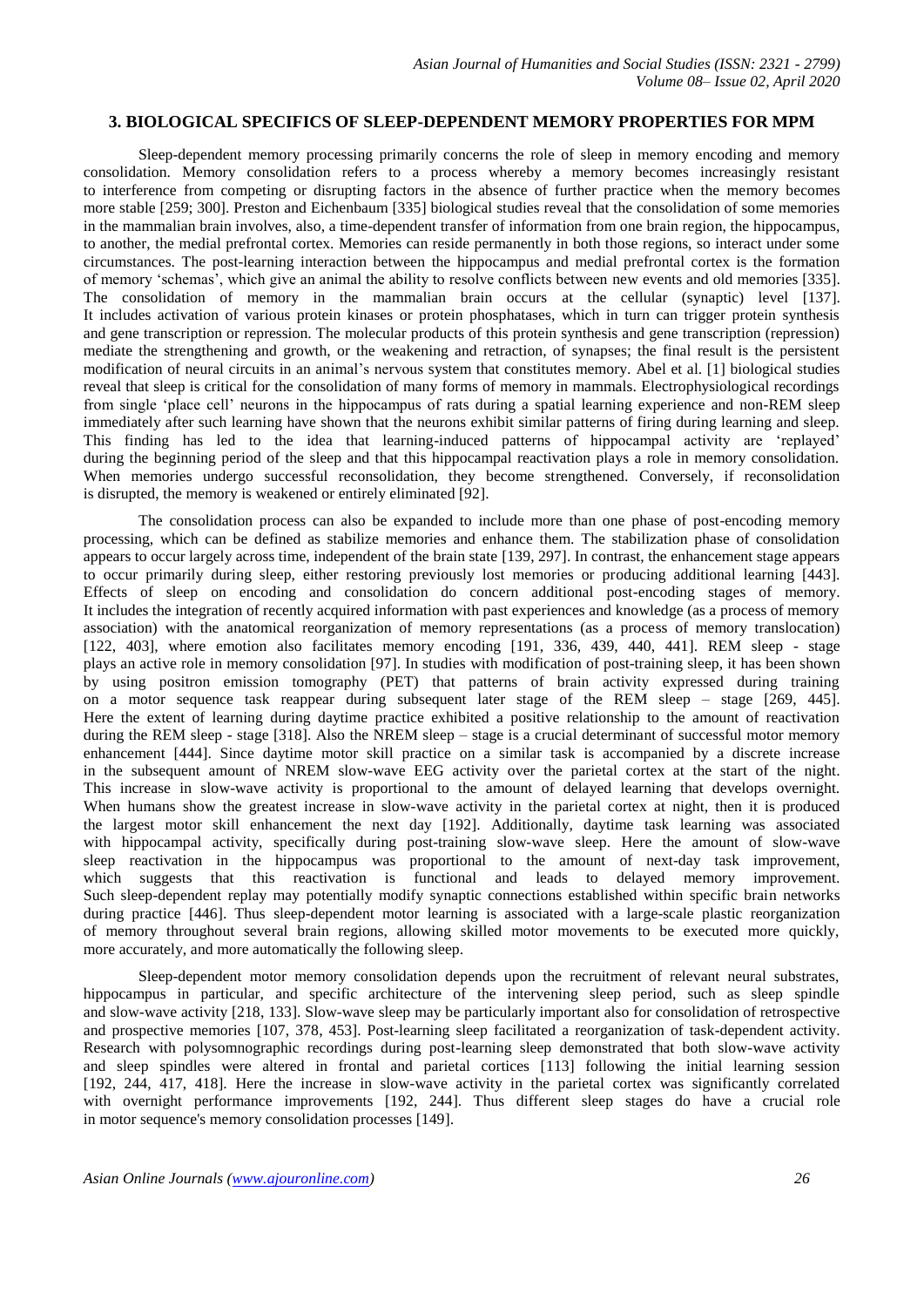Also hippocampal activity in both complex implicit and explicit motor sequence learning is well documented, where sleep specifically favors the consolidation [5, 6, 7, 8, 9, 10, 81, 98, 100, 129, 134, 154, 252, 286, 292, 296, 347, 352, 368], the development of which necessitates more cerebral control resources in prefrontal regions [64]. Initial implicit and explicit motor sequence task-related increase of hippocampal activity has been shown to emerge after sleep periods [9, 11, 135, 252, 401, 446] in proportion to the time spent in slow-wave sleep [81]. The hippocampus plays a crucial role in the retrieval of learned sequences [354], where sleep participates in the reorganization of the functional connectivity of the hippocampus [9]. Hippocampal activity during initial training might tag the memory traces that are consolidated during subsequent sleep periods [218]. It may influence implicit sequence learning based on the formation of contextual associations [69, 400]. It is conditioning that sleep favors the consolidation of ordinal properties of a motor sequence [267, 398] or of relevant information made pertinent by reward [132] or expectancy [455]. The hippocampus with prefrontal and parietal cortices participate in forming up the spatial map of motor sequences during early learning. This map is interpreted to be consolidated during subsequent sleep in hippocampal-frontal networks that would be activated again during the retest period so that this consolidated spatial map of movements can be transformed optimally into fast and accurate movements [7]. Sleep facilitates the consolidation of more complex motor behaviors, especially in the sequence learning context, including explicit, abstract, and complex information. All these features have been shown to depend on the hippocampus. Sleep enhances consolidation of these specifically learned sequential movements, with protecting them temporarily against the negative interference effect mediated by competing for motor memories [218]. The role of the primary motor cortex in long-term motor memory retention belongs to the supporting the motoric representation of learning [5, 207], where this motor sequence's memory consolidation processes do not depend on sleep [5, 6, 77, 78, 175, 462]. The role of the striatum in motor sequence memory consolidation has been shown to increase monotonically during the day, with reaching significant and maximal activity 24 H after implicit sequence learning [9, 113], where this memory consolidation process does not depend on sleep [5, 428].

Hippocampal replays during sleep determine striatal reactivations and facilitate the consolidation of motor sequence memories in both hippocampo-cortical and striatal-cortical networks, where the relation between hippocampo-cortical and striatal-cortical networks overnight may also forming up the interaction between the two networks [7]. An abstract representation of motor sequence learning, supported by hippocampo-cortical networks, requires sleep for optimal consolidation. In contrast, the motoric representation of motor sequence learning, supported by sensorimotor networks, including the primary motor cortex and striatum, seems to undergo time-dependent consolidation processes [5]. The prefrontal cortex codes an abstract representation of the temporal order of the motor sequence rehearsed during learning [19], which is crucial in the interaction between the striatal and hippocampal systems during motor sequence learning [10] that is known to condition subsequent sleep-related consolidation [11]. The decrease in prefrontal activity is usually observed when performance becomes more automatic during initial learning. It is concluded as a reduction in the need to regulate and self-monitor the ongoing movements consciously [7]. Maquet [269] research demonstrated the premotor cortex activated during initial implicit motor sequence learning and the subsequent REM sleep episode, after which an improvement in motor performance was observed. This involvement of the premotor cortex in sleep-dependent motor sequence memory consolidation has been confirmed later also in Nitsche et al. [309] study, where activity in the premotor cortex was correlated with REM sleep duration during the post-training night [81]. The premotor cortex plays an important role in sleep-related motor memory consolidation processes [184, 185, 186]. It is crucial for ensuring communication between sensorimotor and associative networks for optimal motor behavior's implementation. Specifically, during early learning sequence with the transformation between the different coordinate frames (such as spatial and motor). It coordinates developed transformation maps that are consolidated by a sleep to optimize overnight motor sequential behavior [218, 234].

Sleep has empirical data for its crucial role in memory consolidation, for procedural and motor memory domain, with the influence of post-learning sleep on behavioral and neural correlates of motor memory and declarative memory consolidation [130, 209, 268, 330, 393, 446]. Here memory consolidation is the process by which newly acquired memories are transformed into enhanced and more stable memory traces [106, 137, 277]. Motor learning is known to take place during task practice and between training sessions in the absence of any further practice [206, 207], where that important period is a time window for occurring the motor memory consolidation. Sleep-dependent consolidation processes can be activated if learning occurs to elicit hippocampal activation during training [218]. Motor memory consolidation is characterized by enhancement and maintenance in performance over an interval, including no further practice, but also by a reduction in the fragility of a motor memory trace after its initial acquisition [350]. The consolidation of a newly learned motor skill 'a' can indeed be disrupted when a human is trained on a competing task 'b' immediately after initial learning. It is a retroactive or retrograde interference effect, where the learning of a task 'b' interferes with the consolidation of the previously learned task 'a'.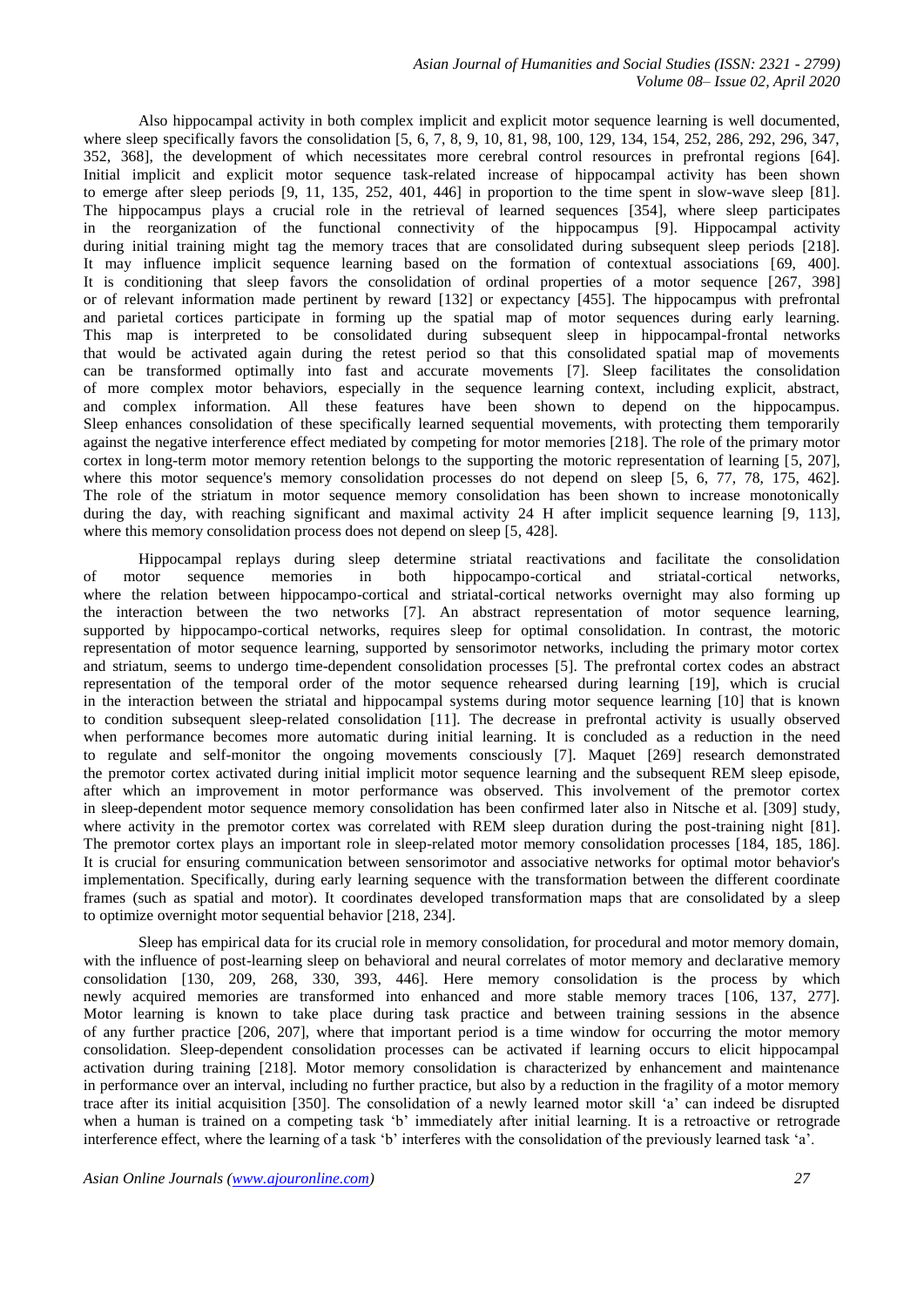Whereas a post-training time-window of approximately  $4 - 6$  hours for sensitivity to such retrograde interference has been revealed for motor sequence learning [233, 234, 442] and motor adaptation [52, 237, 384]. The transfer of grosser motor sequential knowledge seems to depend on time rather than sleep per se [150]. The specific of forming up psychophysiological automatization processing of motor – memory movement consolidation during 4 hours has been revealed in independent empirical evidence [52, 190]. These research data of interference effects presence are not strictly limited to within the motor system. They testify of occurrence and of interference effects presence specified to both working and short-term memory, which means that both these temporary types of memory do have limited capacity for memorizing processing. It's the crucial cue for determining the size of a music work for possible learning and memorizing in the targeted musical performance form within 4 hours (or a shorter period of learning training the music material) from the initial a-vista reading of musical notes' text and with volume belonged to short-term memory capacity. Brown and Robertson [55] research revealed that a declarative memory task doesn't interfere with procedural memory consolidation (implicit sequence learning) oversleep. Thus sleep can help protect memory from potential interfering effect when two tasks differ in nature. It also facilitates the consolidation of specifically learned motor sequential material [218] and motor sequence performance levels achieved at the end of an initial training session – before a sleep – influence subsequent sleep-dependent consolidation [9, 454], with empiric evidence in children [454] and older adults [219]. The presence of sequential information in the motor engram [37] is the condition for sleep-dependent memory consolidation, with behavioral studies showing sleep-dependent improvement of performance on sequential material [349, 400], and by neuroimaging data showing "reactivation" of sequence learning-specific brain regions during post-training sleep [318]. Here the hippocampal system is involved in sleep-dependent consolidation – in the processing of sequential information [124, 204, 239].

The acquisition of a new motor skill requires learning different aspects of the task eously, with sequence learning including at least two processes – 'spatial' and 'motor' [185]. simultaneously, with sequence learning including at least two processes – 'spatial' and Spatial learning is referred to as perceptual [305], abstract [162], or effector-independent representation [25]. It represents the goal of the series of movements that need to be executed under allocentric [77] or extrinsic [460] coordinates. The motoric learning [458] is referred to as intrinsic [460], effector-dependent [162], and movement-based skill realized under egocentric coordinates [77]. Imagined or observed sequential movements are also consolidated by sleep [101, 430]. Cohen et al. [77] influential study revealed, that the consolidation of the motoric representation is time-dependent, whereas the consolidation of the spatial representation is sleep-dependent. Also, the consolidation process for explicit learning is sleep-dependent, whereas implicit learning is time-dependent [80, 105, 131, 349, 400, 455]. Later studies demonstrated that sleep consolidates the abstract representation, and enhances the representation for both implicit [316] and explicit [5, 6] motor sequence learning, where consolidation of the perceptual aspect of sequential learning with monitoring a temporal sequence is facilitated by sleep [252, 434]. Thus, the time-dependent consolidation process has additional improvement during sleep.

Sleep preferentially consolidates motor sequence memories that have been reinforced or "tagged" [138, 293] during initial training. Song and Cohen [398] research revealed that the manipulation of the practice schedule for the development of abstract motor "schema" during initial training [371] is activated the sleep-related consolidation processes following explicit motor sequence learning [99]. Also, sleep-related consolidation can be boosted when sounds associated with the sequence learning process (such as music work's recording content) are presented during post-training sleep, where the perceptual component of learning can be reinforced during sleep [16, 80, 81, 374]. Reactivation of hippocampal activity during such post-learning sleep has a crucial role in the consolidation of hippocampal-dependent declarative memory [319, 340]. This cue might be important, especially when fresh memorizing concerns unknown earlier musical work's content. An additional effect of sleep on motor memory consolidation is influenced by the complexity of the learned motor tasks. Kuriyama et al. [241] demonstrated larger enhancements in memory performance when the motor sequence was longer and performed by two hands, as compared to a shorter and performed by one hand. It revealed evidence in independent motor imagery studies confirmed this finding for explicit learning [100] and implicit learning [286], which is an important cue for synchronic bimanual professional musical instrumental activity. All physiological symptoms of mental fatigue at the level of the feeling of increased drowsiness, falling asleep or dullness of consciousness, which occur during memory effort, testify to the increased intense activity of the body at the physiological level and are an indication to immediately stop the exercise of musical performance, with the most optimal form of rest in the form of a nap, after which it is worth doing physical activity within the possibilities and availability.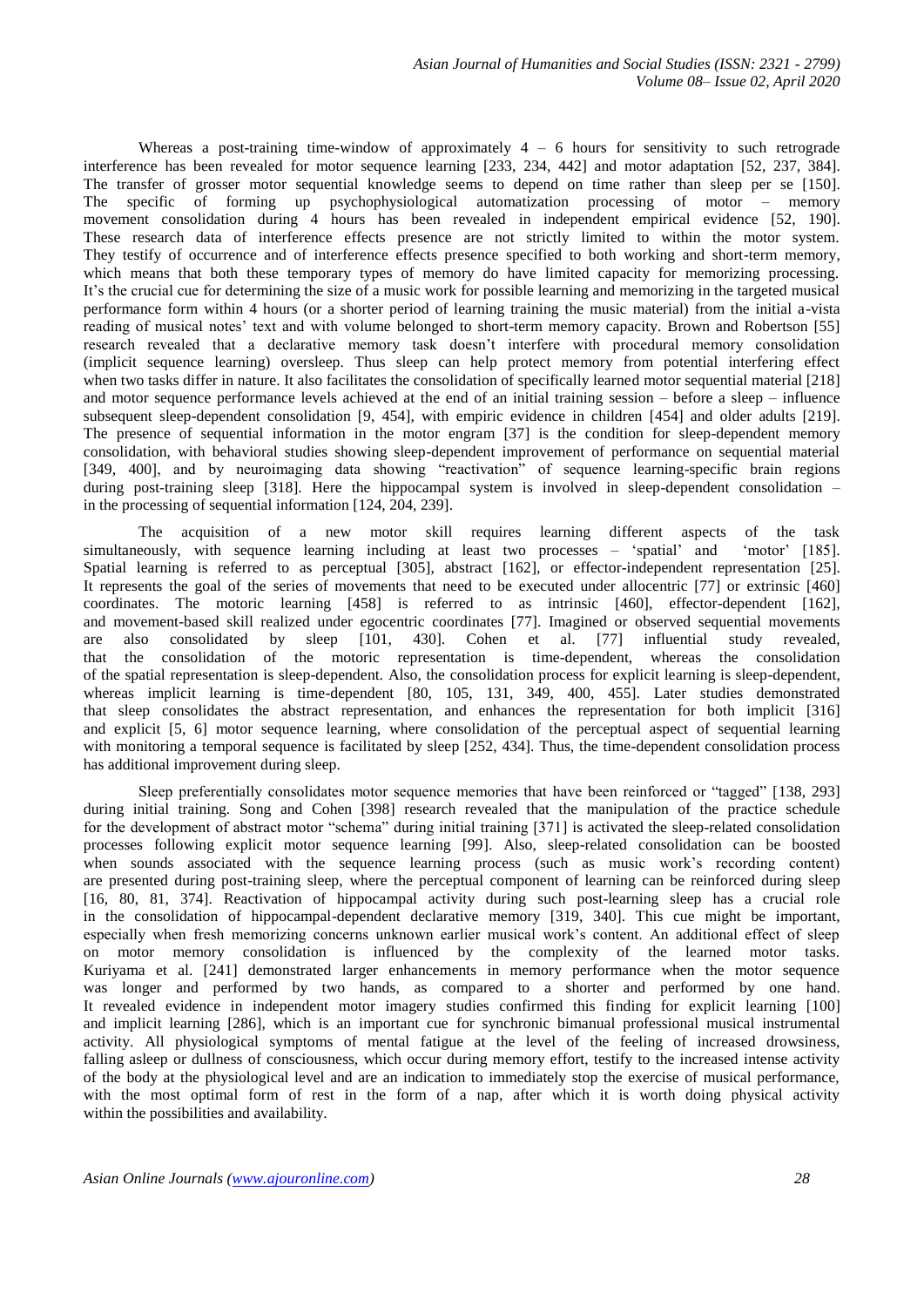# **4. BIOLOGICAL SPECIFICS OF KINESTHETIC AND EMOTIONAL MEMORY FOR MPM**

Functional lateralization of motor memory got evidence in empirical studies. Here right and left hemispheres differentially process sensory information, control movements, and use different mechanisms for storing information in memory [38, 51, 74, 171, 199, 423]. Scientific data revealed functional lateralization of the organization and coding of movements [51, 303], and sensory asymmetry determined by various properties of neural networks in the hemispheres [156]. Thus the neurophysiological mechanism can be the basis of mental processes for motor activity. Here specific brain lateralization of different functions for 'hand encoding' and 'hand motor memory' [39] become as imposed tendencies conditioning the character and specificity of 'memorized learning' with each hand, which affects the quality of synchronic training with both hands. Thus it is a fundamental condition for the organization of training and exercises for the musical performance of vocal or a musical instrument in the field of reproductive classical musical art. It dictates the direction of the effectiveness of the professional training of each human, taking into account the diagnosis of his hemispheric profile for this type of activity.

## Right hemisphere (left arm):

- specializes in preparing hand movements, statics, and planning new movements, which includes tasks requiring complex spatial movements [51, 295].

- specializes in more static aspects of movements and static problems mainly regulate the process of reaching the final position during movement [170, 173] and the internal representation of spatial relations [38, 199, 423]. - provides an initial assessment of spatial relationships, preparation of movement, the creation of new programs for performing movements, and spatial regulation of movements in the course of their execution. - forms a holistic concrete description in which, based on the description of the details, an image is created from sub-images, with the activity of non-linear neurons.

- is mainly associated with the analysis of 'past and present' [423].

- specializes in positional coding of positions with preserving accurate metric information [40, 41, 43, 170, 173, 254, 257, 359, 367], with activity of the parietal region [190]. This coding is an important principle of the functioning of the brain when organizing movements, taking into account the desired position of the arm or body [35, 128, 331]. A change in the space of targeted movement can be described by a vector characterizing the amplitude and the direction of movement.

#### Left hemisphere (right arm):

- specializes in the movement of automated targeted, dynamic actions, with the presence of mechanisms for storing sequences.

- is predominant in the choice of the purpose of movement and the organization of sequences of movements of the left and right hands, identified in studies with positron emission tomography [40, 41, 43, 162, 163, 170, 171, 173, 178, 190, 254], also in clinical studies by Harrington and Haaland [169, 170, 171, 172, 173, 178]. This is due to the specifics of identifying the rules for organizing sensory information that determines the position of movement goals [41, 254].

specializes in the reproduction of complex and less ordered time intervals of finger movements, which also proved during transcranial stimulation of the motor cortex [65].

- specializes in more dynamic aspects of movements (fine motor control, sequences of movements), motor tasks related to cognitive (cognitive) activity [38, 51, 162, 178, 199].

- mainly regulates the process of the trajectory of motion [170, 173], ensures the implementation of a sequence of targeted automated actions with monitoring of sequential responses, error correction, and precise control of such motion parameters as force, speed, and length.

- forms the mechanism of spatial-frequency analysis with the activity of linear neurons, mainly associated with the analysis of 'future' [423].

- specializes in vector coding of movements with the relationship between objects [38, 41, 43, 45, 46, 51, 171, 173, 178, 199, 236, 254, 256, 289, 333, 370, 391, 429], with the activity of the dorsal premotor cortex controlling the sequences of movements [190]. The neurons of the premotor cortex have receptive fields that move with the hand [164] and encode targets in systems that are motionless relative to the hand [63]. The arm region in the premotor cortex receives inputs from a specific region in the parietal cortex, where the target also encoded in the arm coordinates [73]. - activated for motor activity associated with higher levels of regulation of movements providing complex semantic correction of movements following the 'target desired' future movement. Here, the motor system selects the magnitude and duration of muscle force pulses so that the arm moves to the desired distance according to the desired amplitude of movement [48, 151, 152, 289, 370].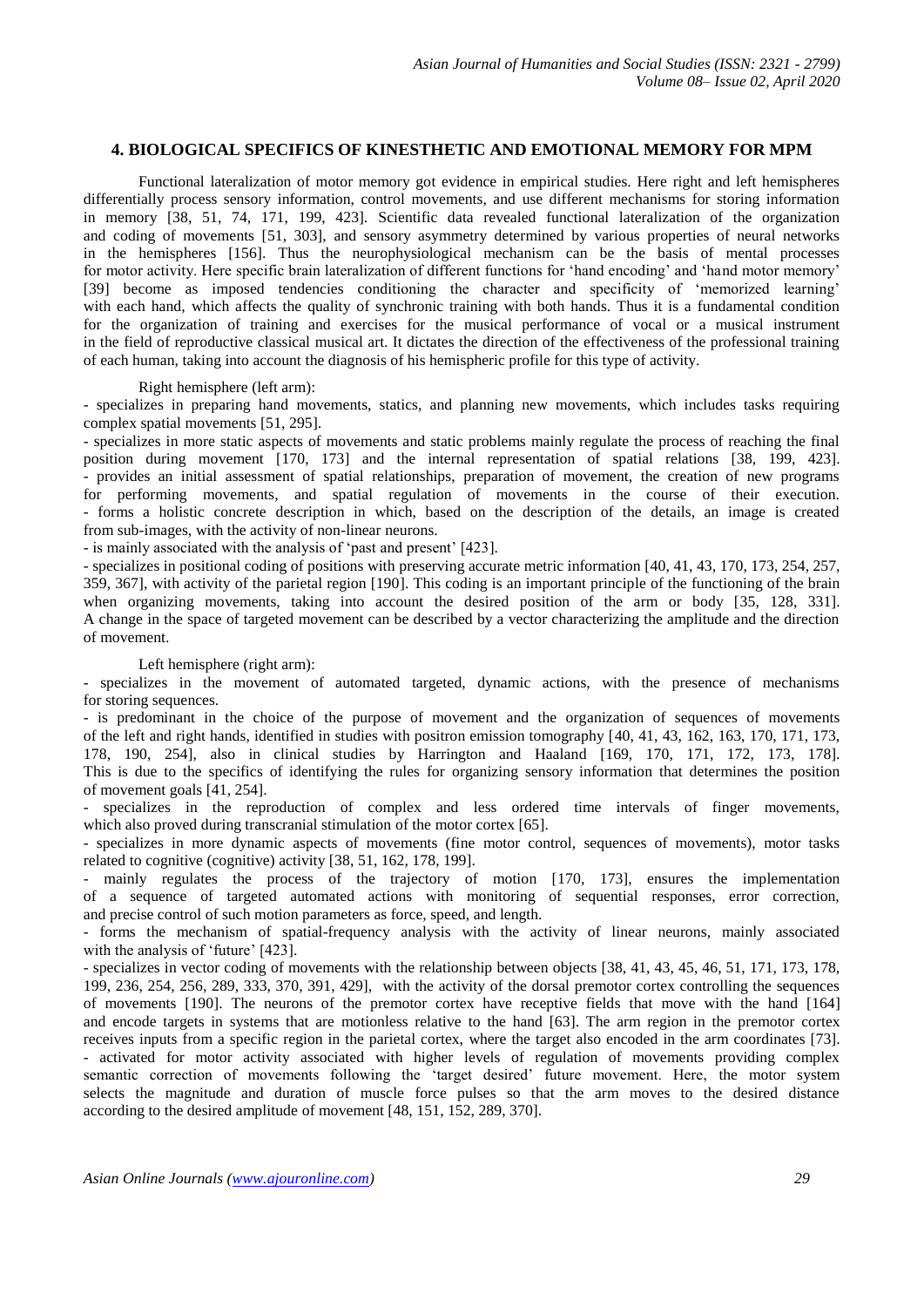*Asian Journal of Humanities and Social Studies (ISSN: 2321 - 2799) Volume 08– Issue 02, April 2020*

The function of the left hemisphere is organization of a sequence of movements with the identification and use of early previous information about the spatial ordering of sensory information, with the identification of rules and coordination of complex motor individual actions in one whole movement [44, 112, 178, 260]. That leads to the organization of new motor skills, including hand movements. The mechanism providing the formation of action based on the internal idea of the desired position in space is also essential here when the motor system modifies the characteristics of muscle length-tension so that the equilibrium point of interaction of the agonist and antagonist corresponds to the desired position [128]. Here, the parietal cortex is the main structure ensuring the accuracy of movements and the formation of internal representations of space. It is activated during the implementation of imaginary actions associated with conscious activity, related to the regulation of targeted hand movements, sequences of movements, and skills to work with tools [72, 90]. The issue of coding the abstract rules in the central nervous system is extremely relevant also for manual motor activity in the performance of music by the body. According to positron emission tomography, the execution of actions with the left-hand causes activation of both hemispheres, and the execution of actions with the right-hand causes activation of only the left hemisphere [162, 163] - more precisely, the left dorsal premotor and parietal regions [162, 163, 170, 173, 190], this regularity was also revealed earlier by A. R. Luria [262]. When working with the right hand, the coding prevails in the vector system. Whereas when working with the left hand, then vector and position coding are used simultaneously. Moreover, methods for processing information for the left hemisphere develop in ontogenesis later than methods for processing information for the right hemisphere [126]. For instrumental musical performance in the field of classical music art, it is crucial to take into account the advantage of the left hand in regulating synchronous musical playing with two limbs, with additional possible difficulties for performing movements by the right hand if they do not coincide with the target movements of the left hand. For strings and keyboards, the motor activity of the right hand should be adapted to the left hand regulating the musical pitch movement of music, which is characterized by positional coding. Therefore, learning the functions of the vector regulation of the movement of music is a separate complex function of this hand, which is not peculiar to it on the original biological soil.

During the learning process of a new motor sequence, there is required execution of the correct order of movements with simultaneously optimizing sensorimotor parameters such as trajectory, timing, velocity, and force. These components are crucial for the kinesthetic - artistic efficiency of music performance (vocal and music instrumental forms), specifically for classical music reproduction processing. Here are crucial the internal models of movement activity [210, 211, 193, 324, 465] – i.e., structural models used to plan and control the actions of the central nervous system [153]. The topology of actions that are related to the cognitive aspects of sensory information processing is also important here [317, 355].

#### The internal models:

1. cause sensory-motor integration and organization of movements, training, and higher cognitive functions thinking and consciousness [193, 210, 211, 324, 465].

2. provide for the transformation of planned actions into motor commands, from the desired motor behavior to the motor command [210, 211].

3. in the process of organizing movements, they include a plan of the necessary action and take into account the parameters of its motor implementation based on information about the current state of the motor system and the parameters of the object. Here N. A. Bernshtein [34] defined the information on the spatial ordering of motion targets as the process of programming motion based on the comprehension of motor tasks. According to his research, based on information about the desired consequences of the movement, motor teams are formed that are required to implement a specific target movement. They also ensure the translation of the "semantic program of movement" into the "motor program of movement" [34]. Here, the predictability of movement is associated with aspects of higher-level motor behavior. For musical performance in the field of classical music art, the following levels of the system for regulating the construction of movements become most important: 3.1. The level of synergy (thalamo-pallidal) is key to the automation of motor skills. It provides actions that require precise coordination of complex movements that are rhythmically repeated in time and cover the limbs with the body. 3.2. The level that determines the complex semantic correction of movements following the target desired future movement - all complex musical actions and skills are credited here.

4. can interact in various ways to form a wide repertoire of behavior [210, 302].

5. are crucial for motor learning because they allow a comparison between the predicted and actual consequences of a movement, and thus for the assessment of movement error that is used to guide learning.

6. are instantiated in the Purkinje cell – parallel fibre complexes, where information about motor plans arrives from the cortical motor system, and additional climbing fibre system communicates error signals from the inferior olive that code discrepancies between planned and executed movement and determines modification of the existed internal model during learning process [24, 198, 210]. Here cerebellar mechanisms are important for modeling the sensory consequences of action and for computing error signals relevant for learning.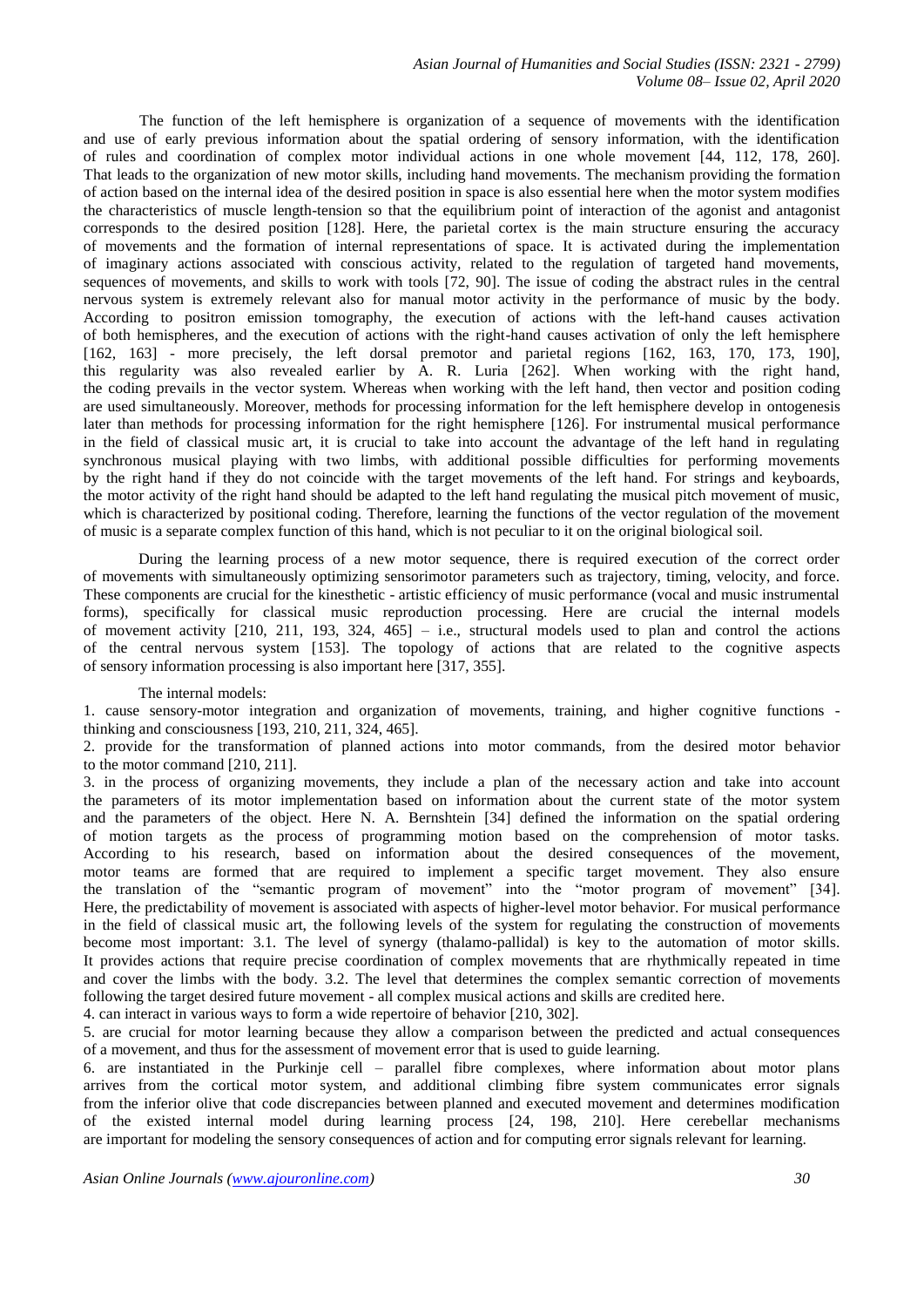In music performance production, it concerns simultaneous motor movement by hands and whole body with different systems of muscles and organs of the respiratory system involved in the production of shaping the quality of extracted musical sounds.

7. are also neural networks with processes providing a synthesis of information from various sensory modalities, where sensory-motor integration and organization of movements occur. These are neural structures that provide, among other things, regulation of sequences of hand movements [172]. According to studies by Mussa-Ivaldi [302], they regulate the activity of specific muscle synergies (that is, the set of muscles that provide a particular movement) at the level of the spinal cord. They ensure the execution of elementary movements [32, 302], and the activity of neurons determines the goals of the movement in the systems of the motor organ. Thanks to the system of mirror neurons, motor skills training arise through imitation, that is, observation and subsequent repetition of the action. Here, neurons of "relative coding" also perform an important function. In essence, they determine the preliminary stage of the organization of movements, which is transformed then into muscle-like coordinates, i.e., into signals addressed directly to the muscles of the executive organ. Variable motion parameters are defined here, such as a set of muscles and their activation pattern. It is based on external environment specifics, shape, position of the moving part of body, and motor task [195]. Moreover, various internal motor models, such as the structure of neural networks, can compete during training. Each target complex motor skill, transformed into a form of automatism and often used in life activities, is a type of neural network for a specific scheme of motor movements of a targeted nature and application. It explains the biological basis of the appropriate initial formation of targeted motor kinesthetic skills and techniques for the correct, necessary, and expected performance of a classical musical work.

In psychophysiological studies on the reproduction of a sequence of hand movements, errors tend to accumulate when the number of movements in the sequence increases [47]. The nature of the errors indicate different coding of the amplitude and the direction of movement [31, 47], which is proved by lateralization of vector and position coding. Moreover, mechanisms of acceleration's regulation of movement's duration do provide the errors' correction of acceleration's amplitude. It allows to achieve the accuracy of the desired position in space for a moving arm. These biological data are especially important for the emergence of the properties of spatial motor errors during long-term techniques of a large number of notes at one motor technique, especially at medium and fast speed of music performance. The formation of motor skills is a multi-level process that activates the areas of the frontal and parietal cortex, subcortical structures (cerebellum, basal ganglia) [185]. There are learning processes associated with the development of a new motor team or with the use and improvement of a previously learned team [195]. There is an important role of associative activation with two entrances to the motor cortex: 1. from the somatosensory cortex necessary for the formation of new movements; 2 from the ventrolateral nucleus of the thalamus with a change in the synoptic efficiency of cortical motor neurons [18, 197, 212]. Two types of internal representations of motion sequences are manifested here: spatial sequences that cause abstract coding and are associated with memory, and motor sequences that cause effector-specific coding and are associated with the reproduction of motion [162, 185].

In the early stages of learning, prefrontal cortical areas associated with explicit learning are activated. In essence, these are the dorsolateral prefrontal cortex, motor zones of the right hemisphere, and extensive areas of the cerebellum [176]. The cerebellum receives sensory and motor information from both descending cortical pathways and ascending peripheral pathways [245, 291, 369] with strong connections to the parietal, premotor and frontal cortex [76, 104, 213]. It determines error correction and instantiates the formation of internal models that facilitate optimal performance and learning process in music's reproduction, where internal model is the structure of a set of input-output relations between motor commands with the predicted sensory consequences of that action [198, 298, 338, 385, 467]. The empiric data of neuropsychological studies, fMRI studies of human rule-learning, and computational modeling of cerebellar circuits reveal about the capacity to instantiate internal models [198, 210]. Here cerebellar-frontal circuits are involved in automatizing or developing internal models of cognitive behaviors, similar to the way cerebellar-motor circuits are involved in motor learning [24]. With the duration of the training, the activity of areas of the left hemisphere associated with motor activity increases. The front of the left hippocampus is responsible for implicit sequence training in the early and late stages of motor skills training [154]. With implicit learning, the lateral premotor cortex, the addition of the motor region of the left hemisphere, and the primary motor cortex are first activated, later cognitive loops including the basal ganglia and structures of the right hemisphere are activated [176]. Brain structures activated by implicit (unconscious) and explicit (conscious) learning are different. Still, empirical data by Cleeremans and Jimenez [75] prove the possibility of a unified coding system for implicit and explicit information, which leads to more effective control identifying and distinguishing the symptoms of these types of training.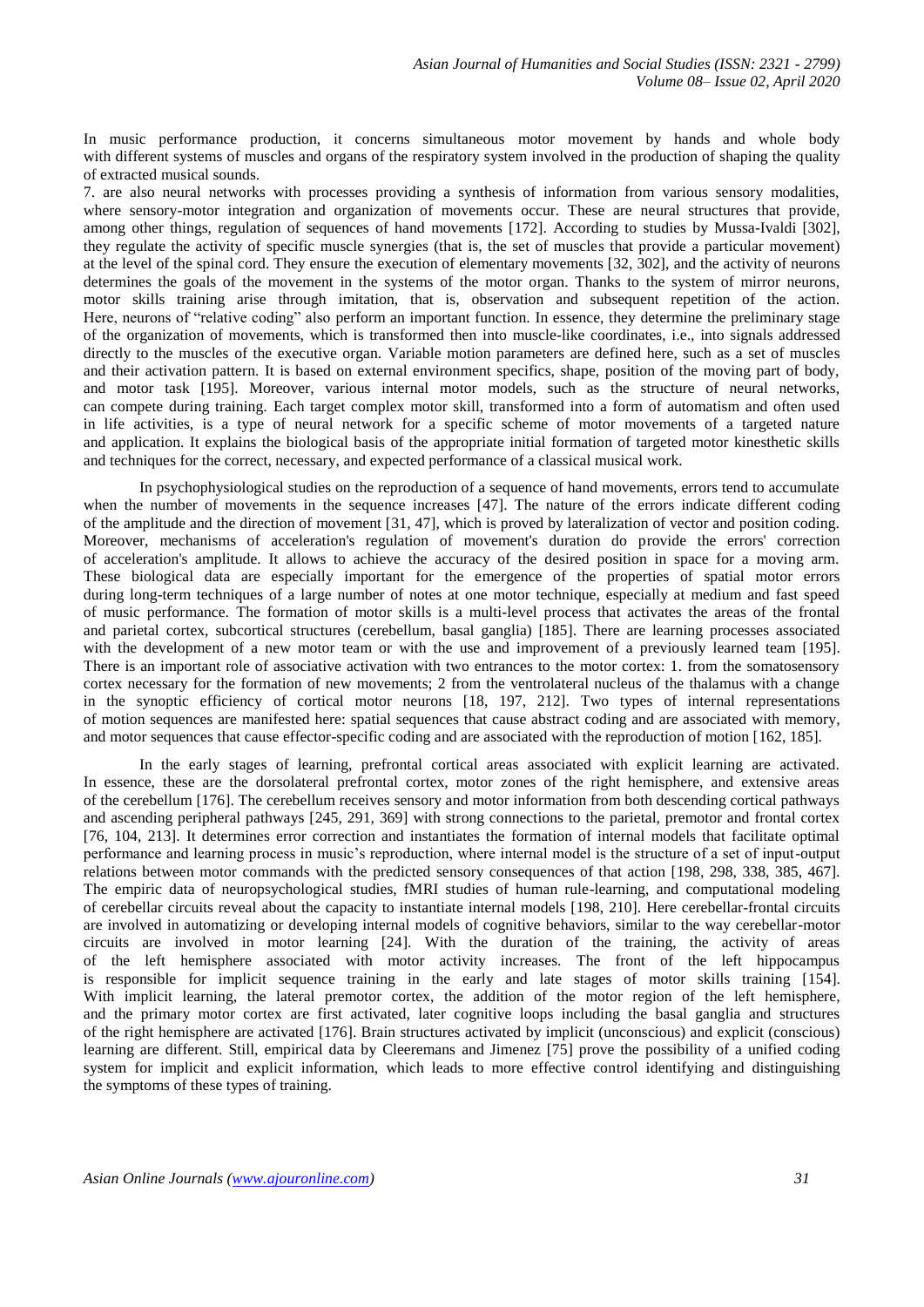The formation of motor skills includes memorizing and reproducing sequences of movements, is carried out in the process of memorizing an already known sequence, with repeated reproductions [406, 431, 432], requires solving motor and cognitive problems associated with the organization of the required set of movements [249]. It becomes possible when the internal motor program of movements stored in the memory is deployed [33, 254]. It causes a decrease in errors in subsequent reproductions. It is improved during training and determines the relative times and relative activation forces of muscles. The parameters of such a program are formed for specific conditions and values of the external environment, they determine and establish the absolute times and forces of muscle activation, which are necessary for performing a sequence of movements. It allows us to achieve the goal of the movement quickly with minimal involvement of consciousness [183, 249]. It is important here to memorize a repeating sequence of movements, which are key in the formation of motor automatisms during repeated repetitions of sequential movements. Whereas learning processes for both hands proceed in a similar way [42], which facilitates the upbringing and formation of hand synchronization in playing a musical instrument.

In training and the formation of motor skill, it becomes important not only the "automatic" performance of memorized movements under the control of the teacher during implicit (unconscious) training but also the understanding of the actions performed during explicit (conscious) training since the structures of stored information do change during training [33]. And there is a period of consolidation of a memorable trace of motor skill after learning a new specialized movement. Then training for another movement violates the consolidation of the first skill if it is implemented and conducted immediately after the first training. Consolidation occurs gradually over 4 hours [52]. In the process of consolidation, a change of activated structures occurs. Before consolidation at the beginning of training, maximum activity is observed in the prefrontal areas, and after the consolidation is observed in premotor, posterior dark areas, and cerebellar cortex [190]. In the process of motor training, there is formed a program with two schemes in the motor cortex - for new coordination and for specialized downward influences that provide inhibition of interfering natural coordination. Here, the primary role of the motor cortex in the inhibition of natural coordination interfering with the implementation of the generated movement. Moreover, the control of the motor cortex over the implementation of complex coordination is also maintained after the stage of automation of movement [23, 194, 195, 196]. Because a new movement can partially reproduce natural or previously learned motor coordination, but the scheme of the generated movement itself can be the opposite of natural coordination, which in such cases should be inhibited in the learning process. When reproducing the known movements, the main burden falls on long-term motor memory [255], which is formed up during the consolidation of a memorable trace of motor skill for 4 hours, and then in the night sleep cycle after exercise and memorization of motor skill. However, the formation of new motor skills requires the participation of short-term motor memory, which manifests itself over 4 hours before the transition to long-term motor memory. It is caused by the capacity increasing with growing [248] and decreasing with aging [365], the accuracy of remembering the parameters of movements, and the speed of remembering these parameters [394, 469] decreasing with aging [14].

The motor kinesthetic sequence learning is conditioned by parallel interacting processes, such as internal model formation and sequence representation. They are formed up by specific mechanisms of the cerebellum, basal ganglia, and motor cortex. Here the striatal system learns predictive stimulus-response associations and is critical for motor chunking. The function of the cerebellum is to acquire the optimal internal model for sequence performance in a particular context and to contribute to error correction and control of on-going kinesthetic movement. Motor cortex acts to store the representation of a learned sequence as a part of a distributed network, including the parietal lobe and premotor cortex [323]. The sequence learning in behavioral studies' data occurs in partially separable stages: an early phase where changes are rapid, a consolidation phase where the sequence becomes resistant to interference, and a slow-learning phase where movement timing, kinematics, and dynamics are optimized [52, 208, 384]. The major brain networks involved and engaged in sequence learning in neuropsychological studies' data are motor and premotor regions, basal ganglia, cerebellum and parietal cortex [113, 114, 185, 385, 457]. Here cerebellum and parietal cortex, as motor system's structure, may contribute to learning by integrating motor and sensory information to update existing motor programs or create new ones [290, 385, 466]. The sequence learning in behavioral - neuroimaging studies' data can be separated into spatial (sequential) and motor control components [22, 155, 185, 362, 363, 450] supported by different brain mechanisms [161, 313, 321, 322, 402]. It is conditioned by parallel, interacting processes, such as error correction, internal model formation, stimulus-response association, and sequence representation, that are instantiated in specific cerebellar, striatal, or motor mechanisms. The motor activity in music concerns qualitative changes in performance production and quantitative changes in the learning process. The learning efficiency of motor sequence tasks and activities, in the overall time to execute the musical sequence, concern decreasing the number of errors with acceleration of changes in reaction time in response to a cue.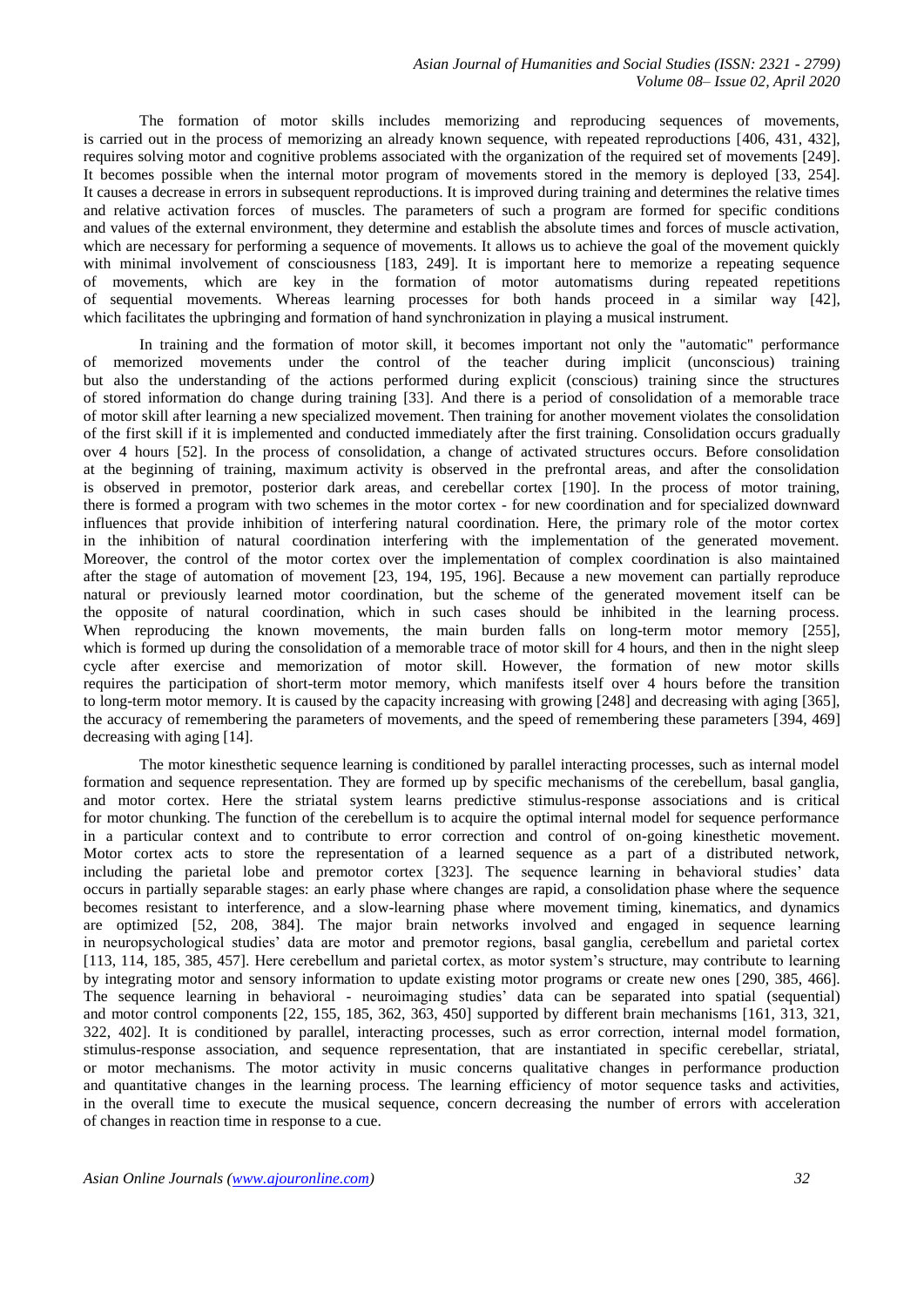The 'motor sequence learning' is the acquisition and optimization of a novel series of inter-related movements. Here the order of movements during initial acquisition is learned with motor parameters optimization during continued practice by resulting in accurate and efficient musical work's performance. In contrast, sequence order is acquired by focusing on implicit and explicit mechanisms [19, 457]. A newly fresh acquired sequence of movements is slow, inaccurate, and jerky, whereas a well-learned motor sequence is accurate and smooths. It might take place in a single music training session on the part of well-learning musical work. Here short period of practice changes the performance condition, which can be related to an enhanced neural representation of the sequence and more efficient implementation. Here the brain must encode a set of optimal movements with concrete implementation parameters, where the learning of motor-sequences and the adaptation of motor-movements co-occur. Since acquisition and representation of sequential order and motor optimization are partially separable, but the learned sequence is a dynamically changing and integrated representation [313, 315].

Motor-learning concerns faster and slower learning processes. Here a more explicit spatial - sequential component is learned more quickly, whereas a more implicit sensorimotor component is learned more slowly. These components of the motor-learning process are conditioned by partially separable neural mechanisms that are optimized over different time-courses [321]. For the programmed kinesthetic organization of musical performance, there are crucial critical keys to the musical performance efficiency disturbances in case of its' changes after the period of initial automatic preparation in the beginner state of musical exercise. It concern especially the breathing cycles of musical phrases (in vocal and wind instruments), the spatial manual movements on selected string height positions with time divided organization on bow activity (in string instruments), the fingering organization in the architecture of simultaneous hands' activity with appropriate targeted moment of pedaling movement with selected or synchronous legs activity (in keyboard instruments, where the exercise activity on the piano should be adapted to the weight of the keyboard similar to the external instrument for concert conditions), the body muscle architecture position of selected and simultaneous hands' activity (in percussion instruments). Biological conditions of respiratory system development and bone growth in childhood should be taken into account for possible kinesthetic and motor difficulties on this basis, with the particular adaptation of methods and forms of musical exercise during this period of human development.

#### Emotional memory:

1. belongs to the classification of memory in the category of memory content (with types of figurative, motor and verbal-logical), according to the organization of memorization, it is an integral type of semantic and procedural memory [116; 125].

2. provides reproduction of the emotional state without displaying 'emotio-genic' stimuli in images or verbal symbols, without the participation of verbal-logical memory. Here emotional roles are particularly crucial in emotionally enhanced memory functions, i.e., the process of encoding new information containing emotional components [376, 436]. 3. is provided by the structures of the limbic system that make up the integrative mechanism of emotional behavior. Here the limbic system takes part in the formation and activation of emotional reactions that arose during the early life experience. Fibers from neurons of the reticular formation, transmitting signals from all senses to the structures of the limbic system, go to various areas of the cerebral cortex, responsible for the emergence and awareness of emotional experiences [270]. Additionally, the amygdala plays a crucial role in emotional processing [15]. The insular cortex, the secondary somatosensory cortex, the cingulate cortex and nuclei in the tegmentum and hypothalamus are the brain regions that regulate attentional focus by integrating external and internal inputs to create emotional feeling states [95].

4. is the body's process of reproducing a previously experienced emotional state in conjunction with a memory of the situation that caused it and a subjective attitude to it.

5. promotes the development of imagination and creativity [438].

6. has the main characteristics, such as the speed of formation, special strength, and spontaneous reproduction. They determine a significant role in the behavior (verbal and non-verbal) of a person in his actions, mood, and relationships with the surrounding world [165].

7. simply refers to the notion that very emotional events are more often memorable, where emotional stimuli consume more attentional resources than non-emotional stimuli [376, 426].

The presentation of an emotional stimulus gives priority to its processing. It is easier storing and processing emotional stimuli relative to neutral [15, 111, 214], with the difference in the work of attention when remembering the emotional performance of music. It is associated with an increase in the activation of the emotional stimulus representation in working memory as an effect of attracting attention by the emotional stimulus [26, 312, 334, 341]. At the automatic primary level, the emotional content of the stimulus is extracted, and its importance assessed. Here, processing does not require additional attention resources and is carried out at the subcortical level, using the amygdala [79].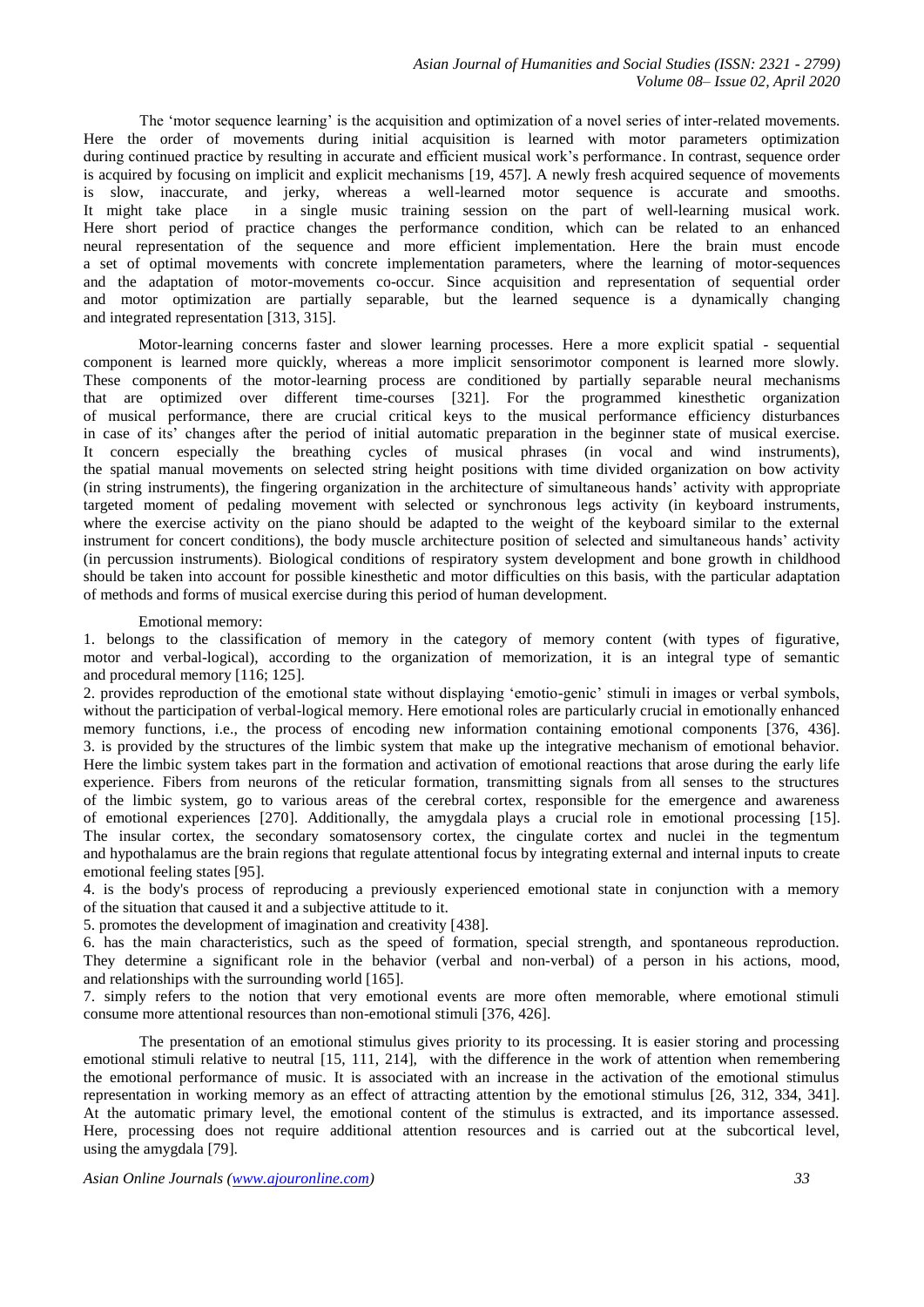Then controlled processes take place, where emotional information takes precedence in the competition for attention resources, with additional activation of the frontal cortex. Emotional 'appropriation' of attention is therefore related to the processing of information at a controlled level. Here, in the formation of the emotional and intonation content and meaning of a musical work, emotional reactions or emotional states arise based on a conditioned-reflex emotional memory with the participation of figurative and verbal-logical memory. Emotional memories and impressions are recorded almost instantly and involuntarily. They provide replenishment of the subconscious sphere of the human psyche, and information is reproduced from the emotional memory [247; 344 ]. Emotional characteristics may facilitate processing [26, 334, 341], but it can also disturb [265; 345; 456] with too much intensity. Here in Kensinger and Corkin [214] studies, activation of the prefrontal cortex areas in the processing of emotional and cognitive information was indicated. The cognitive [157] region is the dorsolateral prefrontal cortex, whereas the emotional [409] region is the abdominal-medial-orbital-frontal prefrontal cortex. There is a specific relationship between these regions, where the activation of the emotional area is accompanied by a decrease in the activation of the cognitive area, which is the neurological correlate of competition between different information modalities.

Attentional and motivational components of emotion have been linked to heightened learning and memory [320, 380]. During the initial perceptual stage, attention is biased toward emotional information. Stimulating selective attention increases for emotional information to become encoded in LTM storage associated with an indirect influence on perception and attention that regulates selective sensory processing and behavioral determination [436]. Motivational components promote learning and enhance subsequent memory retrieval with generalizing new events consequent to adaptive physiological changes. Primary emotional systems do regulate associative learning and memory (classical conditioning and emotional habit) by the mediation of emotional networks. This includes basal ganglia (basolateral and central amygdala, nucleus accumbens, thalamus, and dorsal striatum) and medial temporal lobe (MTL), including hippocampus as well as the entorhinal cortex, perirhinal cortex, and parahippocampal cortices that responsible for declarative memories. Secondary learning and memory do regulate emotional feelings in relation to environmental events that subsequently refine effective solutions. Such higher cognitive functions do operate within the cortical regions, including the frontal cortex for awareness and consciousness functions such as thinking, planning, emotional regulation, and free-will (intention-to-act), which do mediate emotional feelings. Cognition is an extension of emotion where emotion is an extension of feeling homeostasis. These processes are integrated with the secondary processes and do reach a mature level (higher brain functions) to better anticipating and yielding cognitive control of emotion.

Amygdala and hippocampus are synergistically activated during memory encoding to form an LTM of emotional information [116, 247, 284, 344]. Here emotions influence the formation of a hippocampal-dependent memory system [325], exerting a long-term impact on learning and memory. They powerfully modify cognitive appraisals and memory processes. The innate emotional systems interact with higher brain systems where emotional state influence on cognitive ramifications. The amygdala's involvement in emotional arousal processing strengthens the memory network by modulating memory consolidation during memory processes (encoding, storage, retention) that contribute to the emotional enhancement of memory [265, 284]. Labile memories of newly learned information become stabilized and strengthened to form long-lasting memories [282]. Here activation of the basolateral complex of the amygdala is conditioned by emotionally arousing events, which appear to modulate memory storage-related regions that influence long-term memories [283]. Additionally, direct projections from the amygdala to sensory cortices during emotional processing do enhance attentional mechanisms. They might allow the parallel processing of the attentional (frontoparietal) system [436]. Thus the amygdala activation is associated with enhanced attention [426], where emotional content is remembered better than neutral content. According to the hemisphere functional specialization of emotions: 1. the right hemisphere is responsible for the perception, expression, and processing of positive emotions, more involved in the regulation of intellectual activity; the left hemisphere is responsible for perception, expression, and processing of negative emotions, more engaged in the regulation of emotional response [189, 216, 388]. 2. the right hemisphere processes information simultaneously and holistically; it has a specific synthetic processing method; the left hemisphere processes sequentially information entering the brain is associated with the serial organization of movements. It is characterized by an abstract analytical processing [217, 468]. These properties are manifested in the learning and memorizing of musical material and regulate the nature of the quality work on it. Here Damasio's approach to James-Lange concept development defines emotions as a set of changes in the state of the body and brain that respond to specific perceptual contents caused by the imagination. In response to an emotional stimulus, somatic conditions with physiological changes arise in the body. These bodily changes range from changes in the internal state to changes in skeletal muscle and muscle facial expressions. Responses to an emotional stimulus arising in the brain cause the central nervous system to release certain neurotransmitters with a change in signal transmission from the body to somatosensory regions [270].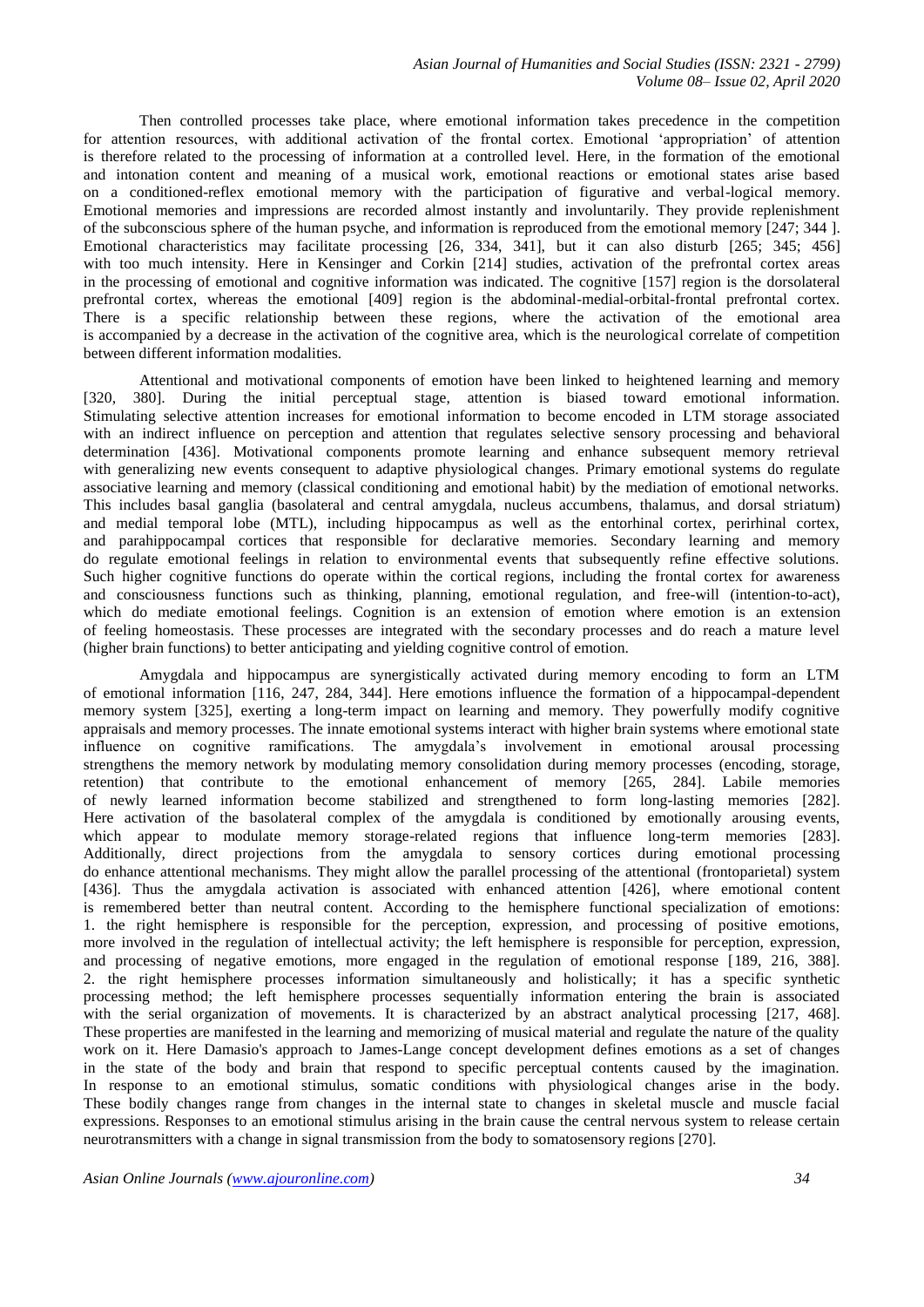A procedural (implicit, unconscious) emotional soldering causes the memorization of movements and the preservation of motor skills [308] in conditions of emotional activation, enhancing attention [328]. Therefore, forming the emotionality of stimuli, one can directly change attention, improve memory, or a sense of remembering [387]. The emotional experience of music ensures its naturalness in the intonation and sense of breath of musical phrases in the structure of a musical work. It is the core of regulated and adaptable musicality to the content of specific music. It determines artistic performance appealing to listeners and conscious recipients of classical music. It gives the background and emotional content to a musical text that creates a psychophysiological basis for the specific body and psyche states in learning and playing music. In this condition of memorizing the music (i.e., with emotional activation), it produces the ease of performing final purposeful music from memory. Here, adapting the musical performance repertoire to the emotional and aesthetic preferences of the performer's music ensures the optimization of the compatibility of the emotional content of musical works with his emotional needs and emotional naturalness. It minimizes the risk of experiencing deeper and saturated emotional states different from the emotional compatibility of an individual. It includes the formation of clinical symptoms of split personality [353], which is characterized by the disintegration of 'me/myself' sphere and uniqueness naturalness space. It is conditioned by performing musical repertoire with the different state emotional music content from the predisposition and emotional compatibility of the musical performer. Also, Lerner et al. [250] fMRI research revealed that the perception of music with eyes closed causes changes and a direct connection with areas of the brain that process emotions. Therefore there is a deeper activation of the areas responsible for emotions with closed eyes, which is a reasonable independent case for realizing that condition during memorizing music processing.

# **5. BIOLOGICAL SPECIFICS OF ATTENTION AND MEMORY CAPACITY FOR MPM**

The memory for musical performance (i.e., musical performing memory MPM) is characterized by the dominance of arbitrary, selective attention with a temporary organization of its functional optimization. A. R. Luria [17, 30, 66, 231, 261] defines voluntary attention in double direction - as a process of isolating elements essential for mental activity (selection of information), and as a process of maintaining control over a clear and organized flow of mental activity. Therefore attention is characterized by selectivity as filter warning of flooding of consciousness with irrelevant unnecessary, inappropriate information [373]. Here the mechanism of the dominant focus of attention is summarizing and accumulating incoming impulses while suppressing the activity of other centers and giving behavior a certain orientation [68, 427]. The hippocampus is a filter that transmits only new signals and sifting out information elements already stored in the memory [361, 372, 419]. It determines the target conscious regulation of musical performance as programmed behavior at the level and in the form of the executive function. Here at the psychophysiological level, an increase in the degree of synchronization of the electrical activity of the alpha range is detected with the targeted directional expectation of visual, auditory, and tactile stimuli in situations of target intellectual activity [56, 230, 381, 382]. Arbitrary attention is determining and conditioning the strength and selectivity of memory with accuracy and detail perception, as well as the direction and productivity of mental activity - thereby the quality and results of all voluntary human activity, which includes musical performance as a programmed action.

In hemispheric functional specialization of attention [314, 379], the right hemisphere mainly provides wakefulness and concerns involuntary attention. It determines the presence of symptoms of mental fatigue in the circadian rhythm of wakefulness. In contrast, the left hemisphere refers to voluntary attention and mainly determines the specialized organization of attention related to specific activities and tasks. It determines the presence of symptoms of mental activity and the optimization of the concentration of attention on their fulfillment in the circadian rhythm of wakefulness. It also concerns short-term memory in memorizing a musical work. The optimal level of mental productivity is achieved at the beginning of such a circadian rhythm and then decreases until the moment of the temporary end of such a cycle, where it is necessary to observe rest. According to psychophysiological data, a person's voluntary attention during monotonous work is maintained with its optimal concentration for an average of 15 to 20 minutes. Then it dissipates, and there is supposed to make a pause or to switch to another type of activity or do an exercise of musical work that strengthens the earlier assigned material. This period is shorter in children with impaired attention and increased mental fatigue and is more authentic in children with increased mental endurance and "memory absorption" in the absence of mental overload. If the work with the study of a musical work is fascinating, it forms a deep motivational interest, does not cause special difficulties for the perception and organization of the kinesthetic activity of the target musical performance. After-random attention has become, and the stage of distracted attention may come later or do not appear until the moment of exhaustion, with the required biological break. After-voluntary attention is associated with the goal of the activity, is supported by a conscious interest, does not cause volitional efforts, remains focused for a longer time, and does not cause fatigue due to voltage. Then is available to deal and training with the earlier learned material.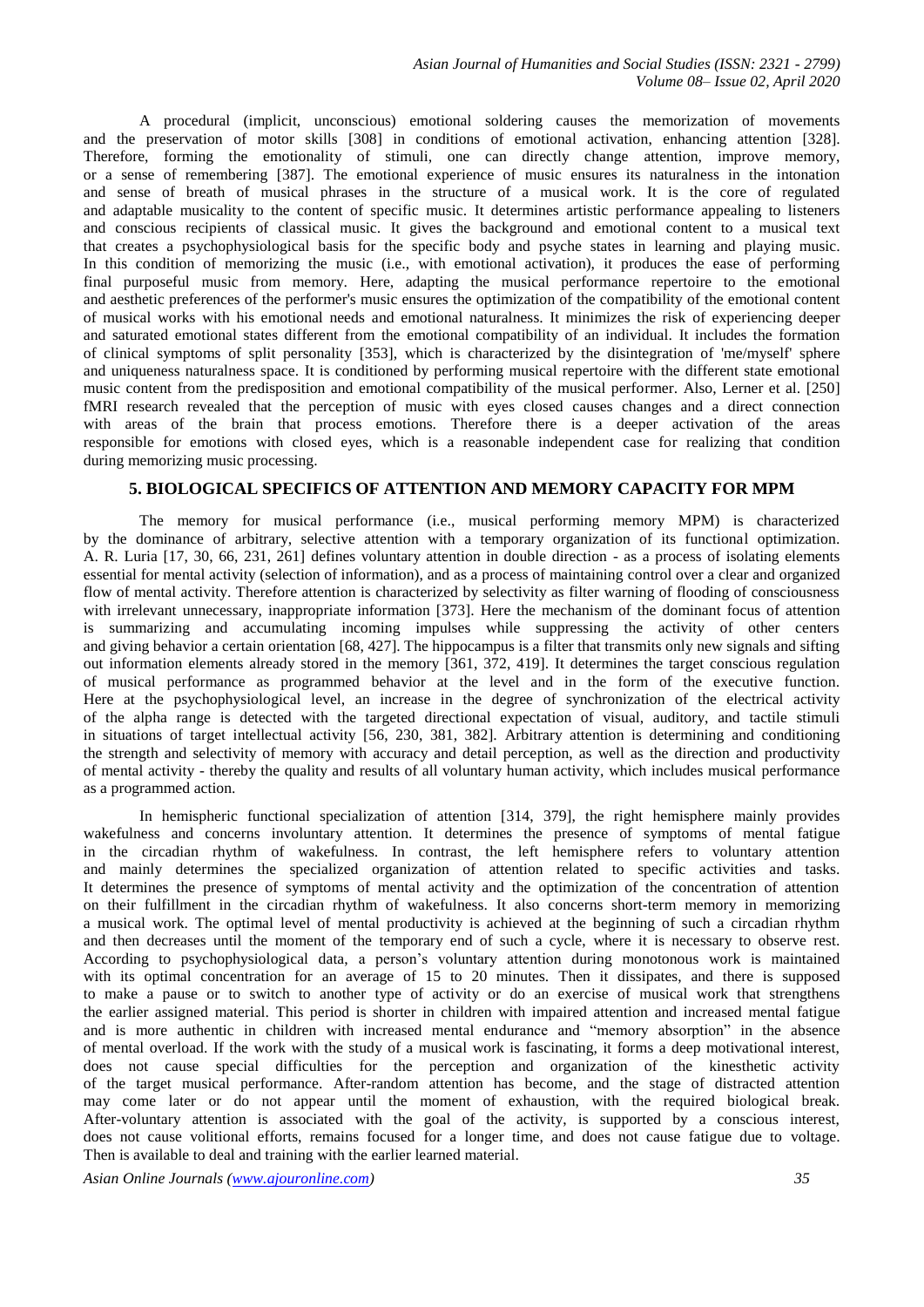Neurophysiologist Kleitman [223] revealed up advanced the day-time biological rhythm as a «basic-rest – activity cycle», of about 90 minutes average period during wakefulness. It is based on a common generating mechanism with sleepiness and wakefulness during the day's mental activity. This period increases with age from  $50 - 60$  minutes in infants, through 60 – 70 minutes in school children, until 90 – 110 minutes in adults [224], with an impressive amount of data collected from later studies on humans which do certify these regularities [225]. With including these data, the time-period for learning and memorizing new kinesthetic sequences of intentional targeted musical work's performing is translated into around 3 – 4 trials. It concerns the time reserved for the automatization of primary learned kinesthetic activity movements. The more hard and difficulty occurs during primary learning and memorizing session, the more short part of musical piece is recommended to be taken for its memorizing and mastering at the final required level of musical performance. Including the interference process that might be observed by learning selected new parts of different musical works, there is not recommended to memorizing different musical works during a single day training session. Whereas different parts of musical works with mostly its repeated content and minor small changes should be done and worked out during a single day training session, with preparing the separate memory map for the differences as adds of all repeated musical content in musical work. The process of attention, along with perception, determines the occurrence and functionality of memory, reflects the concentration, is depth-ness in memorable activity, as targeted musical performance, and affects its effectiveness [477]. Therefore, the features of perception and attention directly affect and form the memory's content of musical performance.

The cerebral functional asymmetry of the music's aural perception is important here, which directly affects the state of aural musical memory. Neuropsychological studies of R. J. Zatorre and P. Belin [471, 472, 473, 474] using positron emission tomography revealed: 1. the dominant role of the right hemisphere for encoding musical pitch information; 2. the dominant role of the left hemisphere for encoding musical rhythm information. It reflects the differences between right and left hemispheres in the peculiarities of their interaction in the perception of music, with empirical confirmation of the mutually competitive organization of the grouping of musical material by pitch and rhythm parameters [177]. The human's auditory cortex shows functional differentiation in that different areas are selectively sensitive to temporal or spectral acoustic features of music. These differences are presented between cortex regions in two hemispheres, as well as between cortical structures connecting both hemispheres. The functional independence of both hemispheres determines the differentiated variants of the state of interhemispheric interaction in the auditory processing of music and musical information, which form up different 'lateral profiles' of the working aural musical memory as a musical cognitive psychological process. This is directly reflected in memorizing a musical work.

Biological studies of memory do prove about psychophysiological limitations of attention resources in optimizing the information processing when it is perceived by different receptors, especially auditory and visual. It occurs due to the property of the selectivity of attention. The antagonism in music processes between writing and listening, or reading and kinesthetic performing is the result of the attention division [68], where instead of summating information across auditory, visual or kinesthetic modes, it becomes separated into different directions of perceptual processing. The focusing on signals of a certain modality (auditory and visual stimuli) is regulated by activation of the human sensory cortex in different ways. The cognitive and neural foundations of focusing attention on the information of one sensory modality, while ignoring the information in another sensory modality, do substantiate the biological principle of the competitive influence of sensory attention zones on each other. Competition of auditory and visual modality signals can occur both at the sensory and at the central processing level. At the sensory level, this is the mutual influence (modulation) of activity in the corresponding brain areas, when information from some sensory organs can modulate or suppress the response in those zones of the cortex that are responsible for other modalities. At the central level, this arises due to the mechanism of selective attention on certain stimuli for solving a specific target task, which regulates the process of isolating a target or a specific stimulus from the total flow of incoming signals of different modality. Here, the downward effects of attention do modulate the interaction of the sensory regions of the cortex by gating sensory information. This interaction improves the processing of one modality at the expense of another during selective attention and subsequently affects memory coding [202, 263, 294]. Here in psychophysiological studies it was proved, that the results of audiovisual integration were worsened when attention was directed only to the visual object [416]. Also fMRI data with the processing of mixed visual and auditory information, while focusing on one of these modalities with alternating signals of different modalities, revealed that auditory stimulation led to a decrease in activity in the visual cortex, and the presentation of only the visual signal deactivated the auditory cortex [243; 383]. Here might be an example, when we read a book with enthusiasm, the perception of surrounding sounds is suppressed, and there is a decrease in the activation of attention in other sensory modalities, because of what we may not hear the question asked us. Competition for attention resources and working memory is observed additionally within the limits of one modality. It manifests itself not only in relation to signals of different categories (for hearing, this applies to speech and non-speech signals) but also for signals within each of these categories [50].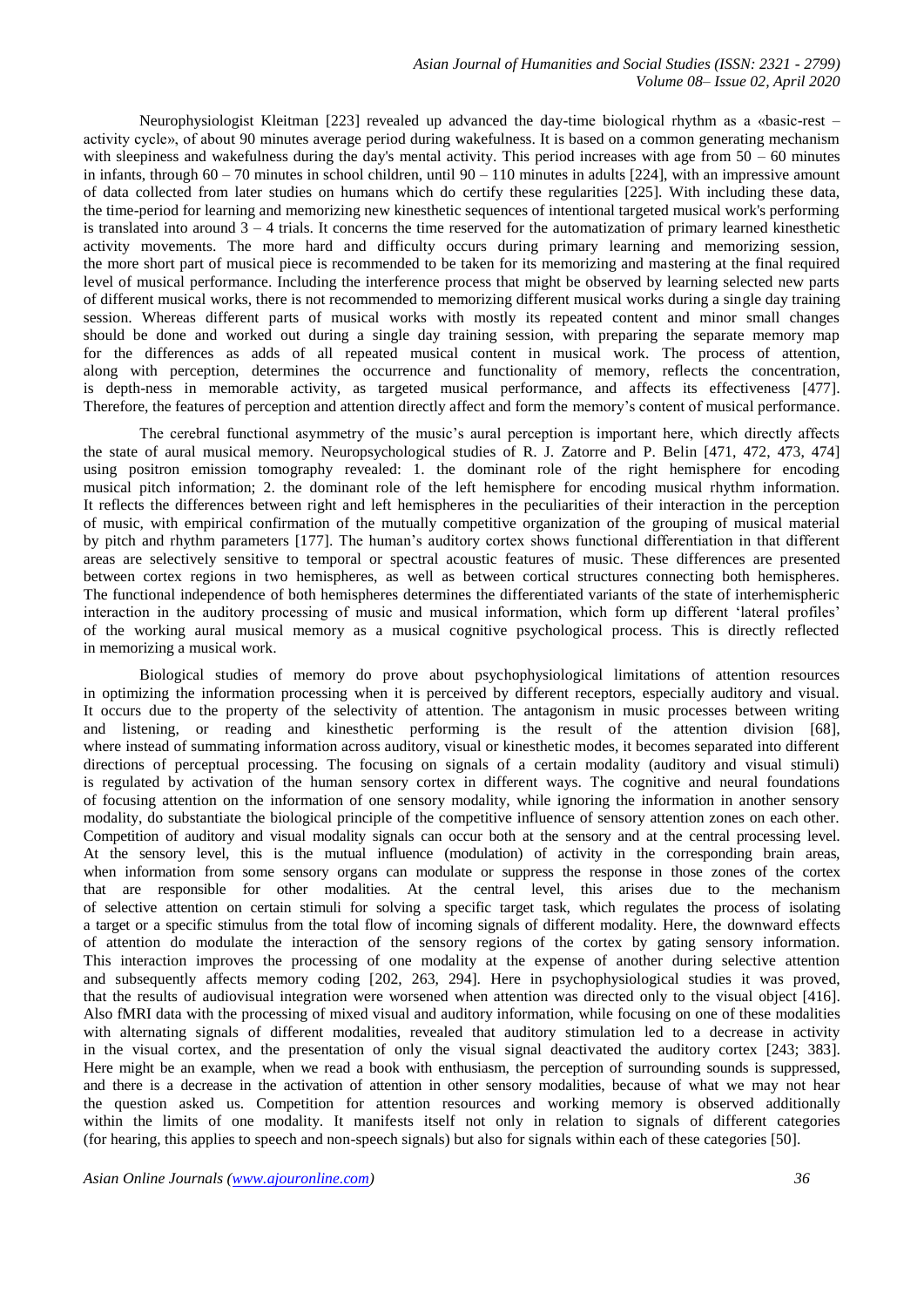These effects are determined by mechanisms of primary grouping in the attention selectivity with the proximity of signals characteristics and attention focus. It contributes to the formation of perceptual units and the allocation of the target signal from the background in a complex scene conditions [53, 203]. In the distribution of attention resources, this is manifested mainly in the processes of spatial grouping during visual perception and temporary grouping during auditory perception [27, 28, 53, 68]. An example of the hearing is the possibility of distinguishing the speech of one target speaker based on the individual characteristics of his voice in a "party" situation the simultaneous speaking of a large number of people - i.e., cocktail party aural perception effect [53]. In music, this concerns the allocation of instrumental parts in orchestral performance (timbre characteristics, melodic coherence). Additionally, pitch and rhythmic information [62, 102, 390] or timbre [263, 337, 449, 464] may enter into dual relationships and mutual influences at the perception of its complex perceptual organization. It applies not only to perception and listening, but also to control of performance in professional public presentations or recordings. The limitation of resources also affects the reduction of auditory control's accuracy, and emphasis can go then to the kinesthetic form of control [301, 410, 436, 437].

In the process of memorizing completion of a musical work, the psycho-physiological resources: 1. are aimed at visual attention in the process of reading a vista of musical notes from a sheet; 2. do concentrate brain processing for information at this level; 3. do reduce concentration for processing the information received in kinesthetic receptor with participation of analytical thinking (the formation and extraction of each musical note by separately) and synthetic thinking (the production of notes' group with musical meaning of music intonation's elements); 4. do reduce the concentration of attention for auditory control of each extracted note read a vista from the music sheet of a musical work. It purposefully substantiates the advisability of initially memorizing music on every day, while studying its content (i.e., 'reading a vista' the musical notes from a music's sheet), in the volume of a piece of a musical work within the scope of the information available for immediate direct memory. Such a procedure accelerates musical material processing at the kinesthetic, auditory, and emotional levels, with a more correct and faster-selected set (combination) of motor actions for the formation of each musical note and intonation-al sounding of the music in its target (concert) performing form. In this case, human's predominant auditory, visual, or kinesthetic cognitive style in perception and learning may manifest as well as the effects of auditory dominance in children [203, 304, 351, 392].

Attention (as working memory) resources are conditionally limited to few perceptual units, which can be enlarged due to perceptual unification. Then they become an object of attention (as figures distinguished from the background) and, therefore, as units of memorization. They can be as musical elements of a work - from notes through bars to semantic phrases. A preliminary memorizing of a musical work by such fragments and their subsequent combination can facilitate the music notes' content processing with a more controlled training of performance. It also contributes to highlighting and more conscious studying with closed eyes [54, 238, 253, 258, 386, 411]. Additionally, according to the biological laws of perception, the processing of information at the auditory and kinesthetic receptors in the state of closed eyes, on the example of music performance, leads increasing the severity of these receptors [326] and more deep conscious bodily perception (i.e., proprioception) and sensation of music, as well as its formation and experience at the bodily level [222, 250]. For memory mechanisms, it significantly improves control and regulation of the state of body (i.e., proprioception) and regulation of motor actions as well as the emotional experience of music during its performing. It is available during the perception of musical notes text as semantic material for its conscious memorization with reproduction and control by other receptor modalities [222, 301]. For effective memorization of musical works, it is crucial here to have the stage (periods) of the exercise in a state of closed eyes, like eliminating the attention over-load by visual receptor in the process of learning and memorizing music with a deeper internal immersion in the feeling of own body activity (i.e., proprioception). It speeds up the process of finding the right movement actions for their subsequent transition to automated functions for producing the specific effect or form of music performance.

In the presence of a transitional stage of a musical exercise of a concrete musical work's fragment, there is the necessity to engage the learning in the state with open and then with closed eyes, both in the transitional version of musical exercise and in the target final form of musical performance, in the first attempt with open and second attempt with closed eyes. It is also important to take into account that listening to music with closed eyes causes a direct connection with brain areas that process emotions [250]. Since this accompanies quality and acceleration accompanies the quality and acceleration of memorization a musical work due to the presence of this form of training stage. Various forms of human cognitive activity, accompanied by the activation of voluntary attention, are characterized by a certain type of neuronal activity, clearly comparable with the dynamics of voluntary attention, depending on the type of perceived and processed information for the memory's condition. In the hippocampal neural networks, the nerve cells are distinguished, as neurons of novelty and identity [96, 188, 412]. Receptor signals from neurons of novelty and identity do affect oppositely for activating and synchronizing brain systems.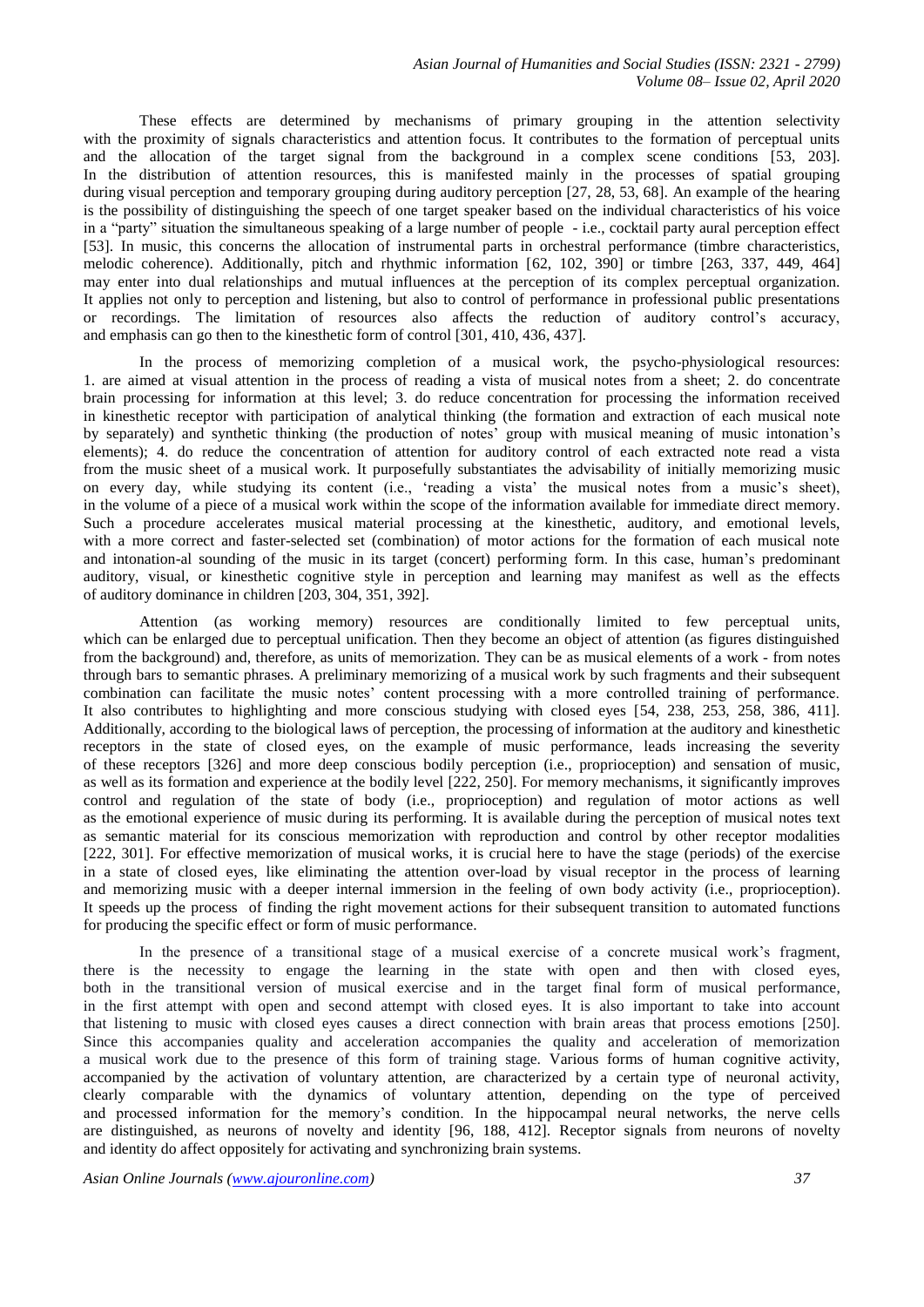Novelty neurons allow for highlighting new signals. Their background impulse and activation increases under the action of new stimuli of different sensory modalities. They are connected to separate zones of the cerebral cortex, which form exciting plastic synapses on novelty neurons. Thus, the impulse activity of novelty neurons increases under the action of new stimuli. By taking into account the differentiated level of excitation, the novelty neuron response is selectively and gradually suppressed as the stimulus repeats, and additional activation in it disappears while maintaining the basic background activity. Identity neurons receive impulses from different sensory modalities through inhibitory plastic synapses. The background activity in identity neurons is suppressed under the action of new information, while, on the contrary, it is activated under the action of usual information. A new stimulus stimulates the activating brain system, excites novelty neurons, and inhibits identity neurons. At the same time, the well-known familiar stimulus stimulates the inhibitory brain's system, excites identity neurons, and inhibits novelty neurons. Therefore, in the process of programming (i.e., memorization) the performance of a musical work, primary novelty neurons forming up neural networks that are then activated by secondary identity neurons during subsequent refinement of the programming behavior of musical performance, especially after the consolidation's stage of long-term memory's content during and after a night's sleep [96, 188, 412]. Attempts to retrain a musical work in the form of reprogramming behavior do entail psychophysiological disturbances, when the slightly changed behavior's content is still familiar to the brain and, therefore, identity neurons are mainly activated. In this case, the level of psychophysiological activation of novelty neurons in a state of relearning the programming behavior of musical performance is lower from the level of activation of these neurons in the time moment of the initial study of musical work's memorization. These patterns are an independent objective source of the cause of difficulties in the free mastery of the musical work performance in a state of testing the experience of retraining. Therefore, various forms (types) of performing a musical work should be studied and learned from the very beginning of processing the material of its content with programming behavior for this target activity.

Neural networks, as memory's content, lend themselves to a dynamic change of their activation at the level of attention processing and activation of memory's temporal types. Temporary and gradual memory's filling with information material is characteristic at the biological stage of the information's transition from sensory and working through short-term to long-term memory, especially along the path of memory traces' consolidation during the sleep. Here Oberauer [311] treats short-term memory as an area of long-term memory that contains information with the highest level of activation (and thus the most available). Attention is: 1. mediated between storage and processing the information; 2. oriented to the information stored in long-term memory while performing a cognitive task with the involvement of working memory when various information is activated in the working memory. Additionally, Ericsson and Kintsch [125] defined the long-term working memory as memory type of a set of 'retrieval structures' in long-term memory, that enable access to the earlier obtained relevant important information for current tasks or mental activities. Here 'plane' working memory is organized into two structural levels. The first concern long-term memory activated representations, with theoretically no limited capacity, while the second concern the focus of attention with limited capacity for activated representations [82]. Working memory, which is part of long-term memory at the level of new information processing, activates long-term memory at a lower level than in the repeated processing up the information memorized earlier and stored in long-term memory as a result of the memory consolidation process [82, 125]. Therefore, initially higher activation of working memory arises with less activation of long-term memory, and then in subsequent sessions of a musical exercise with higher activation of long-term memory as its component. Also, the automation of motor skills, which takes place in the time interval of 4-6 hours, is forming up another their psychophysiological form at the musical performing level. They become lighter and more manageable in the freedom of musical performing after the initial period of their formation in the primary time interval for musical work's memorization.

Working memory was proposed by A. D. Baddeley and G. J. Hitch [21] in 1974 and confirmed empirically independently in N. A. Cowan [86, 87] psychological data, and in A. Guida, F. Gobet, H. Tardieu, S. Nicolas [166, 167, 168, 220] physiological data. It is based on the development of R. C. Atkinson and R. M. Shiffrin short-term and long-term memory model. It is allocated as part (share) of long-term memory and short-term memory, which contains only information that is inactive processing [2] with the attention's participation. At the same time, the remaining shares of short-term and long-term memory are involved only in the process of storing information and do not entail the manipulation or organization of material stored in memory [82, 83, 89]. Such a combination ensures the efficiency of access to information necessary for solving current problems under conditions of combining the functions of its storage and processing [433], which are necessary for the current momentary mental activity [116], which is especially characteristic of the process of musical work's fresh memorizing.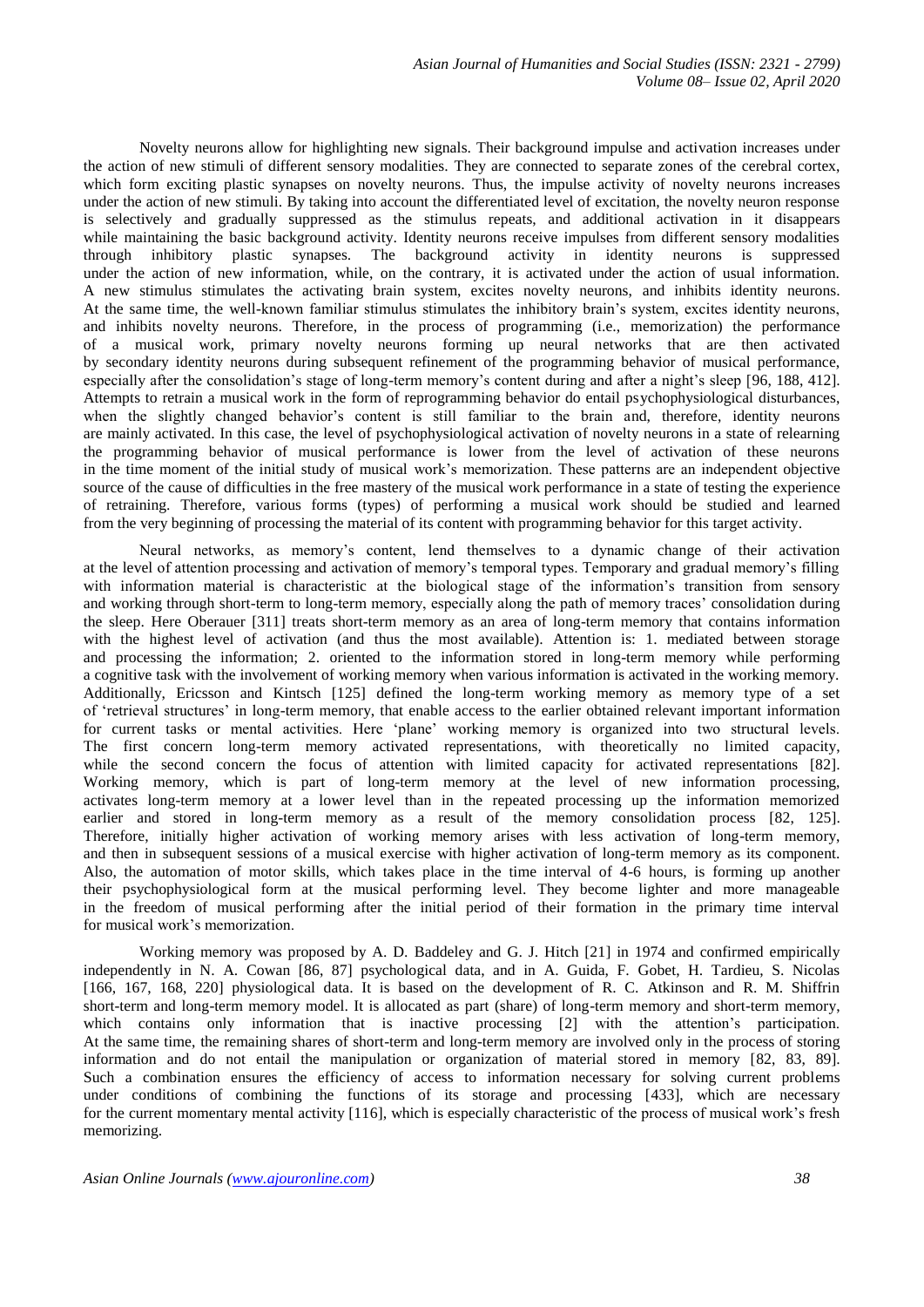Working memory, and thus fresh biological memorization: 1. is an immediate, instantaneous, and primary memory with encoding of new, unknown, just received information or material's stimulus content; 2. is based on the psychophysiological process of capturing stimulus information and its initial retention in memory [20, 49, 288]; 3. arises in a person with focused attention participation and without preliminary, additional efforts, without repeating the stored information and its meta-memory strategic processing. It is due to the properties of physiological, biophysical, biochemical, information and energy systems of the molecular and cellular levels at the brain level for behavioral reality [12, 29, 246, 377, 397]. These are genotypic and innate functional brain systems. They provide the basis for perception and appropriation of information at the level of coding and decoding in new material's direct memorization process. The storage of information at this memory's level does not depend on the subjective and personal regulation of this process. This type of memorization has a mechanical character with observing the possibility of its opposite effect, such as forgetting [67].

Forgetting is characteristic at the biological level due to the effects of interference and of H. Ebbinghaus 'forgetting curve' principle (also called as 'learning curve') that causes filtering of memory in the state of its temporary overflow due to the excess amount of entering information. It has a time function of information loss – in the form of sharply falling lines such as "L" for forgetting of meaningless material or "\\_" for forgetting semantic material. It is determined by a decrease in the level of information retention in memory over time when information is lost due to failure to perform actions for its preservation along the path of active use during repetitions or mnemonic processing [118]. This is a condition for memorization processes improvement due to the formation of understanding as specially organized mental actions. These are mental operations that lead to good memorization, identified in cognitive psychology, and related to such actions as grouping, strong points, mnemonic plan, classification, structuring, systematization, schematization, recoding, completion of memorized material, serial organization of material, association [67]. At the same time, the 'forgetting curve' tends to decrease memory for newly learned knowledge if it does not fit into the amount of information that belonged to short-term memory [366]. Moreover, the volume of stored information at an automatic level and not included in this phenomenon is fairly proportionally close to the amount of information belonged to working memory. This means that the forget curve refers to the process of loss of accessibility to material coming out significantly from the volume of working memory. Additionally, the theory of forgetting concerns also the possibility of reducing the amount of forgetting information by actively mnemonic processing at frequent time intervals, during the period of its fresh primary study and assimilation. It means that longer temporary processing of a specific amount of freshly learned information: 1. makes it more appropriate at the cellular level of the brain memory mechanisms; 2. increases the likelihood of its transformation into long-term memory during the sleep cycle after a day of its active or primary learning. The separation between working memory and short-term memory was established empirically, also by the 'forgetting curve' principle. Here short-term memory forgetting is due to its limited volume and duration of information processing, related to proactive interference, identified by G. E. Muller [259, 300], with loss of information perceived later and to retroactive interference with loss of information perceived earlier. Interference means self-imposition [187, 215, 287, 404] and associative inhibition [259, 300, 346] of information. In this case, the information included in working memory capacity is not influenced by interference, which confirms further the difference between working memory and short-term memory [433]. For the musical performance's field for musical works' effective memorization, the effect of proactive interference from the position of the material's duration on the music's structure is more significant. However, the effect of retroactive interference also causes damage to the material learning earlier (musical work's part) in case of its memorization inhibition due to memorizing a new musical material in a one-time interval of music's learning. It occurs in condition when the total memorized size of a musical work exceeds the volume that belonged to short-term memory capacity.

Short-term memory capacity, which determines the possibility of its transformation into long-term memory, can be checked and established in the time periods at the evening moment immediately before falling asleep and in the morning moment immediately after waking up. It is due additionally to the biological law of the spontaneous natural increase of alpha brain waves' activity in those time intervals of biological circadian brain rhythms. They determine the transition from the conscious to the unconscious, with an increased state of brain learning with a faster speed information processing and its moving into long-term memory, with an increase of serotonin production [306]. In a situation where the amount of information reproduced on the night before falling asleep is more than in the morning after waking up, then we get the amount of information transformed into long-term memory and its outgoing shared part beyond the short-term memory capacity. It proves indirectly also about how much information learned on the day before bedtime can be extracted naturally and spontaneously without additional conditions after recalling an earlier memorized material. In a situation where the amount of information reproduced on the night before falling asleep is less than in the morning after waking up, then we get the amount of information transformed into long-term memory and shared part of information subject to an inability to retrieve from memory on the day of training before bedtime, which most often indicates mental fatigue and congestion for memorable functions' optimization.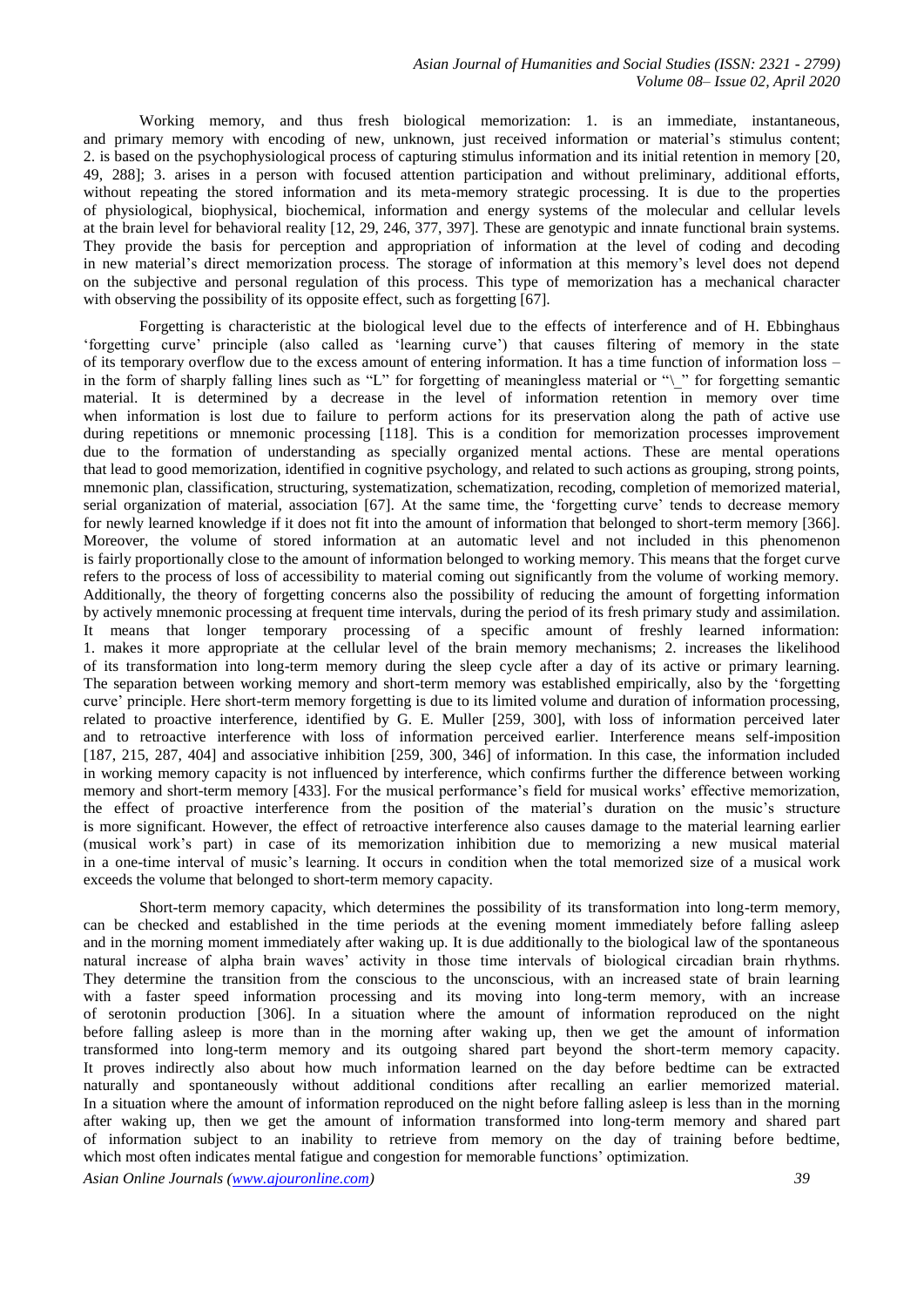*Asian Journal of Humanities and Social Studies (ISSN: 2321 - 2799) Volume 08– Issue 02, April 2020*

In a situation where the amount of information reproduced on the night before falling asleep is the same as in the morning after waking up, then we get optimization and regulation of memorable functions at the meta-memory level (conscious ownership and memory management), without any violations in storing information and retrieving it from memory when the storage step facilitates a fused stages' transition from short-term memory to long-term memory. That amount of information entering into long-term memory does not interfere with the subsequent new information entering the sensory and working memory on the next day of studying new content of a musical work. It is complemented in time for the whole integral memorable structure of musical content belonging to long-term regulated memory. With respecting the rule of the musical exercise with closed eyes regulation of music performing at a proprioception level, it lends itself to deeper control and conscious body's management with the emotional experience of music to form automatic skills for its targeted performance. It causes a decrease in fatigue and energy mental costs for music memorization. It additionally forms the minimization of stage fright state with negative consequences due to the feeling of a lack of full control over musical work performing processing. It eliminates loss of control's state during the musical exercise by transferring the artistic work to its external music performing (concert, recording). At the same time, the automation of the behavioral skills of musical performance determines their manifestation in different conditions of performing music from memory, including for the state of a public performance of a musical work. When, for example, the effectiveness of auditory monitoring and control for quality of musical performing is limited or reduced [136, 301, 356, 410, 420, 448].

Empirical data in cognitive psychology were obtained about memory span for amount of  $3 - 4$  units for  $11 - 12$  ages with neuropsychological data about sensory aural unit's duration for 3 seconds [84, 85, 88, 147, 148, 200, 280, 281, 310, 311, 360, 413, 414, 415, 462, 461, 463], wherein young children this volume is less. Thus, an empirical level with the time interval of 9 to 12 seconds and musical size of 6 bars measures was obtained, as an initial indicator of working aural musical memory span [117], which at the biological level determines the effectiveness of musical work's memorization For music's memorization efficiency, the quantitative size of musical work for an exercise in one training session should be selected carefully, taking into account: 1. the minimum durations of parts of a musical work that make up the meaningful musical sense with and music's intonation phrasing; 2. the amount of information that becomes unforgettable for short-term memory as a form of temporary memory according to the 'forgetting curve' principle as very close and similar in proportion to working memory span with a slight increase; 3. mental, intellectual processing, and shaping the music's performing affecting five channels of information receipt in the body and its control. {1) cognitive - semantic – visual as the initial and shortest; 2) semantic - motor with possible different transitional stages for the formation of the final performing skills; 3) semantic - auditory based on sound control of performance due to motor activity; 4) emotional - intonation superimposed on a cognitive content of musical notes' channel that determines the semantic artistic performing of music and affects the shape and quality of the motor sphere of musicality and freedom of music performance; 5) proprioception with elements of increased perception in closed eyes' state.}

Attention resources (as a synonym for working memory process in term of its span), determine the inevitability of high-quality processing of the minimum brief part of a musical work (phrase) for the feasibility of its most faithful and targeted studying at the initial stage of a musical exercise. This can be for age from 11-12 years old to an adult, on average up to 15-20 seconds of music's sounding in the target performance for middle or fast speed (tempo), and up to 30 - 40 seconds of music's sounding at a slower pace. These time parameters are narrowed accordingly for an earlier age and expand accordingly for humans with the dominated and advanced ability of memory absorption. According to psychology's law of individual differences, also a significant increase in music's volume memorized in the daily cycle is possible and affordable. However, this is primarily due to 1. technical complexity of musical work's performing. 2. its intonation-al content for music's emotional expressiveness. The more complex and time-consuming content of musical work for its targeted final concert performance, the more justified the narrowing of the size (musical bars' amount) for the detailed music's processing with memorization. The final size can be established by the parameters of the reproduction from memory just freshly memorized music of the same day at the night before sleep and on the next day in the morning just after waking up, with a period of observing own-self daily for at least 20-25 days, with an optimal period of up to 1,5 months. By taking into account age-related changes in the human cognitive sphere, such monitoring should be carried out every 1-1,5 years. Musical works having structurally repeating fragments of musical content, for classical musical notes' literature, in a condition of same performing its' content should be learned in less of their exercises, with separate playback of fragments of their differences - according to the present scheme. Here at the level of memory trace's organization, a hierarchical scheme of such music content's unit arises. The upper level represents the same musical notes' content, whereas the lower level describes the different musical notes' content.

[The content of the musical notation 'A-B\_\_A-C\_\_A-D\_'].

 $/ \ \ | \ \ \ \$  The optimal form of music's memorization  $\ \ \ \ \ \$ 

B C D [A\_\_ as a separate part; B, C, D as additional selected parts studied together side by side in time.]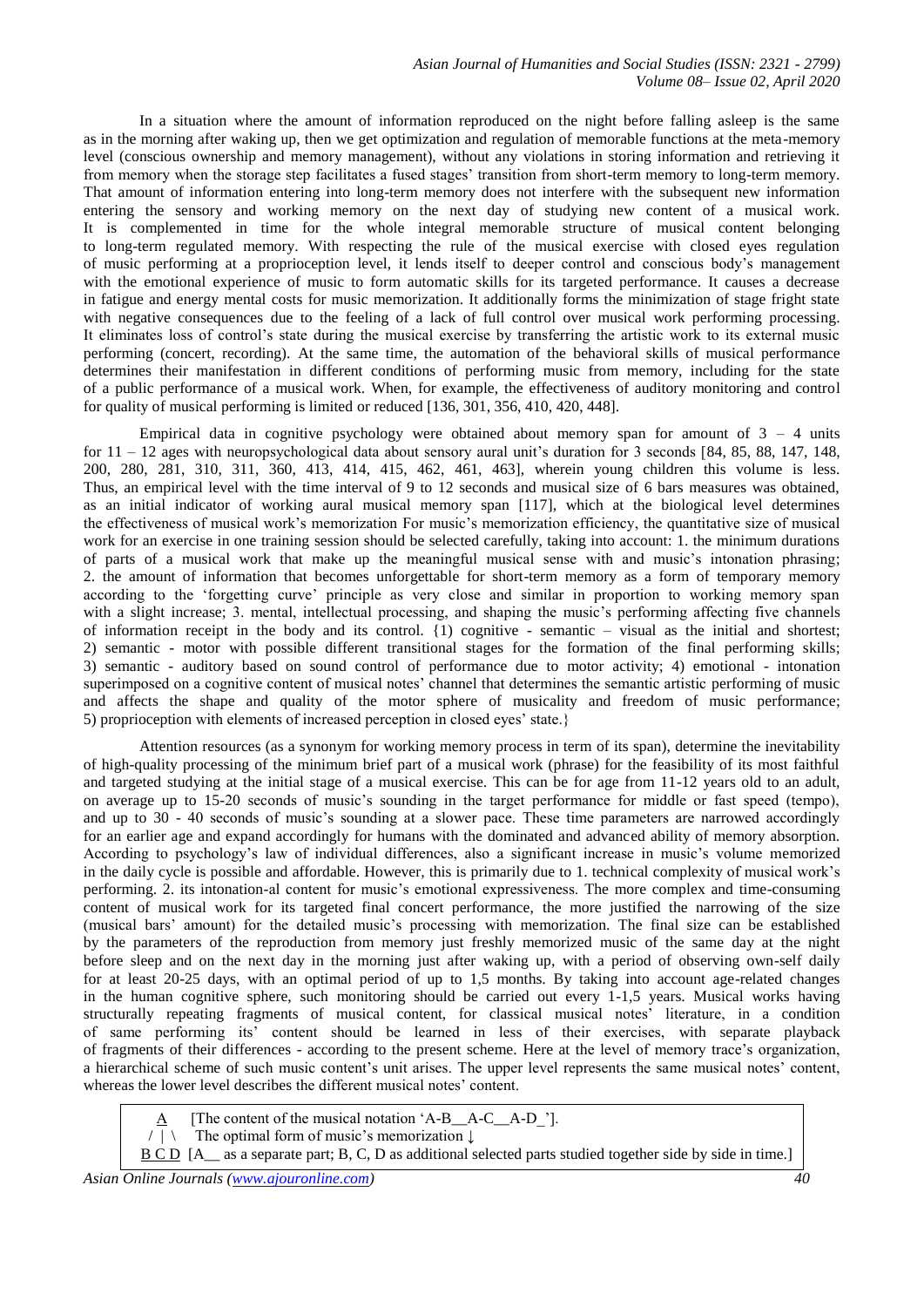In condition of target requirement for different performing the music's part 'A' its' content should be learned in all its repeating variations simultaneously, but separately studied (highlighted in a separate stage of the musical exercise). Thus, learning them according to the different nuances of their performance, which should be processed at the emotional and motor kinesthetic levels using the same music's semantic content (i.e., music notation). To optimizing the memorization of music, it is advisable to process such an action within the framework of one session of a musical exercise, at least for 2 - 4 variants of different performances of the same music's content. Then at the night sleep's stage with consolidation that content into long-term memory, it becomes as memorized differentiated forms of musical performance. In the case of technical difficulties associated with the time parameter of a musical work, an auxiliary version of the music exercise should fit (approximate) to equal parts of its target performance, expanded in time. On the example of the content of music notation according to the time parameters (shares of the target tempo) 'A-B-C-DEF' - the optimal form here of the auxiliary version of music's memorization by the time-division might be such 'A-C-E' or 'A-D'. Since the temporary part 'A' of the initial exercise is then decomposed into temporary parts 'A-B' or 'A-BC' of the target music's performing. Then on the rhythmic temporal version (in terms of tempo), there is no risk of forming a separate commemorative program for the content of music of different temporal diameters, which does not have a direct arrangement on the target form for performing a musical work.

According to the biological rule for the automation of motor reflexes in the daily processing of new memorized content of a musical work, as part of a new fresh learned musical material, the number of holistic reproductions (repeats) by exercising such material in an intermediary auxiliary educational form(s) should not exceed the amount of reproductions (repeats) in the target correct music's performing (for the final form of a musical work's performance). By taking into account, the temporary automatism organization of motor skills, including small ones for a specific music work's content, the selected fragment of a musical work must be learned and memorized completely in the target musical performing within 4 hours from the moment of the initial exercise with its content. For condition of when the duration of musical exercise in one training session does not exceed from 30 to 120 minutes, the part of musical work's content must be set and selected so that it can be worked out through and memorized completely for the target music performance. Including characteristics of the emotional sphere in organizing and regulating the emotional experience of music, which is required to be present at all stages of musical work's memorization, it is inevitable to work out such music's fragment which is a part of holistic semantic act of its emotional and semantic content. For an analog with speech material, it can be compared with the allocation of individual words or their group, making up a meaningful phrase or a short sentence. Including time limitations of memory capacity, the studied musical work's part should fit into the amount of information that can be consolidated in long-term memory in the sleep cycle. Also, newly learned material should be targeted for play in the later evening before bedtime and in the morning after waking up. Under circumstances of the brain's mental overload by different types of information perceived in daily activity, the goal is to narrow the volume of the studied material of musical content or to divide the studying of new material every second day. After each night sleep cycle, with the primary consolidation of the music content in long-term memory, subsequent work with its content goes into the stage of strengthening the earlier learned content with facilitated repetitions and closer to conscious automatic regulation of its performance. Then less and less auxiliary reproductions (repeats) are required. Also, the level of musical exercise approaches improvement and refinement of the target musical performing with optimization of the emotional sphere and physical body organization of each musical note or a group of musical notes in a single breath or reflex skill. Thus, complex, masterly virtuosic works of classical musical literature become accessible to ergonomic learning with memorization completion in several days (weeks). In the condition of such musical work's fragments with repeatable content, their capacity for memorizing storage is narrowed to the size of the primary sample pattern of such content. Then they become less busy at a memorable level despite their long-lasting sounding, which allows them to reduce and to narrow the time interval required for memorizing them. It leads to faster free mastery of such virtuosic musical works' content. By that result, they are available for more rapid mastery of them at required targeted music performance's level, with minimization of negative symptoms of bolti-ness, feeling bored or tiredness of musical work in case of its over-performing. After a holistic memorization completion of musical work, it is necessary to play it at least once a day to preserve the freshness of memory for its content. With daily mental workload, this mode can be expanded for 2 to 3 days. This principle also applies to producing all needed or required versions of musical work's interpretation in professional musical performance, except for own-self personal performing as the most natural and spontaneous (such as for: 1. competitions, auditions, historical, musicological concerts for stylistic interpretation. 2. music's teacher. 3. different acoustic conditions. 4. musical recordings agencies). It determines the possibility and conditions for maintaining the maturity of artistic performance within the framework of professional musical property of elastic artistry. In professional musical performance activity at the completed memorization state, the whole musical repertoire is also required to be realized by daily reproduction (even once) to preserve the condition of memory's freshness with its strengthening on the biological cell level. Otherwise music is forgotten over time fragmentarily firstly then holistically, so it requires an increase of time for subsequent re-memorizing.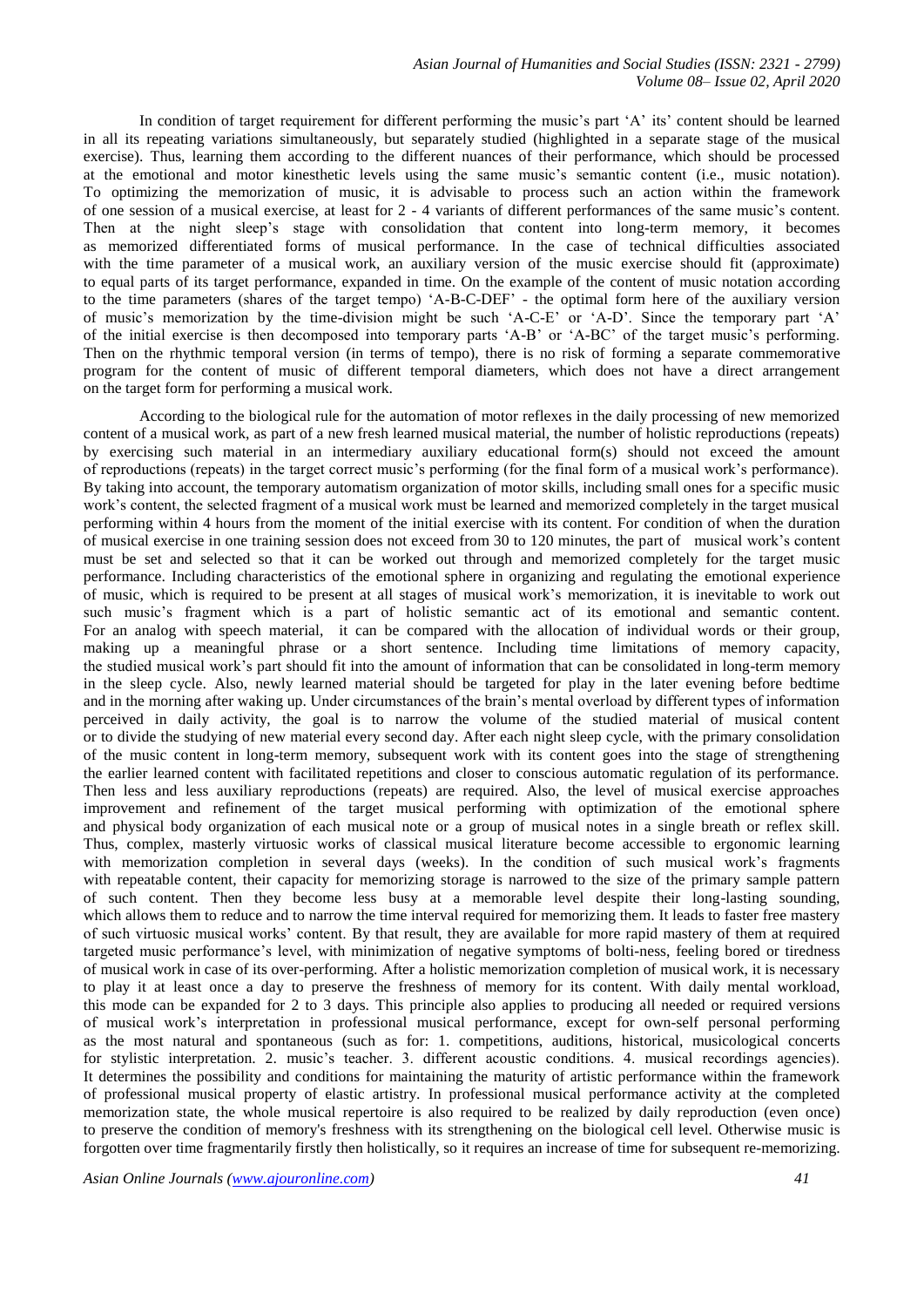## **6. METHODOLOGICAL TIPS OF MUSICOLOGICAL DATA FOR MPM**

The views of musical methodologists on musical memory are determined by the experience and observation of professional musicians and also the own activity of professional musical performance, which belongs to the scientific fields of musicology and musical pedagogy. These data are used at a practical level in the professional training and teaching technologies of classical musical performing art. According to these data, by far, the most reliable and basic form of performing memory in musical performance is the unity of auditory and kinesthetic components, and visual memory only supplements them [264, 421]. Additionally, in the analysis of the processes of memorizing a musical work, constructive memory is highlighted as the performer's ability to understand well all the smallest details of the thing being learned, in their isolation, and the ability to collect them together [274, 275]. It was noted that musical memory, like the memory in general, plays an important role in the field of all mental work, is more difficult to artificial methods of development, and makes more or less reconcile with what each given subject has by nature [348]. It fundamentally concerns the biological properties of the memory capacity. Here, the strength of memorization is inversely related to the volume of memorized material. The more cumbersome the material for memorization is, the smaller the percentage of it will remain and stored in memory. Therefore, it is better to memorize a large volume of text in dividing its' content into separate fragments, as for the semantic grouping, where each fragment is a logically completed semantic unit of musical material. It also includes semantic correlation. The basis of this technique is the use of mental operations to compare among themselves some of the characteristic features of the studied musical work. In addition, great importance for the development of musical memory is given to the preliminary analysis of work, with the help of which material is actively memorized, an understanding of the structure and mutual relationship of all parts of the material, as well as tonal plan of musical work [299]. It was emphasized that the method of analysis and the establishment of conscious associations is the only reliable way to memorize music, in which the first stage of work is to force yourself to do certain things; the latter is not to interfere with things being done on their own [264]. Also, work on memorization should be reasonable and facilitated by auxiliary moments in accordance with the characteristic features of the work, its structure and expressive means [235]. These means form the essence of music, that is, the emotional impact, where music is primarily characterized by logic with a sequence of deeply conditioned sounds [127]. At the present time in the methodology of musical pedagogy, the most widely disseminated and verified data is based on primary historical, musicological data about stages of working with the music established by Josef Hofmann (1876-1957). This statement made up with separate methodological thesis 'Piano playing' (edited in 1908) and 'Piano questions answered' (edited in 1909), which have been combined as 'Piano playing: with piano questions answered' (edited in 1920 by Philadelphia: T. Presser publisher with Music University of Toronto contribution, 346 pages). Stages, described next, do include: 1. work with musical notes' text without music instrument; 2. work simultaneously with musical notes' text and music instrument; 3. work with music instrument without musical notes' text; 4. work simultaneously without musical notes' text and music instrument. The later data of musical pedagogy revealed in professional musical practice refers to them.

At the first stage, the process of familiarization and primary memorization of a musical work is carried out on the basis of a careful study of the musical text and presentation of its' sounding by using internal hearing. The preliminary stage of memorizing music is always internal and analytical hearing since musical memory uses the material that is provided by it, and incomprehensible and undivided cannot be remembered. There are also cases when a musical work that was only read by the eyes was learned [364], and the development of the ability to learn a musical work from musical notes without an instrument is an increase in the professional skill of the musician. At the second stage, after the first production of musical work and mental acquaintance with it should be aimed at grasping and understanding its general artistic meaning. At this stage, there is noted about sketching familiarization with the musical work, for which it should also be produced (performed) in the target executive form. With that, it's possible to take care of the accuracy of execution gradually in its selected parts. Here after the first acquaintance, a detailed study of the musical work begins: semantic strong points and difficult places are identified, with revealing convenient fingering, respiratory phrasing, the grouping of notes for individual bow movements. Here in learning forms, awareness of the features of the work continues, its plan is clarified within the framework of which the development of the artistic image is carried out. It is important here to constantly think about what is performing as a guarantee of successful completed memorizing since well-remembered is the only content that is well understood [94]. Also, the material is remembered gradually, so at this stage, it is also necessary that the potential artist should not have any dark (unconscious) elements of the text in the musical work. The most appropriate in this stage of preparation may be the principle of "see-hear-perform", which ensures the full inclusion of internal hearing as one of the most important foundations of musical memory, but not "see-perform-hear", more focused on the development of kinesthetic components of musical performance with the accompaniment of auditory control [221, 240]. Here completed memorization should be dominated by arbitrary memorization based on the rational use of special mnemonic techniques and rules, also careful thought over what is being learned.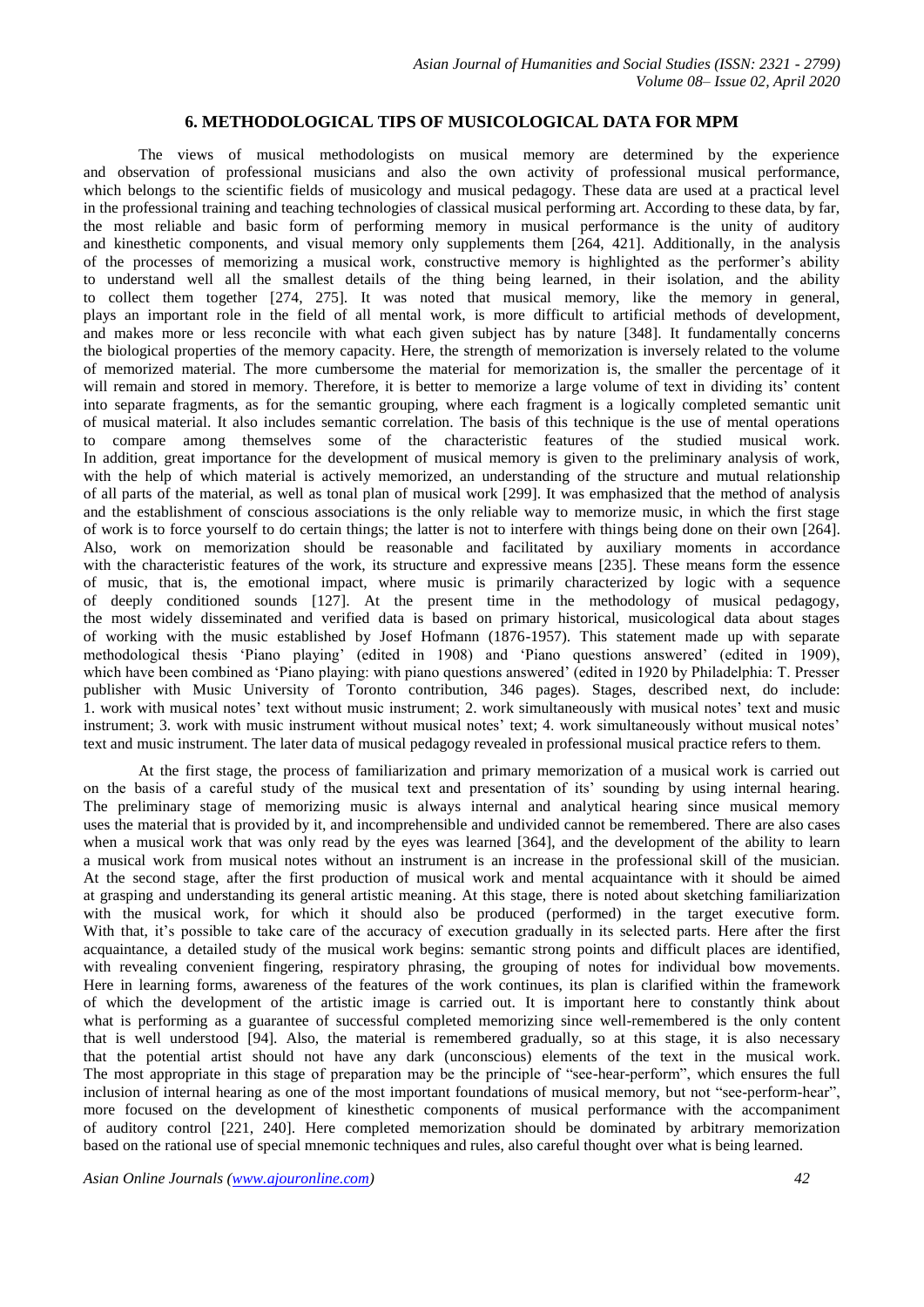*Asian Journal of Humanities and Social Studies (ISSN: 2321 - 2799) Volume 08– Issue 02, April 2020*

When completed memorization is not a special task of the performer, and in the process of working on the artistic content of the work, it is remembered without violence against the memory, or it is not remembered if the memorization is not required, then a tricky bench is created. Many musicians fall into it by memorizing the new content of music until it is remembered. Such a decision is doubtful because of uncontrolled and unconscious memorization [327]. Since the higher feeling, sensory and mental activity is in the process of learning work, the faster it is at completed memorization. Therefore, for proceeding the completed memorization process most efficiently, it is necessary to include in activities of all musician's analyzers, such as: 1. peering and peering into the musical notes, it can be remembered as a visual text and then during the performing from memory through imaging it mentally in own eyes; 2. listening to the melody, singing it separately in a voice, it can be remembered as an aural content; 3. additionally, there might be used the technique of "tapping" or "slamming" rhythmic pattern of musical work or its elements; 4. "plunging" fingers into the texture of the musical work, it can remember in the kinesthetic motor background; 5. noting the strong points of musical work during its performing activity, there might be added a logical memory based on remembering the logic of a plan's development. Here, an important point is the consistency of this diverse activity and its integration with gradual collection of the learned elements and fragments in a single sequence, which may be accompanied by a return to beginning or previous segment of musical work [240]. With according to the psychophysiology of attention, it is also necessary to take breaks between intense mnemonic work and other activities. After the musical material is learned, the formed tracks are strengthened. If, after mnemonic work, some kind of psychological overload is allowed, then the learned material will be forgotten due to retroactive inhibition, i.e. "acting backward". Similarly, when after strenuous mental activity starting working on a new musical work, that requires increased attention, it will be difficult to memorize completely due to proactive inhibition, i.e. "acting forward". Therefore musical material should be learned in a state without earlier mental overload by another type of activity, as well as without later mental overload after studying it.

At the third stage in the process of performing a musical work from memory, there is further strengthened in auditory, motor, logical memory. The associations to which musical performer resorts to find greater expressiveness of the musical performance have great help in memorizing completion. Here the involvement of poetic associations for enhancing aesthetic feelings is a tradition in musical performance. And a combination of audible sounds with extra-musical images and representations, that have a similar poetic basis, evokes emotional memory. When a musical work has already been memorized completely, it needs regular repetitions to be fixed in memory, since neural traces are blurred under the influence of new life impressions [470]. But beyond certain limits, an increase in the number of repetitions does not improve memorization, and the repetition of the material countless times for better memorization is unconditionally condemned by modern didactics, both in general and in musical pedagogy. Here the work of a musician of any specialty is most fruitful when it is performed with full mental focus, i.e. can only be maintained for a certain time. And in musical exercise, the quantitative side matters only in combination with the qualitative. At the same time, the speed and strength of memorization are associated with a rational distribution of repetitions in time, where completed memorization, distributed over a number of days, will give longer memorization than persistent memorization in one exercise session [364], what is especially crucial for memory capacity limitation. It does not turn out to be more economical since it is possible to learn a musical work in one day, but it is quite often forgotten just tomorrow, which is quite similar to the law of memory capacity. Therefore, it is better to distribute the repetition for several days and it is not recommended to take too long breaks during completed memorization since in this case, it can turn into a new memorization processing. When completing memorizing, the adjacent techniques of passive and active repetition, in which the material is first played on musical notes, and then immediately an attempt is made to memorize it, have been proved themselves well. Then the risk is reduced when trial performing from memory is in many cases accompanied by inaccuracies and errors that require from the musician to have increased auditory control, focused attention and collected will to fix the mistakes made [299]. But special attention is required to place of 'docking' of individual passages and episodes. And even when the musical work is well-learned by memorization, it is recommended do not break up with the musical notes' text, since repetition by musical notes should be regularly alternated with playing from memory. Here, an additional huge benefit for the controlled memorization and recollection of a musical work is brought by the game at a slow pace at least once a day. This helps to refresh musical performances, to understand everything that can slip away from the control of consciousness over time [407].

At the fourth stage, a musician of any specialty can only be convinced that he remembered the musical work when he was able to restore it mentally, to trace its development without looking at the music notes, and to realize its smallest constituent elements. This is the most difficult way to work with musical performance, and it is often said that it is tiring mentally. Nevertheless, by alternating the mental reproduction of work without a musical instrument and with a real performing on the instrument, the musician can achieve extremely lasting memorization of the musical work. Here, before extracting the first sound, the general image of the musical work already lives in the performer. Based on the general image, the musician sends every detail of performing art [275].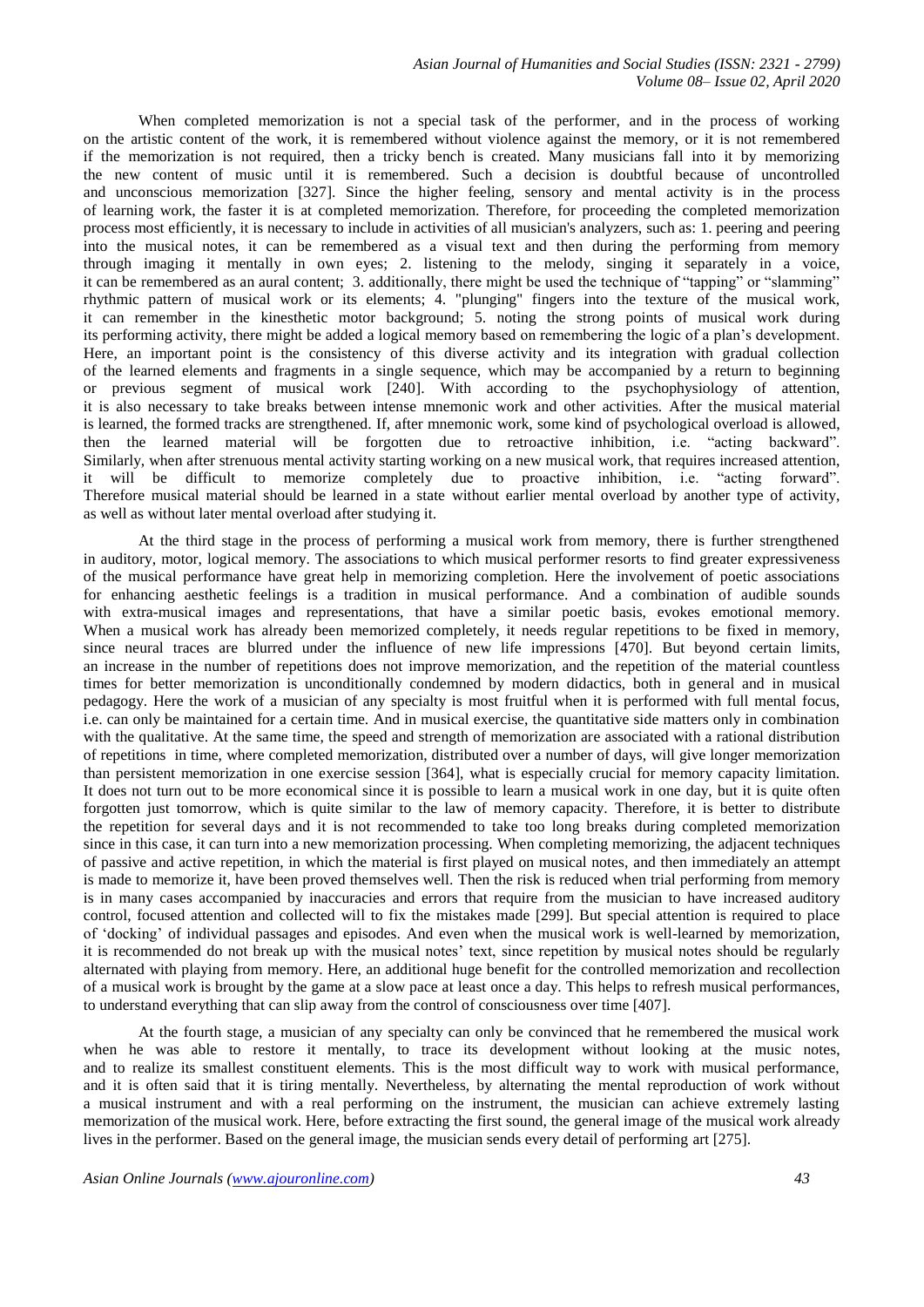During the performance, the musician on all the most important facets should have in his consciousness a synthesized summary of what he has already played and at the same time a kind of extremely concise compendium of what remains to be played. Mental repetitions of the musical work develop a concentration of attention on auditory images, which is so necessary during a public performance, enhance the expressiveness of musical performing, and deepen the understanding of musical composition. Achieving a special strength of memorization among musicians is ensured by repeatedly performing a piece of music in the mind, at the level of musical-auditory representations. In the final analysis, the variant where the musician hears the necessary sound inside himself, then performs and checks the result with traces in the internal auditory memory can be considered as a confident and artistic performance. However, in reality, these processes are very fast and the musician does not always have time to realize them. Here, often during a musical performance, singers and performers playing on musical instruments with an unfixed system can make significant deviations from the correct intonation, not fixing them through the current 'auditory control', but focusing more on kinesthetic sensations [356, 410, 436, 448]. It is also important to note that, given the 'artistic matter' of the musical works, these deviations are in most cases not noticed by the audience, but can be detected by the performers themselves when listening to the recording of their performance. Despite these limitations, the development of the ability to think ahead of time is a basic potential for high professional musician performer [68, 240].

## **7. CONCLUSION**

In the methodological literature on musical pedagogy for singing and specific musical instruments, as well as the tradition of the nature of master courses for professional musicians, the thesis about targeted work on a musical work in the state of its memorizing-learning completion is often voiced. Then a condition of fluent freedom of manipulating the content of a musical work and changing the performance of its components arise. The essence of effective training of musical performance, with a state of constant deep drawing into the need for musical exercise, consists in satisfying the need for curiosity and communing with music in an appropriate daily dose, with simultaneous objective satisfaction and a sense of control over every attempt at musical exercise. It conditions the lack of boredom from musical performance training. It inhibits and reduces the risk of the phenomenon of over-playing, over-training, and over-mental load transferring re-training, and mental load from a musical work content. It removes the danger of developing the phenomenon of professional burnout associated with a musical performance. It creates the biological basis of the primary form of working with a musical work at the stage of its memorizing – learning completion process. This auxiliary stage is the key to the further quality of the study and mastery of the fluent freedom to play a musical work. Moreover, what and how has been over-learned and memorized-completed initially – it remains the primary basis for the musical work performance processing.

According to the biological laws of learning and memory, all overhead subsequent forms and variations remain crowded out by the original form of musical work exercise training on the brain organization basis of music performance. It is especially important for mechanisms of kinesthetic habits automatisms. Since they are formed up daily after every one-time exercise session of working with part of a musical work, it creates limitations and complications for the conditions of re-learning musical work in the direction of its target faithful allowed professional performance. There is a necessity to take into account the biological laws of time limitations for volume of new studied information that entering into the memory, and this condition arises the possibility of temporary learning that is not stored in memory and lost in time. This is an area of unconscious learning that does not lend itself to complete control but imposes a state of loss of full and holistic ownership over the quality of musical work performing when unconscious memorized parts that interfere with the formation of the target version of music performance comes outside.

Observance of the biological laws of time limitations and the characteristics of learning and memory, as well as the formation of motor actions and habits for musical performance, creates the conditions of musical exercise efficiency for the ergonomics of memorizing-learning music with preserving the freedom of its performing without losing a lively artistic character just from the beginning of the processing of its content and musical meaning. This condition is possible to acquire at the brain level only from the just initial study of memorizing learning of a musical work in its target version of sound and performance with temporary periodic learning training options as purely auxiliary, without forming them as dominant and squeezing the next target form of music performance. The future belongs to ergonomics of musical performance and musical performing memory in the field of classical music's art. It lies in medical research on the physiological, morphological, motor, and psychiatric data and indications to establish the daily time volume of a musical exercise that is solvable to maintain professional musical health. Additional scientific research data and methodological recommendations in the fields of neuro-dietetics, neuro-didactics, and neuro-psychology will allow us to optimize the ergonomic technologies of professional training in the musical performance of classical music art and the ergonomics of self-training of this activity for mature and independent musicians to optimize the functionality of the musical brain in gerontological and geriatric contexts.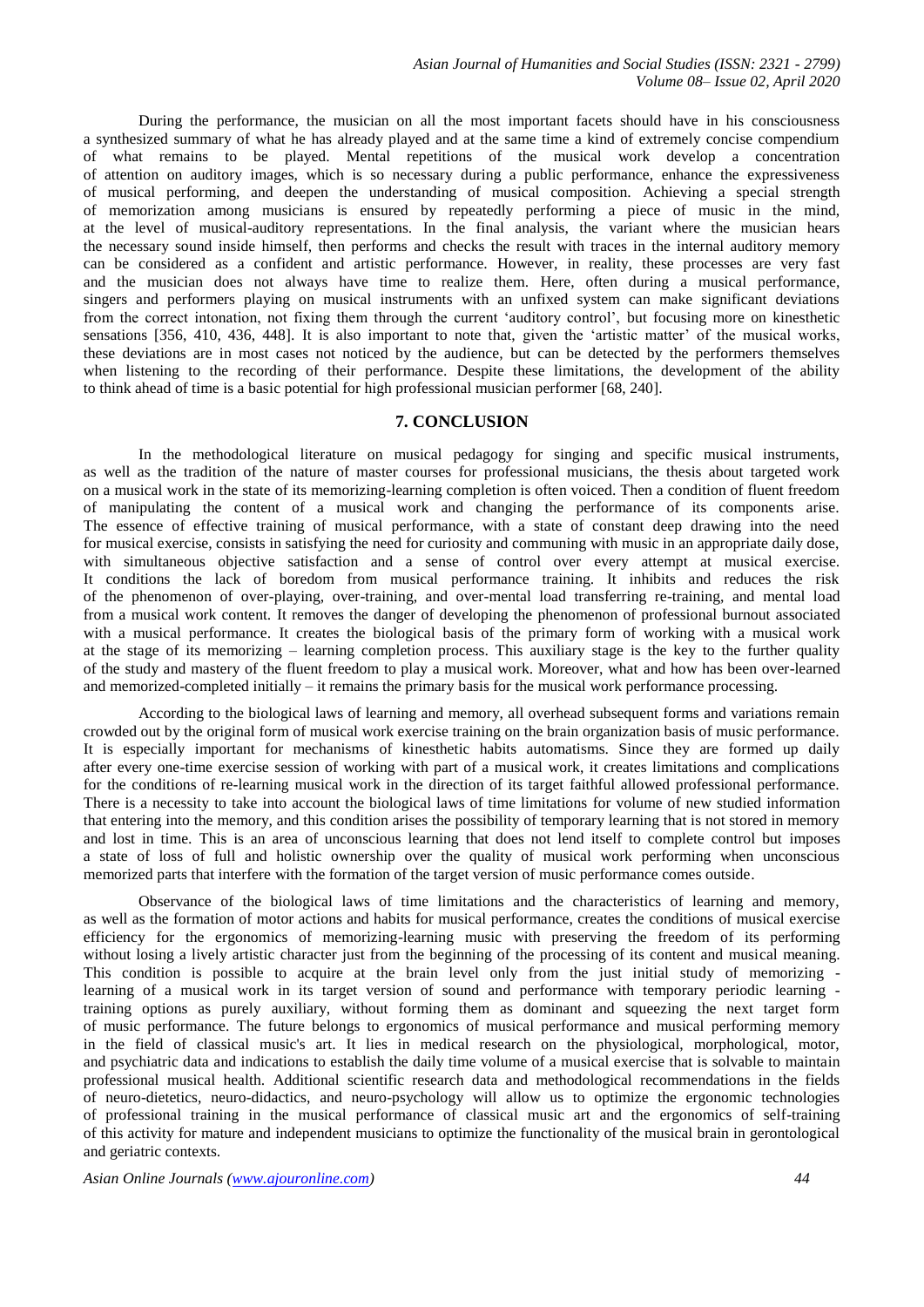Finally, video monitoring of the recording of a music exercise session in a size of 3 to 6 hours allows us to control and adjust the effectiveness of the exercise process. On this basis, the length and quality of time moments that favor or inhibit the effectiveness of musical exercise might be determined. During determining the periodicity or cyclicality of specific stages of musical exercise, there is a possibility to identify psychophysiological episodes of fatigue syndromes with this activity and to designate deliberate breaks during musical exercise. The methodology of this technology is based on applied behavior analysis. It enables the reduction of undesirable behaviors and the strengthening of desirable behaviors by means of behavioral psychotherapy to correct or improve musical exercise. It also allows you to identify exercise music behaviors that are harmful or desirable to a specific man who is professionally learning music. By taking into account complaints submitted by the student and the teacher regarding the process of professional music education, it becomes possible to interpret in video monitoring as desirable or undesirable evidence for the musical exercise's effectiveness. It allows different or selected behaviors of musical exercise appearing in video-monitoring recording to be defined for the needs of the diagnosis of an individual musician. It also gives greater efficiency to select possible disease entities or clinical changes for learning disorders revealed during musical exercise, especially of mixed activity's nature, with taking into account ICD-10 and DSM-V medical classifications of disorders.

## **8. REFERENCES**

- [1] Abel, T., Havekes. R., Saletin, J. M., Walker, M. P. (2013). Sleep, plasticity and memory from molecules to whole brain networks. *Current biology*, September, 23 (17), R774-R788.
- [2] Aben, B., Stapert, S., Blokland, A. (2012). About the distinction between working memory and short-term memory. *Frontiers in psychology*, August, 3, art. 301, 9 p.
- [3] Adams, N. B. (2004). Digital intelligence fostered by technology. *Journal of technology studies*, Spring, 30 (2), p.93-97.
- [4] Ager, A. L., Borms, D., Deschepper, L., Dhooghe, R., Dijkhuis, J., Roy, J. S., Cools, A. (2019). Proprioception: How is it affected by shoulder pain? A systematic review. *Journal of hand therapy*, August, 9 p.
- [5] Albouy, G., Fogel, S., King, B. R., Laventure, S., Benali, H., Karni, A., Carrier, J., Robertson, E. M., Doyon, J. (2015). Maintaining vs. enhancing motor sequence memories: Respective roles of striatal and hippocampal systems. *Neuroimage*, March, 108, p.423-434.
- [6] Albouy, G., Fogel, S., Pottiez, H., Nguyen, V. A., Ray, L., Lungu, O., Carrier, J., Robertson, E., Doyon, J. (2013). Daytime sleep enhances consolidation of the spatial but not motoric representation of motor sequence memory. *PLOS One*, January, 8 (1), e52805, 13 p.
- [7] Albouy, G., King, B. R., Maquet, P., Doyon, J. (2013). Hippocampus and striatum: Dynamics and interaction during acquisition and sleep-related motor sequence memory consolidation. *Hippocampus*, November, 23 (11), p.985-1004.
- [8] Albouy, G., King, B., Schmidt, C.M.D., Dang-Vu, T., Balteau, E., Phillips, C., Degueldre, C., Orban, P., Benali, H., Peigneux, P., Luxen, A., Karni, A., Doyon, J., Maquet, P., Korman, M. (2016). Cerebral activity associated with transient sleep-facilitated reduction in motor memory vulnerability to interference. *Scientific reports*, October, 6. art. 34948, 14 p.
- [9] Albouy, G., Sterpenich, V., Balteau, E., Vandewalle, G., Desseilles, M., Dang-Vu, T., Darsaud, A., Ruby, P., Luppi, P.H., Degueldre, C., Peigneux, P., Luxen, A., Maquet, P., 2008. Both the hippocampus and striatum are involved in consolidation of motor sequence memory. *Neuron*, April, 58 (2), p.261-272.
- [10] Albouy, G., Sterpenich, V., Vandewalle, G., Darsaud, A., Gais, S., Rauchs, G., Desseilles, M., Boly, M., Dang-Vu, T., Balteau, E., Degueldre, C., Phillips, C., Luxen, A., Maquet, P. (2012). Neural correlates of performance variability during motor sequence acquisition. *Neuroimage*, March, 60 (1), p.324-331.
- [11] Albouy, G., Sterpenich, V., Vandewalle, G., Darsaud, A., Gais, S., Rauchs, G., Desseilles, M., Boly, M., Dang-Vu, T., Balteau, E., Degueldre, C., Phillips, C., Luxen, A., Maquet, P. (2013). Interaction between hippocampal and striatal systems predicts subsequent consolidation of motor sequence memory. *PLOS One*, March, 8 (3), e59490, 15 p.
- [12] Aleksandrov, J. I. (1989). *Psichofiziologiceskoe znacienie aktivnosti centralnych i perifericeskih neironov v povedenii*. ed. Moscow, Nauka, 208 p. [*original*: Александров, Ю. И. *Психофизиологическое значение активности центральных и периферических нейронов в поведении*. (*Psychophysiological significance of the activity of central and peripheral neurons in behavior.*) Москва, изд. Наука. 208 с.]
- [13] Altgassen, M., Koch, A., Kliegel, M. (2019). Do inhibitory control demands affect event-based prospective memory performance in ADHD? *Journal of attention disorders*, January, 23 (1), p.51-56.
- [14] Ananjev, B. G. (2002). Celovek kak predmet poznanija. ed. Saint-Petersburg, Piter, 288 p. [*original*: Ананьев, Б. Г. Человек как предмет познания. (*Human as a subject of knowledge.*) Санкт-Петербург, изд. Питер. 288 с.]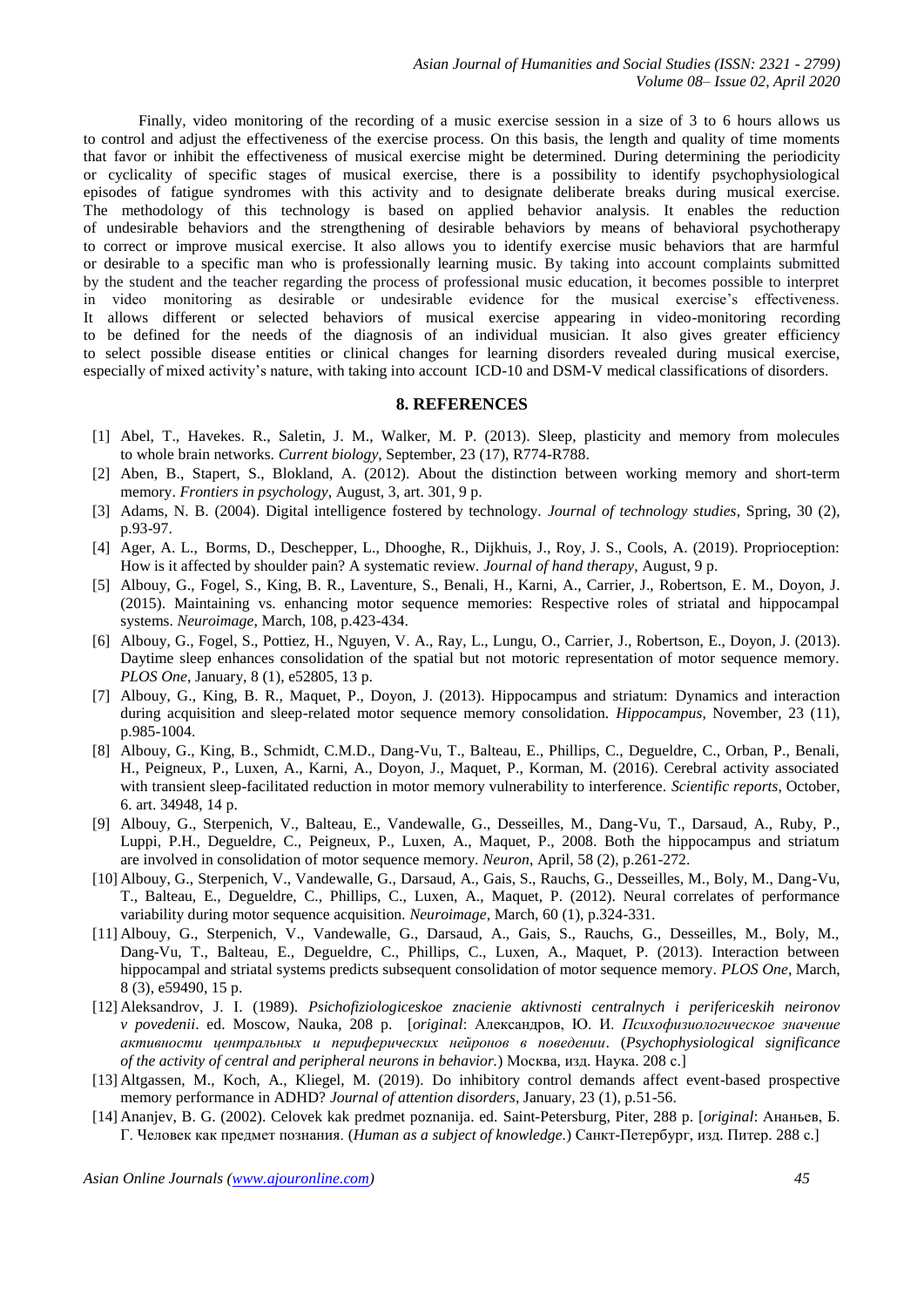- [15] Anderson, A. K., Phelps, E.A. (2001). Lesions of the amygdala impair enhanced perception of emotionally salient events. *Nature*, May, 411 (6835), p.305-309.
- [16] Antony, J. W., Gobel, E. W., O'Hare, J. K., Reber, P. J., Paller, K. A. (2012). Cued memory reactivation during sleep influences skill learning. *Nature neuroscience*, August, 15 (8), p.1114-1116, 10p.
- [17] Apcel, W. J., Cygan, V. N. (2004). *Pamiat' i vnimanie – integratory psihiki.* ed. Saint-Petersburg, LOGOS, 120 p. [*original*: Апчел, В. Я., Цыган, В. Н. *Память и внимание – интеграторы психики*. (*Memory and attention psyche integrators.*) Санкт-Петербург, изд. ЛОГОС. 120 с.]
- [18] Asanuma, H. (1989). *The motor cortex*. ed. New York, Plenum. 386 p.
- [19] Ashe, J., Lungu, O. V., Basford, A. T., Lu, X. (2006). Cortical control of motor sequences. *Current opinion in neurobiology*, April, 16 (2), p.213-221.
- [20] Azimov, E, G., Shiukin, A. N. (2009). *Novyj slovar' metodiceskih terminov i poniatii. Teoria i praktika obucenija jazykam*. Ed. Moscow, IKAR, 448 p. [*original*: Азимов, Э. Г., Щукин, А. Н. *Новый словарь методических терминов и понятий. Теория и практика обучения языкам*. (*A new dictionary of methodological terms and concepts. Theory and practice of teaching languages.*) Москва, изд. ИКАР. 448 с.]
- [21] Baddeley, A. D., Hitch, G. J. (1974). Working Memory. In: G. A. Bower (ed.). *The psychology of learning and motivation: Advances in research and theory*. ed. New York, Academic Press, p.47-90.
- [22] Bailey, J., Penhune, V. (2010). Rhythm synchronization performance and auditory working memory in early- and late-trained musicians. *Experimental brain research*, July, 204 (1), p.91-101.
- [23] Balezina, N. P., Barga, M. E., Vasiljeva, O. N., Ivanova, N. G., Ioffe, M. E., Pavlova, O. G., Frolov, A. G. (1990). Issledovanie mehanizmov reorganizacii dwigatelnyh koordinacii pri obucenii. In: M. G. Ajrapetianc (ed.). *Mozg i povedenie*. *Sbornik naucnych trudov. Institut wysshej nervnoj dejatelnosti i neirofiziologii*. ed. Moscow, Nauka, 590 p., p.105-119. [*original*: Балезина, Н. П., Варга, М. Е., Васильева, О. Н., Иванова, Н. Г., Иоффе, М. Е., Павлова, О. Г., Фролов, А. Г. Исследование механизмов реорганизации двигательных координации при обучении. (*Study of the mechanisms of reorganization of motor coordination when learning*). / М. Г. Айрапетянц. (ред.). *Мозг и поведение*. *Сборник научных трудов. Институт высшей нервной деятельности и нейрофизиологии*. (*Brain and behavior. Collection of scientific papers. Institute of higher nervous activity and neurophysiology.*) Москва, изд. Наука, 590 c., с.105-119.]
- [24] Balsters, J. H., Ramnani, N. (2011). Cerebellar plasticity and the automation of first-order rules. *Journal of neuroscience*, February, 31 (6), p.2305-2312.
- [25] Bapi, R. S., Doya, K., Harner, A. M. (2000). Evidence for effector independent and dependent representations and their differential time course of acquisition during motor sequence learning. *Experimental brain research*. May, 132, p.149-162.
- [26] Bargh, J. A., Chaiken, S., Govender, R., Pratto, F. (1992). The generality of the automatic attitude activation effect. *Journal of personality and social psychology*, June, 62 (6), p.893-912.
- [27] Beck, J. (1972). Similarity grouping and peripheral discriminability under uncertainty. *American journal of psychology*, March, 85 (1), p.1-19.
- [28] Beck, J., Ambler, B. (1972). Discriminability of differences in line-slope and line-arrangement as a function of mask delay. *Perception and psychophysics*, 12, p.33-38.
- [29] Behtereva, N. P. (1974). *Neirofiziologiceskie aspekty psihiceskoj dejatelnosci celoveka*. ed. Leningrad, Medicina, 152 p. [*original*: Бехтерева, Н. П. *Нейрофизиологические аспекты психической деятельности человека*. (*Neurophysiological aspects of human mental activity.*) Ленинград, изд. Медицина. 152 с.]
- [30] Behtereva, N. P., Nagornova, Zh. V. (2007). Dinamika kogerentnosti EEG pri vypolnenii zadanii na neverbalnuju (obraznuju) kreativnost'. *Fiziologia celoveka*, 33 (5), p.5-13. [*original*: Бехтерева, Н. П., Нагорнова, Ж. В. *Динамика когерентности ЭЭГ при выполнении заданий на невербальную (образную) креативность*. (*EEG coherence dynamics during non-verbal tasks (visual) creativity.*) *Физиология человека*, 33 (5), с.5-13.]
- [31] Berkinblit, M. B., Feldman, A. G., Fukson, O. I. (1986). Adaptability of innate motor patterns and motor control mechanisms. *Behavioral and brain sciences*, December, 9 (4), p.585-638.
- [32] Berkinblit, M. B., Fookson, O. I., Smetanin, B., Adamovich, S. V., Poizner, H. (1995). The interaction of visual and proprioceptive inputs in pointing to actual and remembered targets. *Experimental brain research*, 107 (2), p.326-330.
- [33] Bernshtein, N. A. (1966). *Ocerki po fiziologii dwizenij i fiziologii aktivnosti*. ed. Moscow, Medicina. 349 p. [*original*: Бернштейн, Н. А. *Очерки по физиологии движений и физиологии активности*. (*Essays on the physiology of movements and the physiology of activity.*) Москва, изд. Медицина. 349 с.]
- [34] Bernshtein, N. A. (1990). Fiziologia dwizhenij i aktivnost'. ed. Moscow, Nauka, 495 p. [*original*: Бернштейн, Н. А. *Физиология движений и активность.* (*Physiology of movement and activity.*) Москва, изд. Наука, 495 с.]
- [35] Bizzi, E., Accornero, N., Chapple, W., Hogan, N. (1984). Posture control and trajectory formation during arm movement. *Journal of neuroscience*, November, 4 (11), p.2738-2744.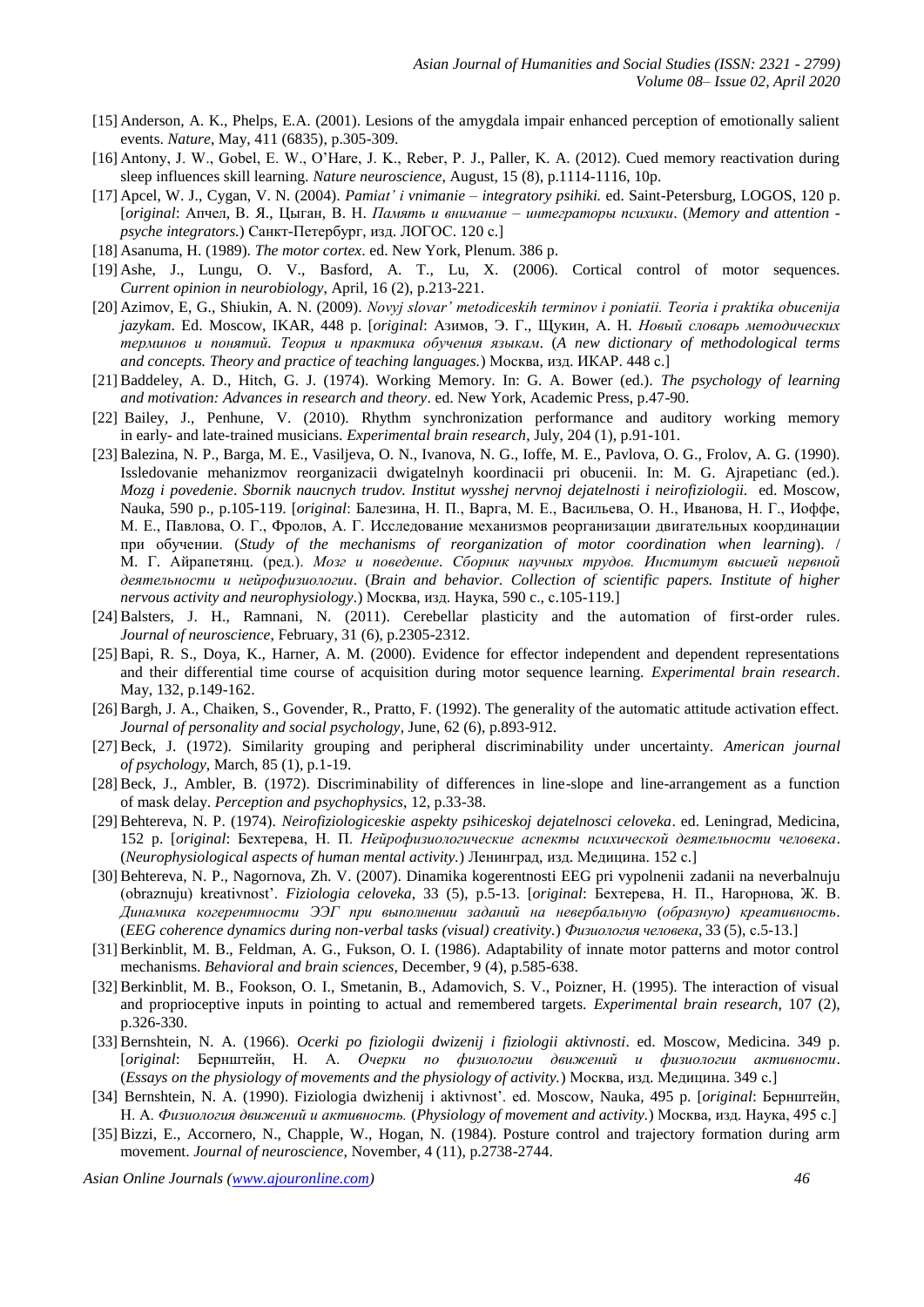- [36] Blanco-Campal, A., Coen, R. F., Lawlor, B.A., Walsh, J. B., Burke, T. E. (2009). Detection of prospective memory deficits in mild cognitive impairment of suspected Alzheimer's disease etiology using a novel event-based prospective memory task. *Journal of the international neuropsychological society*, January, 15 (1), p.154-159.
- [37] Blischke, K., Erlacher, D., Kresin, H., Brueckner, S., Malangré, A. (2008). Benefits of sleep in motor learning prospects and limitations. *Journal of human kinesthetic*, October, 20 (1), p.23-35.
- [38] Bobrova, E. V. (2007). Sovremennye predstavlenija o korkowych mehanizmah i mezhpolusharnoj asimmetrii kontrola pozy. Obzor literatury po probleme. *Zhurnal vysshej nervnoj dejatelnosci*, 57 (6), p.663-678. [*original*: Боброва, Е. В. Современные представления о корковых механизмах и межполушарной асимметрии контроля позы. Обзор литературы по проблеме. (*Modern ideas about cortical mechanisms and interhemispheric asymmetry of posture control. Literature review.*) *Журнал высшей нервной деятельности*, 57 (6), с.663-678.]
- [39] Bobrova, E. V. (2010). *Mehanizmy sensomorotnoj koordinacii dvizhenij i pozy celoveka*. *Dissertacia biologiceskih nauk*. ed. Saint-Peteresburg, IFRAN, 319 p. [*original*: Боброва, Е. В. *Механизмы сенсомоторной координации движений и позы человека. Дисс. биологических наук.* (*Mechanisms of sensorimotor coordination of movements and postures of a person. PhD diss. of biological sciences.*) Санкт-Петербург, изд. ИФРАН. 319 с.]
- [40] Bobrova, E. V., Levik, J. S., Bogaceva, I. N. (2009). Kolebanija verhnego i nizhnego zvenjev tela v sagittalnoj ploskosti pri podderzhanii vertikalnoj pozy: Prostranstvenno-vremennyje vzaimootnoshenija. *Biofizika*, 54 (5), p.935-940. [*original*: Боброва, Е. В., Левик, Ю. С., Богачева, И. Н. Колебания верхнего и нижнего звеньев тела в сагиттальной плоскости при поддержании вертикальной позы: Пространственно-временные взаимоотношения. (*Oscillations of the upper and lower parts of the body in the sagittal plane while maintaining a vertical posture: Spatio-temporal relationships.*) *Биофизика,* 54 (5), c.935-940.]
- [41] Bobrova, E. V., Lyakhovetskii, V. A. (2007). Motor memory: Movement- and position-specific sequence representations. *Proceedings of European Cognitive Science Conference*. Greece, Delphi, p.901.
- [42] Bobrova, E. V., Lyakhovetskii, V. A., Bogaceva, I. N. (2015). Obucenie i zaucivanie zapomnennyh posledovatelnostej dvizhenij pravoj i levoj ruki. *Zhurnal vysshej nervnoj dejatelnosci*, 65 (2), p.212-221. [*original*: Боброва, Е. В., Ляховецкий, В. А., Богачева, И. Н. Обучение и заучивание запомненных последовательностей движений правой и левой руки. (*Learning and completed learning of memorized sequences of movements of the right and left hand.*) *Журнал высшей нервной деятельности*, 65 (2), c.212-221.]
- [43] Bobrova, E. V., Lyakhovetskii, V. A., Borschevskaja, E. R. (2009). Ispolzovanie informacii o pravilah pri zapominanii posledovatelnostej dvizhenij levoj i pravoj ruki. *Piatyj mezhdunarodnyj mezhdisciplinarnyj kongress 'Neironauka dla mediciny i psihologii',* Sudak, p.54-55. [*original*: Боброва, Е. В., Ляховецкий, В. А., Борщевская, Е. Р. Использование информации о правилах при запоминании последовательности движений левой и правой руки. (*Using information about the rules when memorizing the sequence of movements of the left and right hand.*) *Пятый международный междисциплинарный конгресс 'Нейронаука для медицины и психологии'*. Судак, c. 54-55.]
- [44] Bobrova, E. V., Lyakhovetskii, V. A., Borschevskaja, E. R. (2010). Rol pravoj ruki v zapominanii prostranstvennoj uporiadocennosti celej pri vosproizvedenii posledovatelnostej dvizhenij. *Zhurnal vysshej nervnoj dejatelnosci*, 60 (2), p.162-165. [*original*: Боброва, Е. В., Ляховецкий, В. А., Борщевская, Е. Р. Роль правой руки в запоминании пространственной упорядоченности целей при воспроизведении последовательности движений. (*The role of the right hand in remembering the spatial ordering of goals when reproducing a sequence of movements.*) *Журнал высшей нервной деятельности*, 60 (2), р.162-165.]
- [45] Bobrova, E. V., Lyakhovetskii, V. A., Borschevskaja, E. R. (2011). Rol predystorii v vosproizvedenii posledovatelnostej dvizhenij pravoj i levoj ruki: Kodirovanie polozhenij, dvizhenij, struktury elementov posledovatelnosti. *Zhurnal vysshej nervnoj dejatelnosci*, 61 (5), p.565-572. [*original*: Боброва, Е. В., Ляховецкий, В. А., Борщевская, Е. Р. Роль предыстории в воспроизведении последовательностей движений правой или левой руки: Кодирование положений, движений, структуры элементов последовательности. (*The role of pre-history in the reproduction of sequences of movements of the right or left hand: Encoding of the positions, movements, structure of the elements of the sequence.*) *Журнал высшей нервной деятельности*, 61 (5), р.565-572.]
- [46] Bobrova, E. V., Lyakhovetskii, V. A., Skopin, G. N. (2012). Obucenie vosproizvedeniju sluchajnyh posledovatelnostej dvizhenij pravoj i levoj ruki: Kodirovanie polozhenij i dvizhenij. *Zhurnal vysshej nervnoj dejatelnosci*, 62 (4), p.422-430. [*original*: Боброва, Е. В., Ляховецкий, В. А., Скопин, Г. Н. Обучение воспроизведению случайных последовательностей движений правой и левой руки: Кодирование положений и движений. (*Learning of reproduction of random sequences of movements of the right and left hand: Coding of positions and movements.*) *Журнал высшей нервной деятельности*, 62 (4), р.422-430.]
- [47] Bock, O., Arnold, K. (1993). Error accumulation and error correction in sequential pointing movements. *Experimental brain research,* July, 95 (1), p.111-117.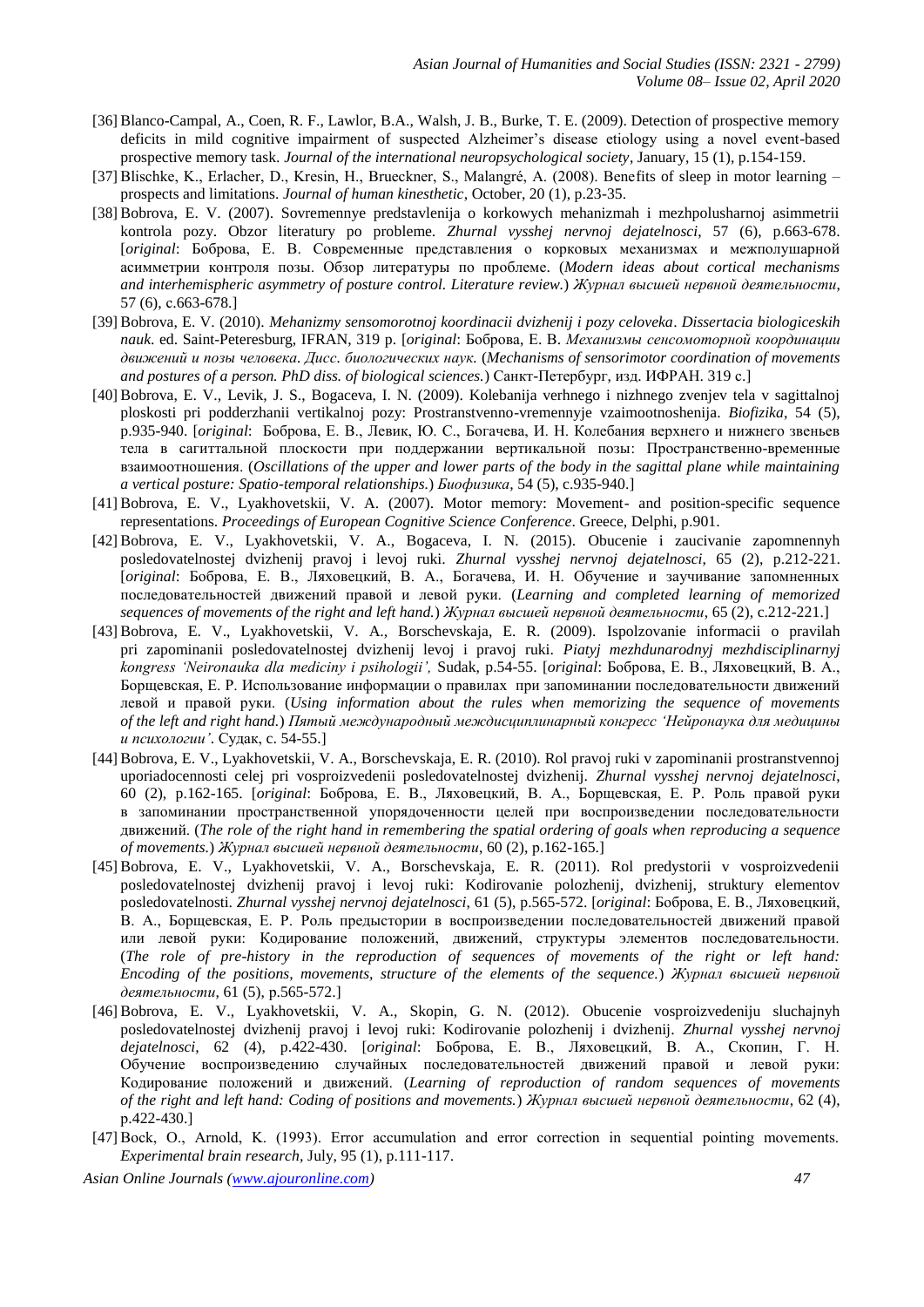- [48] Bock, O., Eckmiller, R. (1986). Goal-directed arm movements in absence of visual guidance: Evidence for amplitude rather than position control. *Experimental brain research,* May, 62 (3), p.451-458.
- [49] *Bolshoj psihologiceskij slovar'* / rabocaja pamiat' / (2003). ed. B. G. Mescheriakov, V. P. Zinchenko. ed. Moscow, AST Praim-EVROZNAK, 672 p. [*original*: *Большой психологический словарь* / Рабочая память / (*Big psychological dictionary / working memory /.*) ред. Б. Г. Мещеряков, В. П. Зинченко. Москва, изд. АСТ Прайм-ЕВРОЗНАК, 2003. 672 с.]
- [50] Bonnel, A. M., Faita, F., Peretz, I., Besson, M. (2001). Divided attention between lyrics and tunes of operatic songs: Evidence for independent processing. *Perception and psychophysics*, October, 63 (7), p.1201-1213.
- [51] Bradshaw, J. L. (2001). Asymmetries in preparation for action (Research news). *Trends in cognitive sciences*, May, 5 (5), p.184-185.
- [52] Brashers-Krug, T., Shadmehr, R., Bizzi, E. (1996). Consolidation in human motor memory. *Nature*, July, 382, p.252-255.
- [53] Bregman, A. S. (1990). *Auditory scene analysis: The perceptual organization of sound*. ed. Cambridge, MIT Press. 770 p.
- [54] Broadbent, D. E., Gregory, M. (1963). Division of attention and the decision theory of signal detection. *Proceedings of the Royal Society of London. Series B, Biological sciences*, September, 158, p.222-231.
- [55] Brown, R. M., Robertson, E. M., (2007). Off-line processing: Reciprocal interactions between declarative and procedural memories. *Journal of neuroscience*, September, 27 (39), p.10468-10475.
- [56] Brushlinskij, A. V. (1999). Subjektno-dejatelnostnaja koncepcia i teoria funkcionalnyh sistem. *Woprosy psihologii*, 5, p.110-121. [*original*: Брушлинский, А. В. Субъектно-деятельностная концепция и теория функциональных систем. (*Subjective activity concept and theory of functional systems.*) *Вопросы психологии,* 5, c.110-121.]
- [57] Burgess, P. W., Dumontheil, I., Gilbert, S. J., Okuda, J., Schӧlvinck, M. L., Simons, J. S. (2008). On the role of rostral prefrontal cortex (area 10) in prospective memory. In: M. Kliegel, M. A., McDaniel, G. O. Einstein (eds.), *Prospective memory: Cognitive, neuroscience, developmental, and applied perspectives*. Chapter 11. ed. New York, Taylor and Francis Group, Lawrence Erlbaum Associates. 488 p., p.235-260.
- [58] Burgess, P. W., Gonen-Yaacovi, G., Volle, E. (2011). Functional neuroimaging studies of prospective memory: What have we learnt so far? *Neuropsychologia*, 49 (8), p.2246-2257.
- [59] Burgess, P. W., Quayle, A., Frith, C. D. (2001). Brain regions involved in prospective memory as determined by positron emission tomography. *Neuropsychologia*, 39 (6), p.545-555.
- [60] Burgess, P. W, Scott, S. K, Frith, C. D. (2003). The role of the rostral frontal cortex (area 10) in prospective memory: A lateral versus medial dissociation. *Neuropsychologia*, 41 (8), p.906-918.
- [61] Burgess, P. W., Veitch, E., de Lacy Costello, A., Shallice, T. (2000). The cognitive and neuroanatomical correlates of multitasking. *Neuropsychologia*, 38 (6), p.848-863.
- [62] Byo, J. L. (1997). The effects of texture and number of parts on the ability of music majors to detect performance errors. *Journal of research in music education*, April, 45 (1), p.51-66.
- [63] Caminiti, R., Johnson, P. B., Galli, C., Ferraina, S., Burnod, Y. (1991). Making arm movements within different parts of space: The premotor and motor cortical representation of a coordinate system for reaching to visual targets. *Journal of neuroscience*, May, 11 (5), p.1182-1197.
- [64] Chein, J. M., Schneider, W., (2005). Neuroimaging studies of practice-related change: fMRI and meta-analytic evidence of a domain-general control network for learning. *Brain research. Cognitive brain research*, December, 25 (3), p.607-623.
- [65] Chen, R., Gerloff, C., Hallett, M., Cohen, L. G. (1997). Involvement of the ipsilateral motor cortex in finger movements of different complexities. *Annals of neurology*, February, 41 (2), p.247-254.
- [66] Chuprikova, N. I. (2008). Kak vyvesti psihologiu vnimanija iz teoreticeskogo tupika. *Voprosy psihologii*, 5, p.13-30. [*original*: Чуприкова, Н. И. Как вывести психологию внимания из теоретического тупика. (*How to get the psychology of attention out of a theoretical impasse*.) *Вопросы психологии*, 5, с.13-30.]
- [67] Ceremoshkina, L. V. (2002). Psihologia pamiati. ed. Moscow, Academia. 368 p. [*original*: Черемошкина, Л. В. *Психология памяти*. (*Psychology of memory.*) Москва, изд. Академия. 368 с*.*]
- [68] Chermak, G. D., Musiek, F. E. (1997). *Central auditory processing disorders: New perspectives.* ed. San Diego, CA, Singular Pub Group. 374 p.
- [69] Chun, M. M., Phelps, E. A. (1999). Memory deficits for implicit contextual information in amnesic subjects with hippocampal damage. *Nature neuroscience*, September, 2 (9), p.844-847.
- [70] Ciccola, A. (2008). *Neural correlates of prospective memory*. *PhD diss.* ed. Italy, Univerista degli Studi di Padova.
- [71] Cockburn, J. (2006). The neurology and neuropsychology of time-based prospective memory*.* In: J. Glicksohn, M. S. Myslobodsky. (ed.), *Timing the future. The case for a time- based prospective memory,*  ed. Singapore, World Scientific Publishing Company, p.239-262.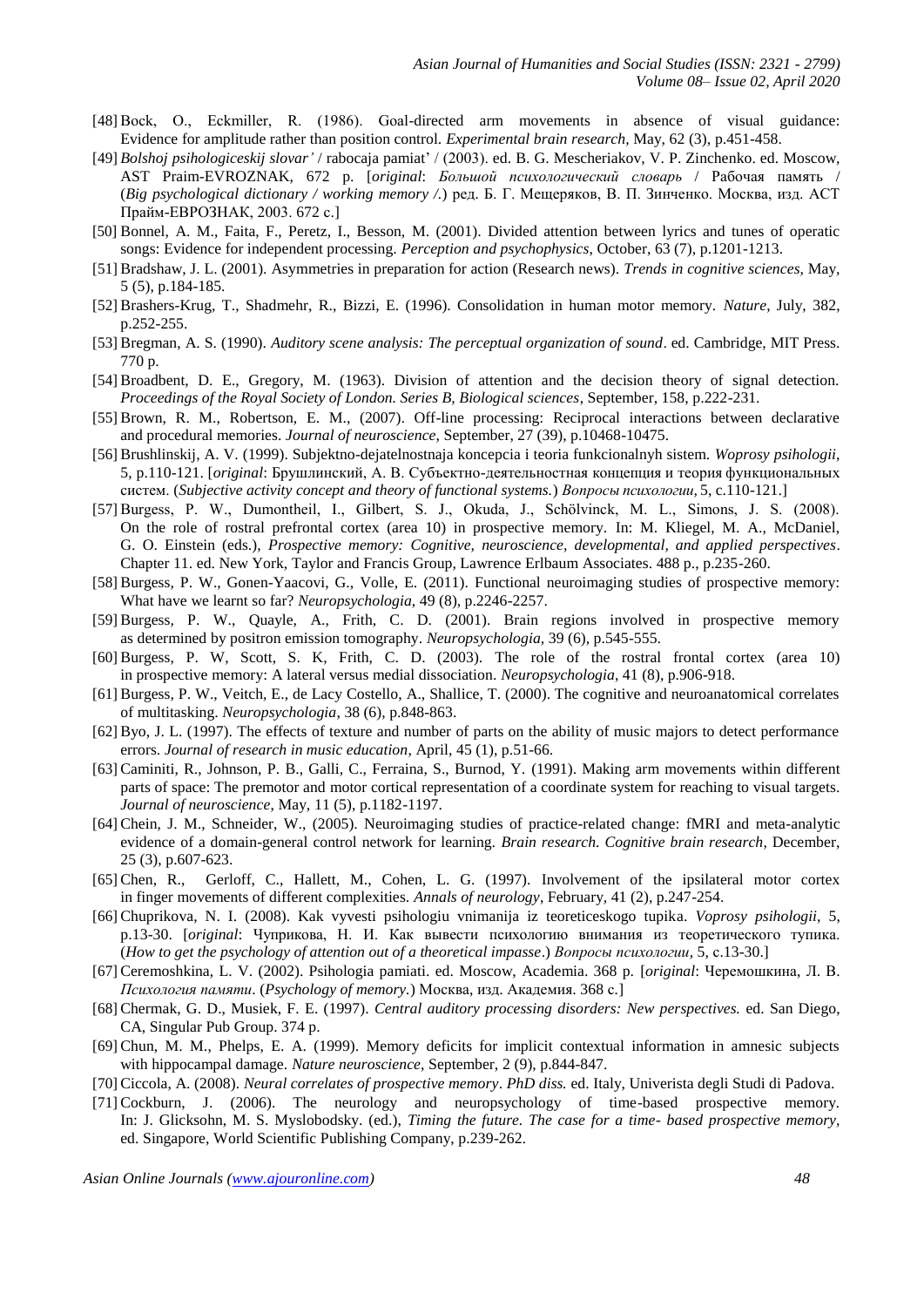- [72] Creem-Regehr, S. H. (2009). Sensory-motor and cognitive functions of the human posterior parietal cortex involved in manual actions. *Neurobiology of learning and memory*, 91 (2), p.166-171.
- [73] Colby, C. L. (1998). Action-oriented spatial reference frames in cortex. *Neuron*, January, 20 (1), p.15-24.
- [74] Corballis, M. C. (1998). Cerebral asymmetry: Motoring on. *Trends in cognitive sciences*, April, 2 (4), p.152-157.
- [75] Cleeremans, A., Jimenez, L. (2002). Implicit learning and consciousness: A graded dynamic perspective. In: R. M. French, A. Cleeremans (ed.), *Implicit learning and consciousness*. ed. Hove, U. K. Psychology Press, p.1-40.
- [76] Clower, D. M., Dum, R. P., Strick, P. L. (2005). Basal ganglia and cerebellar inputs to 'AIP'. *Cerebral cortex*, July, 15 (7), p.913-920.
- [77] Cohen, D. A., Pascual-Leone, A., Press, D. Z., Robertson, E. M. (2005). Off-line learning of motor skill memory: A double dissociation of goal and movement. *Proceedings of the National Academy of Sciences of the United States of America*, December, 102 (50), p.18237-18241.
- [78] Cohen, D. A., Robertson, E. M. (2007). Motor sequence consolidation: Constrained by critical time windows or competing components. *Experimental brain research*, March, 177 (4), p.440-446.
- [79] Compton, R. J. (2003). The interface between emotion and attention: A review of evidence from psychology and neuroscience. *Behavioral and cognitive neuroscience reviews*, June, 2(2), p.115-129.
- [80] Cousins, J. N., El-Deredy, W., Parkes, L. M., Hennies, N., Lewis, P. A. (2014). Cued memory reactivation during slow-wave sleep promotes explicit knowledge of a motor sequence. *Journal of neuroscience*, November, 34 (38), p.15870-15876.
- [81] Cousins, J. N., El-Deredy, W., Parkes, L. M., Hennies, N., Lewis, P. A. (2016). Cued reactivation of motor learning during sleep leads to overnight changes in functional brain activity and connectivity. *PLoS biology*, May, 14 (5), e1002451, 21p.
- [82] Cowan, N. (1998). *Attention and memory: An integrated framework.* Oxford psychology series, No. 26. ed. New York, Oxford University Press. 344 p.
- [83] Cowan, N. A. (1998). Visual and auditory working memory capacity. *Trends in cognitive sciences*, March, 2 (3), p.77.
- [84] Cowan, N. A. (1999). An embedded processes model of working memory. In: A. Miyake, P. Shah (eds.), *Models of working memory: Mechanisms of active maintenance and executive control*. ed. Cambridge, Cambridge University Press, p.62-101.
- [85] Cowan, N. A. (2001), The magical number 4 in short term memory: A reconsideration of mental storage capacity. *Behavioral and brain sciences*, February, 24 (1), p.87-185.
- [86] Cowan, N. A. (2005). *Working memory capacity. Essays in cognitive psychology*. ed. Psychology Press. 260 p.
- [87] Cowan, N. A. (2008). What are the differences between long term, short term, and working memory? *Progress in brain research*, 169, p.323-338. 18p.
- [88] Cowan, N. A., Morey, C. C., AuBuchon, A. M., Zwilling, C. E., Gilchrist, A. L. (2010). Seven year olds allocate attention like adults unless working memory is overloaded. *Developmental science*, January, 13 (1), p.120-133.
- [89] Cowan, N. A. (1999). An embedded processes model of working memory. In: A. Miyake, P. Shah (eds.), *Models of working memory: Mechanisms of active maintenance and executive control*. ed. Cambridge, Cambridge University Press, p.62-101.
- [90] Creem-Regehr, S. H. (2009). Sensory-motor and cognitive functions of the human posterior parietal cortex involved in manual actions. *Neurobiology of learning and memory*, February, 91 (2), p.166-171.
- [91] Crystal, J. D. (2012). Animal models of human cognition. In: J. Vonk, T. Shackelford (eds.), *Oxford handbook of comparative evolutionary psychology*. ed. Oxford, Oxford University Press, p.261-270.
- [92] Crystal, J. D., Glanzman, D. L. (2013). A biological perspective on memory. *Current biology*, September, 23 (17), p.728-731.
- [93] Cuttler, C., Graf, P. (2008). Sub-clinical checking compulsions are related to impaired prospective memory independently of depression, anxiety and distractibility. *Journal of anxiety disorders*, May, 22 (4), p.642-654.
- [94] Cypin, G. M. (2017). *Obucenie igre na fortepiano*. ed. Moscow, Jurajt. 217 p. [*original*: Цыпин, Г. М. *Обучение игре на фортепиано.*(*Educating of playing the forte-piano.*) Mockва, изд. Юрайт. 217 с.]
- [95] Damasio, A. R., Grabowski, T. J., Bechara, A., Damasio, H., Ponto, L. L., Parvizi, J., Hichwa, R. D. (2000). Subcortical and cortical brain activity during the feeling of self-generated emotions. *Nature neuroscience*, October, 3 (10), p.1049-1056.
- [96] Danilova, N. N., Krylova, A. L. (2005). *Fiziologia vysshej nervnoj dejatelnosci*. ed. Rostow na Donu, FENIKS, 478 p. [*original*: Данилова, Н. Н., Крылова, А. Л. *Физиология высшей нервной деятельности*. (*Physiology of higher nervous activity.*) Ростов на Дону, изд. ФЕНИКС. 478 с.]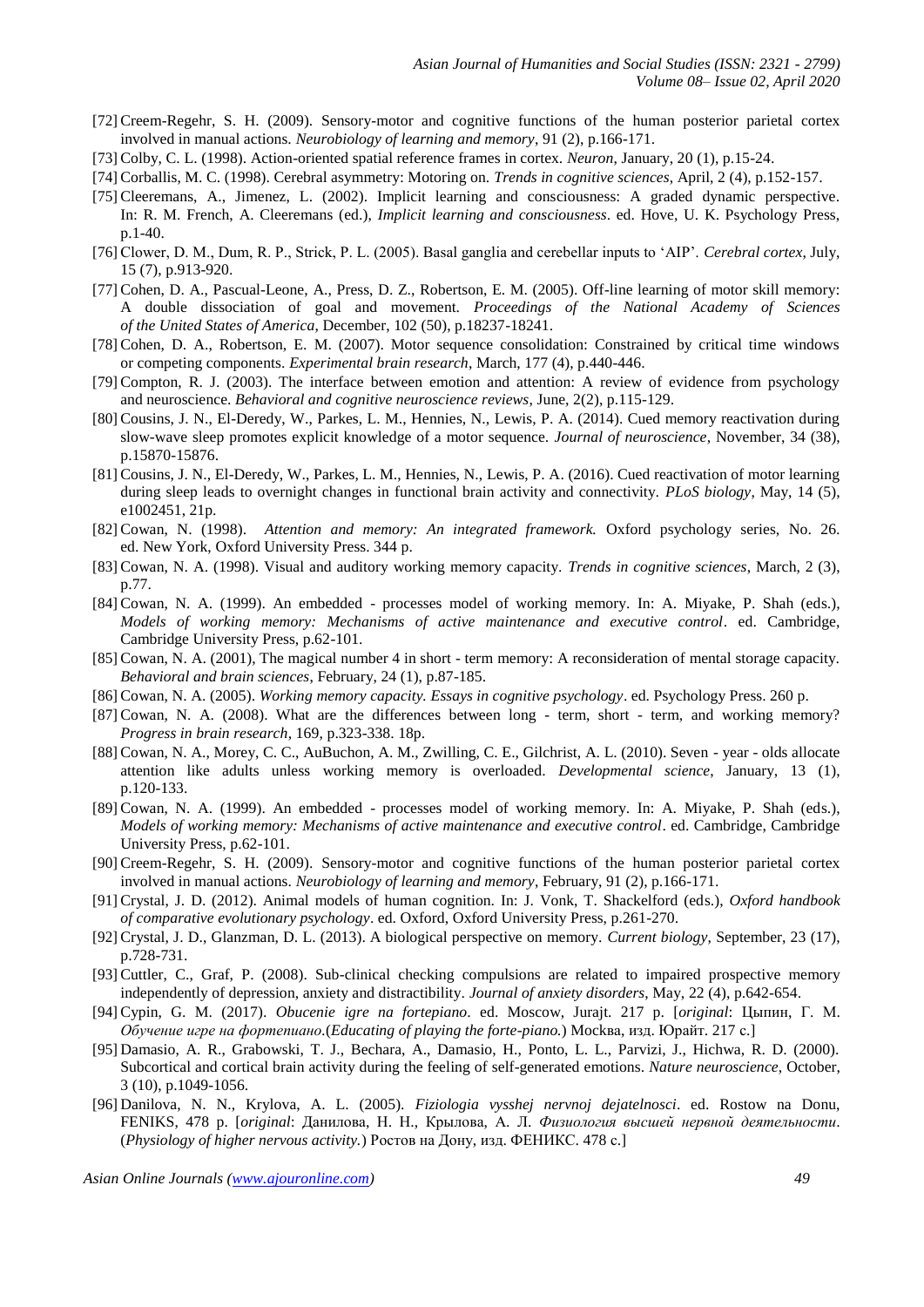- [97] De Koninck, J., Lorrain, D., Christ, G., Proulx, G., Coulombe, D. (1989). Intensive language learning and increases in rapid eye movement sleep: Evidence of a performance factor. *International journal of psychophysiology*, September, 8 (1), p.43-47.
- [98] De Lucia, M., Constantinescu, I., Sterpenich, V., Pourtois, G., Seeck, M., Schwartz, S. (2011). Decoding sequence learning from single-trial intracranial EEG in humans. *PLoS One*, December, 6 (12), e28630, 11 p.
- [99] Debarnot, U., Abichou, K., Kalenzaga, S., Sperduti, M., Piolino, P. (2015). Variable motor imagery training induces sleep memory consolidation and transfer improvements. *Neurobiology of learning and memory*, March, 119, p.85-92.
- [100] Debarnot, U., Castellani, E., Guillot, A. (2012). Selective delayed gains following motor imagery of complex movements. *Archives italiennes de biologie*, December, 150 (4), p.238-250.
- [101] Debarnot, U., Creveaux, T., Collet, C., Doyon, J., Guillot, A. (2009). Sleep contribution to motor memory consolidation: A motor imagery study. *Sleep*, December, 32 (12), p.1559-1565.
- [102] Demorest, S. M., Serlin, R. C. (1997). The integration of pitch and rhythm in musical judgment: Testing age-related trends in novice listeners. *Journal of research in music education*, spring, March, 45 (1), p.67-79.
- [103] Diamond, A. (2013). Executive functions. *Annual review of psychology*, 64, p.135-168.
- [104] Diedrichsen, J., Balsters, J. H., Flavell, J., Cussans, E., Ramnani, N. (2009). A probabilistic MR atlas of the human cerebellum. *Neuroimage*, May, 46 (1), p.39-46.
- [105] Diekelmann, S., Born, J., Rasch, B. (2016). Increasing explicit sequence knowledge by odor cueing during sleep in men but not women. *Frontiers in behavioral neuroscience*, April, 10, art.74, 11 p.
- [106] Diekelmann, S., Wilhelm, I., Born, J. (2009). The whats and whens of sleep-dependent memory consolidation. *Sleep medicine reviews*, October, 13 (5), p.309-321.
- [107] Diekelmann, S., Wilhelm, I., Wagner, U., Born, J. (2013). Sleep to implement an intention. *Sleep*, January, 36 (1), p.149-153.
- [108] Dismukes, R. K. (2008). Prospective memory in aviation and everyday settings. In: M. Kliegel, M. A., McDaniel, G. O. Einstein (eds.), *Prospective memory: Cognitive, neuroscience, developmental, and applied perspectives*. Chapter 19. ed. New York, Taylor and Francis Group, Lawrence Erlbaum Associates. 488 p., p.411-432.
- [109] Dismukes, R. K. (2012). Prospective memory in workplace and everyday situations. *Current directions in psychological science*, August, 21 (4), p.215-220.
- [110] Dobbs, A. R., Rule, B. G. (1987). Prospective memory and self-reports of memory abilities in older adults. *Canadian journal of psychology*, June, 41 (2), p.209-222.
- [111] Dolan, R. J. (2002). Emotion, cognition, and behavior. *Science*, November, 298 (5596), p.1191-1194.
- [112] Dominey, P. F., Lelekov, T., Ventre-Dominey, J., Jeannerod, M. (1998). Dissociable processes for learning the surface structure and abstract structure of sensorimotor sequences. *Journal of cognitive neuroscience*, November, 10 (6), p.734-751.
- [113] Doyon, J., Bellec, P., Amsel, R., Penhune, V., Monchi, O., Carrier, J., Lehericy, S., Benali, H. (2009). Contributions of the basal ganglia and functionally related brain structures to motor learning. *Behavioural brain research*, April, 199 (1), p.61-75.
- [114] Doyon, J., Benali, H. (2005). Reorganization and plasticity in the adult human brain during learning of motor skills. *Current opinion in neurobiology*, April, 15 (2), p.161-167.
- [115] Dudai, Y. (2012). The restless engram: Consolidations never end. *Annual review of neuroscience*, 35, p. 227-247.
- [116] Dushkov, B. A., Smirnov, B. A., Koroljov, A. V. (2005). *Psihologia truda, professionalnoj, informacionnoj i organizacionnoj dejatelnosti. Slowar'*. / operatiwnaja pamiat /. ed. Moscow. Akademiceskij projekt. Gaudeamus. p.360-362. [*original*: Душков, Б. А., Смирнов, Б. А., Королёв, А. В. *Психология труда, профессиональной, информационной и организационной деятельности. Словарь.* / Оперативная память /. (*Psychology of labor, professional, informational and organizational activities. Dictionary. / working memory /.*) Москва, изд. Академический проект. Gaudeamus. с.360-362.]
- [117] Dymnikowa, M. (2018). Diagnostika muzykalnoj pamiati. ed. Saint-Petersburg, LEMA. 184 p. [*original*: Дымникова, М. *Диагностика музыкальной памяти*. (*Music memory diagnosis.*) Санкт-Петербург, изд. ЛЕМА. 184 с.]
- [118] Ebbinghaus, H. (1885). *Memory: A contribution to experimental psychology*. ed. New York, Dover, reprint Martino Fine Books, September 2011, 134 p.
- [119] Einstein, G. O., McDaniel, M. A. (1990). Normal aging and prospective memory*. Journal of experimental psychology: Learning, memory, and cognition.* July, 16 (4), p.717-726.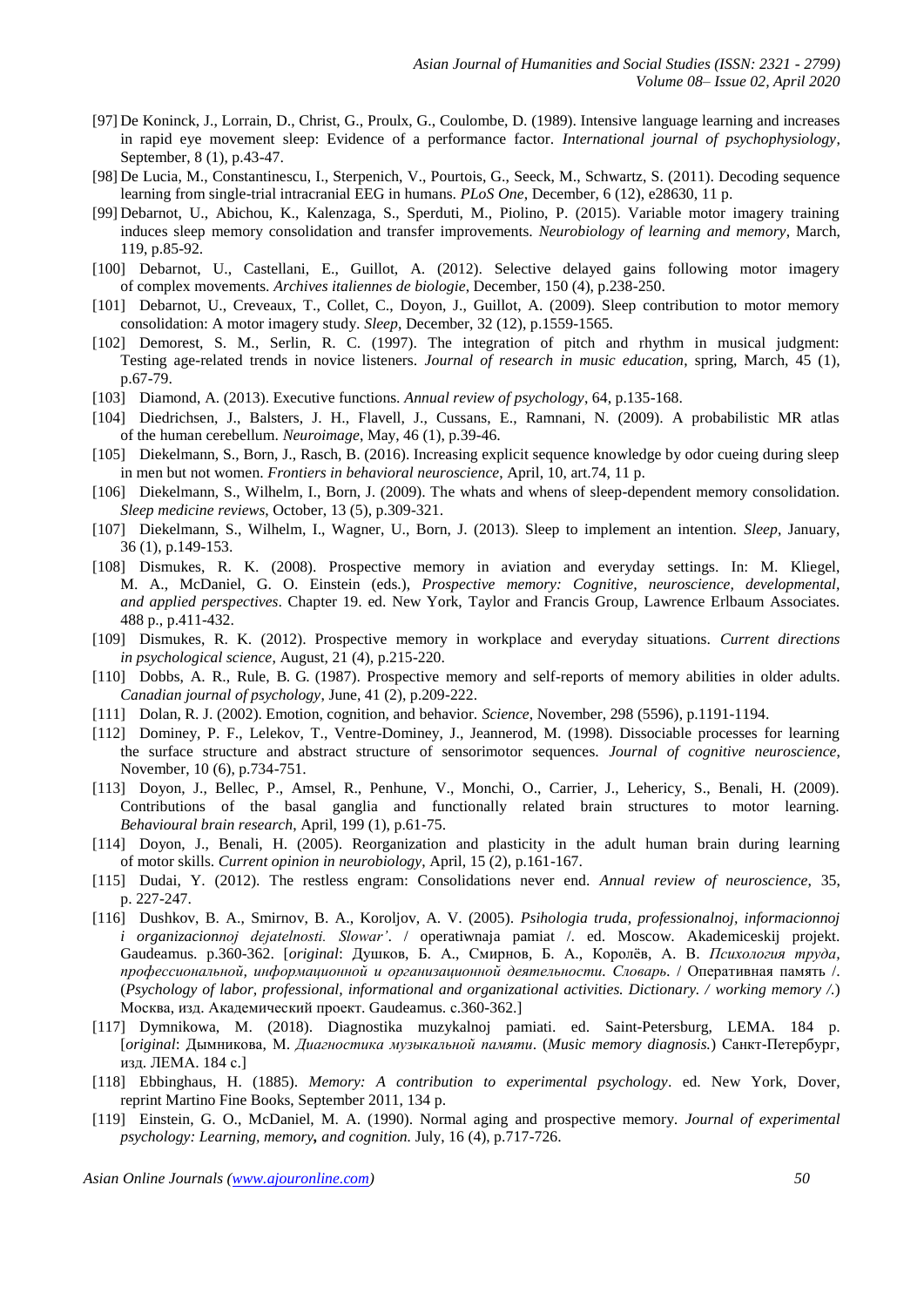- [120] Einstein, G. O., McDaniel, M. A., Manzi, M., Cochran, B., Baker, M. (2000). Prospective memory and aging: Forgetting intentions over short delays. *Psychology and Aging*, December, 15 (4), p.671-683.
- [121] Einstein, G., McDaniel, M., Thomas, R., Mayfield, S., Shank, H., Morrisette, N., Breneiser, J. (2005). Multiple processes in prospective memory retrieval: Factors determining monitoring versus spontaneous retrieval. *Journal of experimental psychology. General*. August, 134 (3), p.327-342.
- [122] Ellenbogen, J. M., Hu, P. T., Payne, J. D., Titone, D., Walker, M. P. (2007). Human relational memory requires time and sleep. *Proceedings of the National Academy of Sciences of the United States of America*, May, 104 (18), p.7723-7728.
- [123] Ellis, J. A., Freeman, J. E. (2008). Ten years on: Realizing delayed intentions. In: M. Kliegel, M. A., McDaniel, G. O. Einstein (eds.), *Prospective memory: Cognitive, neuroscience, developmental, and applied perspectives*. Chapter 1. ed. New York, Taylor and Francis Group, Lawrence Erlbaum Associates. 488 p., p.1-27.
- [124] Ergorul, C., Eichenbaum, H. (2006). Essential role of the hippocampal formation in rapid learning of higher-order sequential associations. *Journal of neuroscience*, April, 26 (15), p.4111-4117.
- [125] Ericsson, K. A., Kintsch, W. (1995). Long-term working memory. *Psychological Review,* April, 102 (2), p.211-245.
- [126] Farber, D. A., Semenova, L. K., Alferova, V. V. (1990). *Strukturno-funkcionalnoe sozrevanie razvivajusiegosia mozga*. ed. Leningrad, Nauka, 198 p. [*original*: Фарбер, Д. А, Семенова, Л. К, Алферова, В. В. *Структурнофункциональное созревание развивающегося мозга* (*Structural-functional maturation of the developing brain.*) Ленинград, изд. Наука, 198 с.]
- [127] Fejnberg, S. E. (2019). *Pianizm kak iskusstvo*. ed. Saint-Petersburg, Planeta muzyki, 560 p. [*original*: Фейнберг, С. Е. *Пианизм как искусство*. (*Pianism as an art.*) Санкт-Петербург, изд. Планета музыки. 560 с.]
- [128] Feldman, A. G. (1966). Functional tuning of the nervous system with control of movement or maintenance of a steady posture. II. Controllable parameters of the muscles. *Biophysics*, 11, p.565-578.
- [129] Fernández-Seara, M. A., Aznárez-Sanado, M., Mengual, E., Loayza, F. R., Pastor, M. A. (2009). Continuous performance of a novel motor sequence leads to highly correlated striatal and hippocampal perfusion increases. *Neuroimage*, October, 47 (4), p.1797-1808.
- [130] Fischer, S., Born, J. (2009). Anticipated reward enhances offline learning during sleep. *Journal of experimental psychology: Learning, memory and cognition*, November, 35 (6), p.1586-1593.
- [131] Fischer, S., Drosopoulos, S., Tsen, J., Born, J. (2006). Implicit learning explicit knowing: A role for sleep in memory system interaction. *Journal of cognitive neuroscience*, March, 18 (3), p.311-319.
- [132] Fischer, S., Hallschmid, M., Elsner, A. L., Born, J. (2002). Sleep forms memory for finger skills. *Proceedings of the National Academy of Sciences of the United States of America*, September, 99 (18), p.11987-11991.
- [133] Fischer, S., Nitschke, M. F., Melchert, U. H., Erdmann, C., Born, J. (2005). Motor memory consolidation in sleep shapes more effective neuronal representations. *Journal of neuroscience*, December, 25 (49), p.11248-11255.
- [134] Fletcher, P. C., Zafiris, O., Frith, C. D., Honey, R. A., Corlett, P. R., Zilles, K., Fink, G. R. (2005). On the benefits of not trying: Brain activity and connectivity reflecting the interactions of explicit and implicit sequence learning. *Cerebral cortex*, July, 15 (7), p.1002-1015.
- [135] Fogel, S. M., Smith, C. T. (2006). Learning-dependent changes in sleep spindles and Stage 2 sleep. *Journal of sleep research*, September, 15 (3), p.250-255.
- [136] Francès, R. (1988). *The perception of music*. ed. Lawrence Erlbaum Associates. 390 p.
- [137] Frankland, P. W., Bontempi, B. (2005). The organization of recent and remote memories. *Nature reviews. Neuroscience*. February, 6 (2), p.119-130.
- [138] Frey, U., Morris, R. G. (1997). Synaptic tagging and long-term potentiation. *Nature*, February, 385 (6616), p.533-536.
- [139] Gais, S., Plihal, W., Wagner, U., Born, J. (2000). Early sleep triggers memory for early visual discrimination skills. *Nature neuroscience*, December, 3, p.1335-1339.
- [140] Gallistel, C. R., Matzel, L. D. (2013). The neuroscience of learning: Beyond the Hebbian synapse. *Annual review of psychology*, January, vol. 64 (1), p.169-200.
- [141] Gardner, H. (1983). *Frames of mind: The theory of multiple intelligences*. ed. New York, Basic Books. 440 p.
- [142] Gardner, H. (1999). *Intelligence reframed: Multiple intelligences for the 21st century*. ed. New York, Basic Books. 292 p.
- [143] Gardner, H. (1995). Reflections on multiple intelligences: Myths and messages. *Phi delta kappan international*, November, 77 (3), p.200-203, 206-209.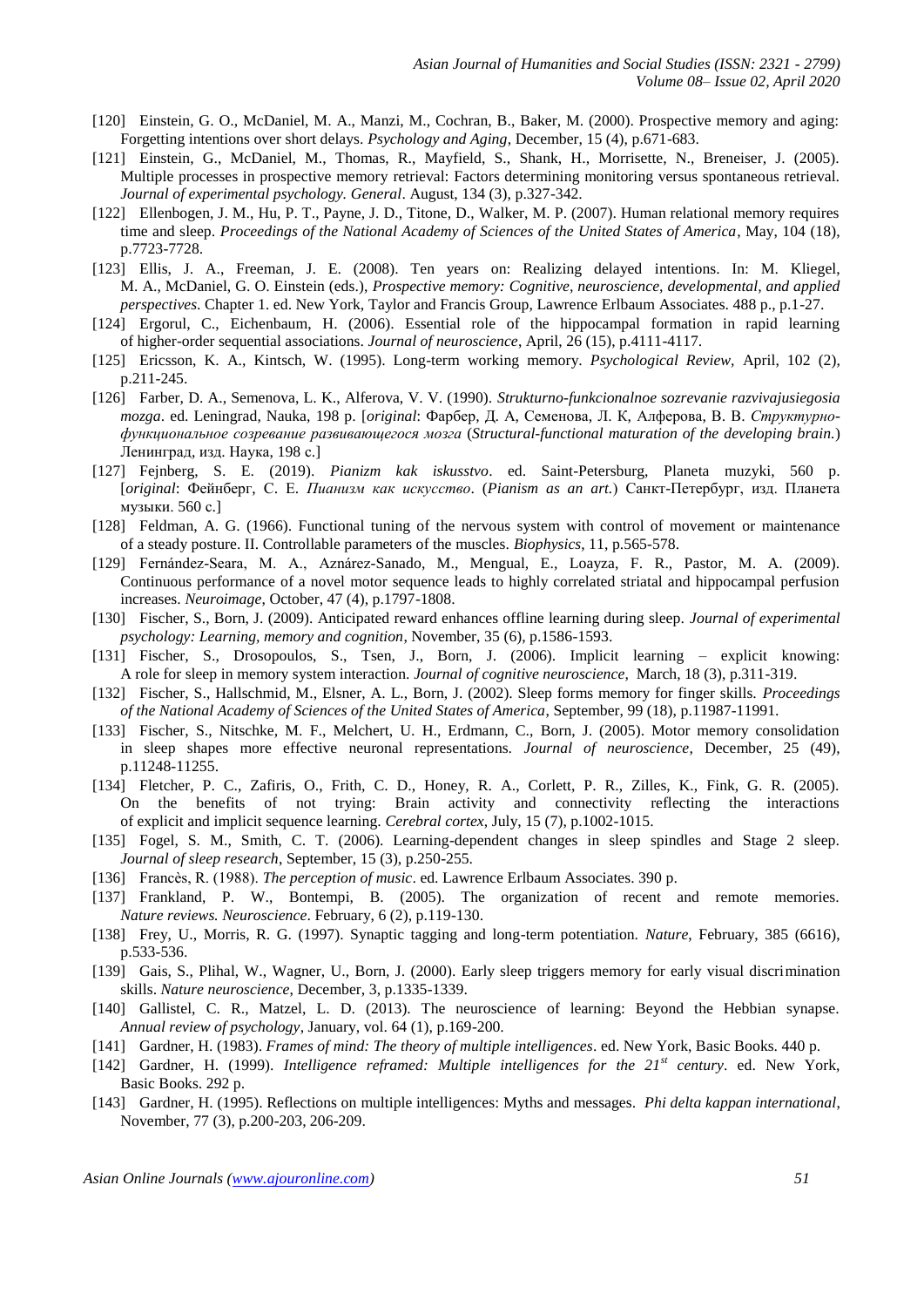- [144] Gardner, H. (1998). Are there additional intelligences? The case for naturalist, spiritual, and existential intelligences. In J. Kane (ed.), *Education, information, and transformation*. ed. Englewood Cliffs, NJ, Prentice Hall, p.111-131.
- [145] Gardner, H. (2000). A Case Against Spiritual Intelligence. *International journal for the psychology of religion*, January, 10 (1), p.27-34.
- [146] Gardner, H., Kornhaber, M. L., Wake, W. K. (1996). *Intelligence: Multiple Perspectives*. ed. Harcourt Brace College Publishers. 351 p.
- [147] Gathercole, S. E. The development of memory. (2003). *Journal of child psychology and psychiatry*, January, 39 (1), p.3-27.
- [148] Gathercole, S. E., Pickering, S. J., Ambridge, B., Wearing, H. (2004). The structure of working memory from 4 to 15 years of age. *Developmental psychology*, March, 40 (2), p.177-190.
- [149] Genzel, L., Dresler, M., Wehrle, R., Grözinger, M., Steiger, A. (2009). Slow wave sleep and REM sleep awakenings do not affect sleep dependent memory consolidation. *Sleep*, March, 32 (3), p.302-310.
- [150] Genzel, L., Quack, A., Jäger, E., Konrad, B., Steiger, A., Dresler, M. (2012). Complex motor sequence skills profit from sleep. *Neuropsychobiology*, October, 66 (4), p.237-243.
- [151] Georgopoulos, A. P., Kalaska, J. F., Caminiti, R., Massey, J. T. (1982). *Journal of neuroscience,* November, 2 (11), p.1527-1537.
- [152] Georgopoulos, A. P., Kettner, R. E., Schwartz, A. B. (1988). Primate motor cortex and free arm movements to visual targets in three-dimensional space. II. Coding of the direction of movement by a neuronal population. *Journal of neuroscience*, August, 8 (8), p.2928-2937.
- [153] Ghahramani, Z., Wolpert, D. M. (1997). Modular decomposition in visuomotor learning. *Nature*, March, 386 (6623), p.392-395.
- [154] Gheysen, F., Van Opstal, F., Roggeman, C., Van Waelvelde, H., Fias, W. (2010). Hippocampal contribution to early and later stages of implicit motor sequence learning. *Experimental brain research*, May, 202 (4), p.795-807.
- [155] Ghilardi, M. F., Moisello, C., Silvestri, G., Ghez, C., Krakauer, J. W. (2009). Learning of a sequential motor skill comprises explicit and implicit components that consolidate differently. *Journal of neurophysiology*, May, 101 (5), p.2218-2229.
- [156] Glezer, V. D. (1998). The role of spatial frequency analysis and primitives in abstract and full description of image in left and right hemispheres. In: C. Taddei-Feretti, C. Musio (eds.), *Downward processes in the perception representation mechanisms*. ed. Singapore, World Scientific Publishing Company. 580 p., p.99-107.
- [157] Goldman-Rakic, P. S. (1987). Circuitry of the frontal association cortex and its relevance to dementia. *Archives of gerontology and geriatrics*, September, 6 (3), p.299-309.
- [158] Gollwitzer, P. M. (1999). Implementation intentions: Strong effects of simple plans. *American psychologist*, July, 54 (7), p.493-503.
- [159] Goschke, T., Kuhl, J. (1993). The representation of intentions: Persisting activation in memory. *Journal of experimental psychology: Learning, memory, and cognition*. September, 19 (5), p.1211-1226.
- [160] Graf, P., Grondin, S. (2006). Time perception and time-based prospective memory*.* In: J. Glicksohn, M. S. Myslobodsky (eds.), *Timing the future. The case for a time-based prospective memory.* ed. Singapore, World Scientific Publishing Company. 324 p., p.1-24.
- [161] Grafton, S. T. (2008). Malleable templates: Reshaping our crystallized skills to create new outcomes. *Nature neuroscience*, March, 11 (3), p.248-249.
- [162] Grafton, S. T., Hazeltine, E., Ivry, R. B. (1998). Abstract and effector-specific representations of motor sequences identified with PET. *Journal of neuroscience*, November, 18 (22), p.9420-9428.
- [163] Grafton, S. T., Hazeltine, E., Ivry, R. B. (2002). Motor sequence learning with the nondominant left hand. A PET functional imaging study. *Experimental brain research*, October, 146 (3), p.369-378.
- [164] Graziano, M. S., Taylor, C. S., Moore, T., Cooke, D. F. (2002). The сortical сontrol of movement revisited. *Neuron*, October, 36 (3), p.349-362.
- [165] Gromova, E. A. (1976). Ob emocionalnoj pamiati i biogennych processah. In: E. A. Gromova. *Strukturno emonionalnye osnowy mehaniceskoj pamiati*. ed. Moscow, Nauka. 98 p. [*original*: Громова, Е. А. Об эмоциональной памяти и биогенных процессах. (*About emotional memory and biogenic processes.*) / Е. А. Громова. *Структурно-эмоциональные основы механической памяти*. (*Structurally-emotional fundamentals of mechanical memory.*) Москва, изд. Наука. 98 с.]
- [166] Guida, A., Gobert, F., Tardieu, H., Nocolas, S. (2012). How chunks, long term working memory and templates offer a cognitive explanation for neuroimaging data on expertise acquisition: A two - stage framework. *Brain and cognition*, August, 79 (3), p.221-244.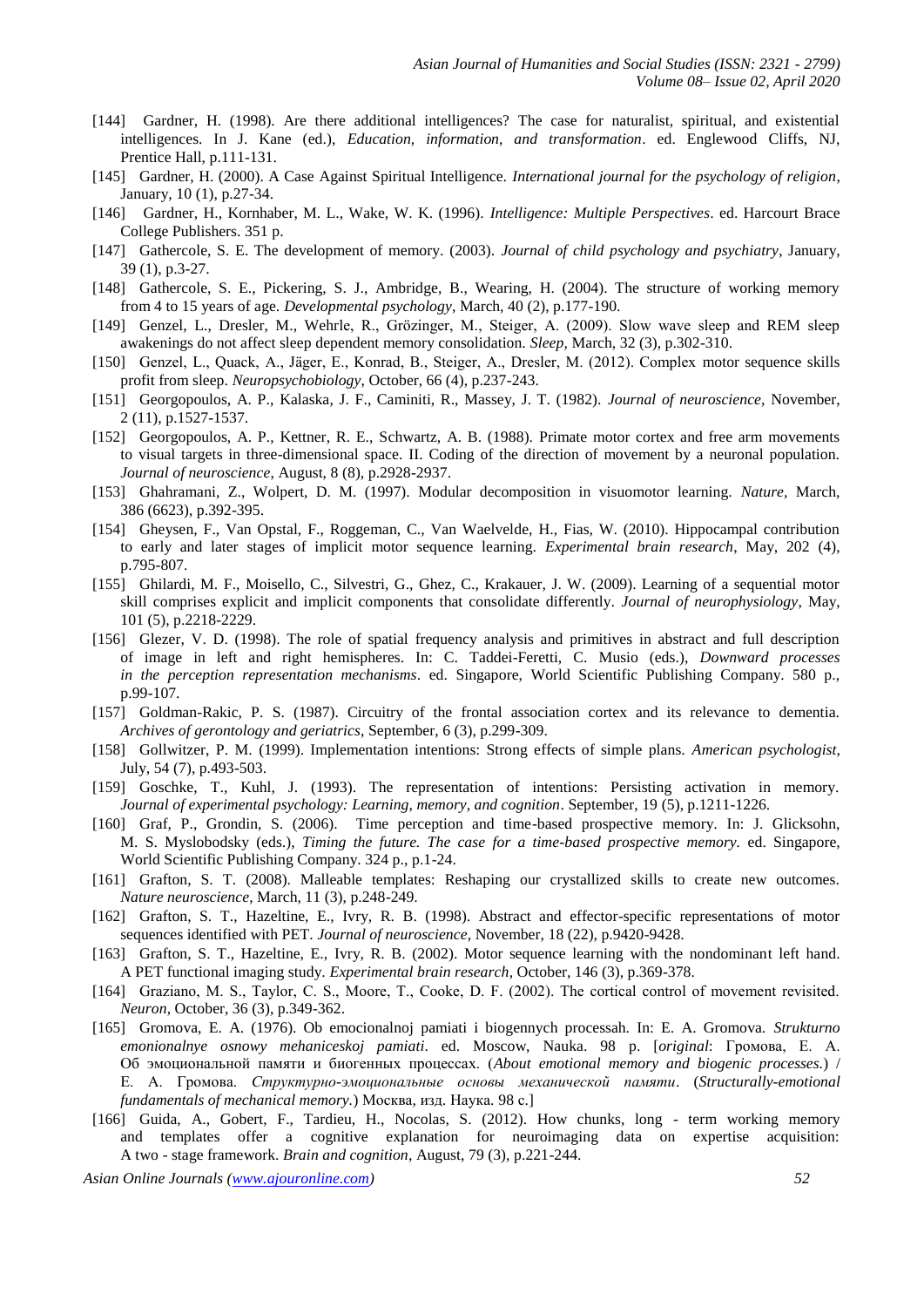- [167] Guida, A., Tardieu, H. (2005). Is personalization a way to operationalize long term working memory? *Current psychology letters. Behavior, brain and cognition*. 15 (1), p.1-15.
- [168] Guida, A., Tardieu, H., Nicolas, S. (2009). The personalization method applied to a working memory task: Evidence of long - term working memory effects. *European journal of cognitive psychology*, January, 21 (6), p.862-896.
- [169] Haaland, K. Y. (2006). Left hemisphere dominance for movement. *Clinical neuropsychologist*, December, 20 (4), p.609-622.
- [170] Haaland, K. Y., Elsinger, C. L., Mayer, A. R., Durgerian, S., Rao, S. M. (2004). Motor sequence complexity and performing hand produce differential patterns of hemispheric lateralization. *Journal of cognitive neuroscience*, May, 16 (4), p.621-636.
- [171] Haaland, K. Y., Harrington, D. L. (1996). Hemispheric asymmetry of movement. *Current opinion in neurobiology*, December, 6 (6), p.796-800.
- [172] Haaland, K. Y., Harrington, D. L., Knight, R. T. (2000). Neural representations of skilled movement. *Brain*, November, 123, pt.11, p.2306-2313.
- [173] Haaland, K. Y., Prestopnik, J. L, Knight, R. T., Lee, R. R. (2004). Hemispheric asymmetries for kinematic and positional aspects of reaching. *Brain,* May, 127, pt.5, p.1145-1158.
- [174] Hall, J. E. (2016). *Guyton and hall textbook of medical physiology*. ed. Elsevier. Inc. 1168 p.
- [175] Hallgató, E., Győri-Dani, D., Pekár, J., Janacsek, K., Nemeth, D. (2013). The differential consolidation of perceptual and motor learning in skill acquisition. *Cortex*, April, 49 (4), p.1073-1081.
- [176] Halsband, U., Lange, R. K. (2006). Motor learning in man: A review of functional and clinical studies. *Journal of physiology,* June, 99 (4-6), p.414-424.
- [177] Hamaoui, K., Deutsch, D. (2010). The perceptual grouping of musical sequences: Pitch and timing as competing cues. In: S. M. Demorest, S. J. Morrison, P. S. Campbell (eds.), *Proceedings of the 11th International conference on music perception and cognition*. July, p.81-87.
- [178] Harrington, D. L., Haaland, K. Y. (1991). Hemispheric specialization for motor sequencing: Abnormalities in levels of programming. *Neuropsychologia*, 29 (2), p.147-163.
- [179] Heffernan, T., Clark, R., Bartholomew, J., Ling, J., Stephens, R. (2010). Does binge drinking in teenagers affect their everyday prospective memory? *Drug and alcohol dependence*, June, 109 (1-3), p.73-78.
- [180] Heffernan, T. M, O'Neill, T. S. (2013). Exposure to second-hand smoke damages everyday prospective memory. *Addiction*, February, 108 (2), p.420-426.
- [181] Heffernan, T., O'Neill, T. S., Moss, M. (2010). Smoking and everyday prospective memory: A comparison of self-report and objective methodologies. *Drug and alcohol dependence*, December, 112 (3), p.234-238.
- [182] Heffernan, T. M., O'Neill, T. S., Moss, M. (2012). Smoking-related prospective memory deficits in a real-world task. *Drug and alcohol dependence*, January, 120 (1-3), p.1-6.
- [183] Higgins, S. (1991). Motor skill acquisition. *Physical therapy*, February, 71 (2), p.123-139.
- [184] Hikosaka, O., Nakahara, H., Rand, M. K., Sakai, K., Lu, X., Nakamura, K., Miyachi, S., Doya, K. (1999). Parallel neural networks for learning sequential procedures. *Trends in neurosciences*, October, 22 (10), p.464-471.
- [185] Hikosaka, O., Nakamura, K., Sakai, K., Nakahara, H. (2002). Central mechanisms of motor skill learning. *Current opinion in neurobiology*, April, 12 (2), p.217-222.
- [186] Hikosaka, O., Sakai, K., Miyauchi, S., Takino., R., Sasaki, Y., Pütz, B. (1996). Activation of human presupplementary motor area in learning of sequential procedures: A functional MRI study. *Journal of neurophysiology*, July, 76 (1), p.617-621.
- [187] Hilgard, E. R. (1987). *Psychology in America: A historical survey.* ed. San Diego, Harcourt Brace Jovanovich. 1009 p.
- [188] Homskaja, E. D. (1979). Neirofiziologiceskie mehanizmy vnimanija. ed. Moscow, MGU. 301 p. [*original*: Хомская, Е. Д. Нейрофизиологические механизмы внимания.(*Neurophysiological mechanisms of attention.*) Москва, изд. МГУ, 301 с.]
- [189] Homskaja, E. D. (2004). Ob asimmetrii blokov mozga. In: E. D. Homskaja. *Hrestomatija po neiropsihologii*. ed. Moscow, Institut obsiegumanitarnyh issledovanij MPSI. 896 p., p.199-211. [*original*: Хомская, Е. Д. Об асимметрии блоков мозга. (*On the asymmetry of brain blocks.*) / Е. Д. Хомская. *Хрестоматия по нейропсихологии*. (*Anthology on neuropsychology.*) Москва, изд. Институт общегуманитарных исследований МПСИ. 896 с., с.199-211.]
- [190] Honda, M., Deiber, M. P., Ibanez, V., Pascual-Leone, A., Zhuang, P., Hallett, M. (1998). Dynamic cortical involvement in implicit and explicit motor sequence learning. A PET study. *Brain,* November, 121, pt.11, p.2159-2173.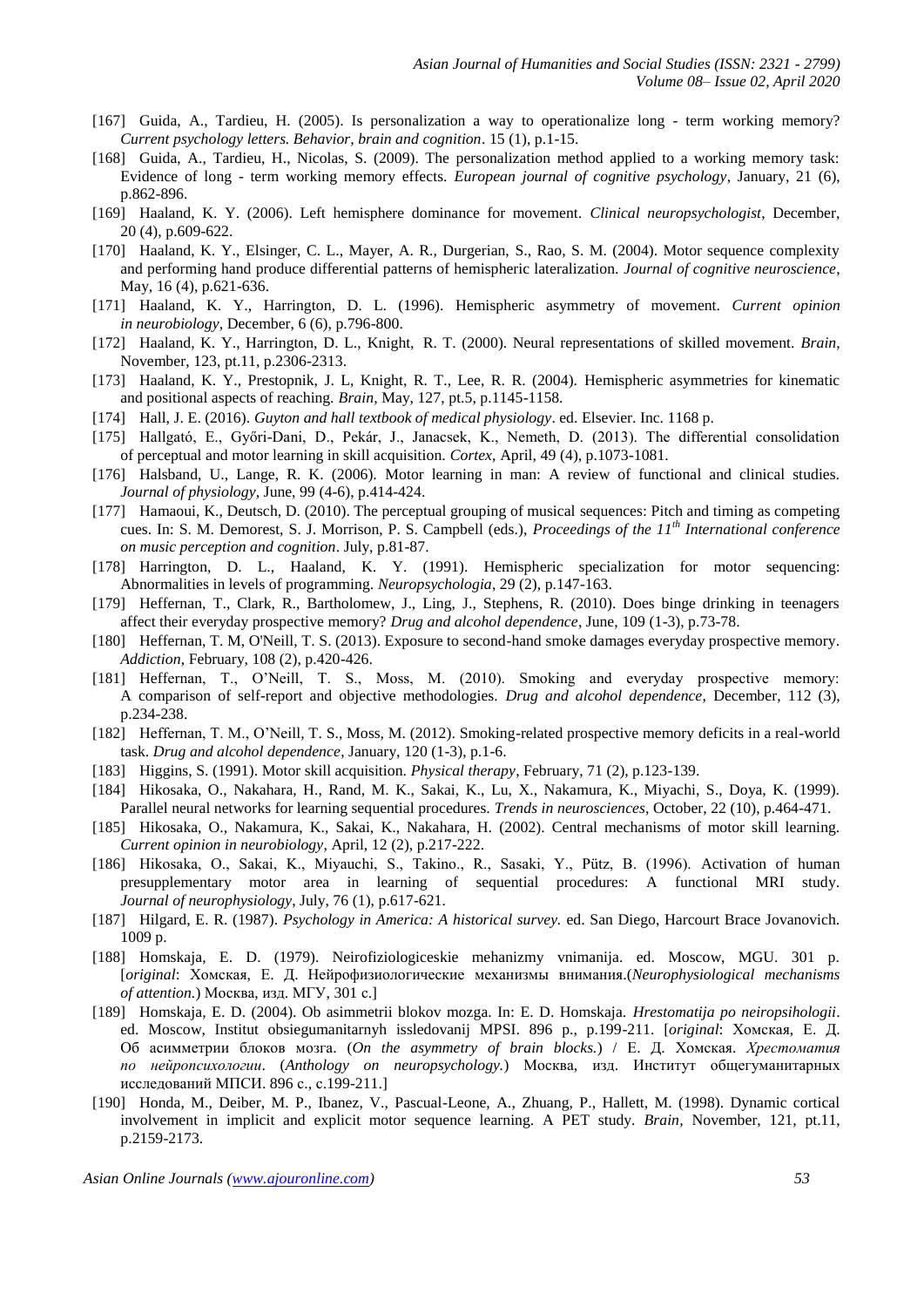- [191] Hu, P., Stylos-Allan, M., Walker, M. P. (2006). Sleep facilitates consolidation of emotionally arousing declarative memory. *Psychological science*, October, 17 (10), p.891-898.
- [192] Huber, R., Ghilardi, M. F., Massimini, M., Tononi, G. (2004). Local sleep and learning. *Nature*, July, 430 (6995), p.78-81.
- [193] Iacoboni, M. (2005). Neural mechanisms of imitation. *Current opinion in neurobiology*, December, 15 (6), p.632-637.
- [194] Ioffe, M. E. (1975). *Kortiko-spinalnyje mechanizmy instrumentalnych dwigatelnyh reakcij*. ed. Moscow, Nauka, 203 p. [*original*: Иоффе, М. Е. *Кортико-спинальные механизмы инструментальных двигательных реакций*. (*Cortico-spinal mechanisms of instrumental motor reactions.*) Москва, изд. Наука. 203 с.]
- [195] Ioffe, M. E. (1991). *Mechanizmy dvigatelnogo obucenija*. ed. Moscow, Nauka, 135 p. [*original*: Иоффе, М. Е. *Механизмы двигательного обучения*. (*Mechanisms of motor learning.*) Москва, изд. Наука. 135 с.]
- [196] Ioffe, M. E. (2003). Mozgovye mechanizmy formirovanija novyh dvizhenij pri obucenii: Evolucija klassiceskih predstawlenij. *Zhurnal vysshej nervnoj dejatelnosci*, 53 (1), p.5-21. [*original*: Иоффе, М. Е. Мозговые механизмы формирования новых движений при обучении: Эволюция классических представлений. (*Brain mechanisms of the formation of new movements in learning: Evolution of classical representations.*) *Журнал высшей нервной деятельности*, 53 (1), с.5-21.]
- [197] Iriki, A., Pavlides, C., Keller, A., Asanuma, H. (1989). Long-term potentiation in the motor cortex. *Science*, September, 245 (4924), p.1385-1387.
- [198] Ito, M. (2005). Bases and implications of learning in the cerebellum-adaptive control and internal model mechanism. *Progress in brain research*, 148, p.95-109.
- [199] Jager, G., Postma, A. (2003). On the hemispheric specialization for categorical and coordinate spatial relations: A review of the current evidence. *Neuropsychologia*, 41 (4), p.504-515.
- [200] Jarrold, C., Bayliss, D. M. (2008). Variation in working memory due to typical and atypical development. In: A. Conway, Ch. Jarrold, M. Kane, A. Miyake, J. Towse (ed.), *Variation in working memory*. ed. New York, Oxford University Press. 348 p., p.134-161.
- [201] Jodzio, K. (2008). *Neuropsychologia intencjonalnego działania. Koncepcje funkcji wykonawczych.*  (*Neuropsychology of intentional action. Concepts of executive functions.*) ed. Warszawa, SCHOLAR. 390 p.
- [202] Johnson, J. A., Zatorre, R. J. (2005). Attention to simultaneous unrelated auditory and visual events: Behavioral and neural correlates. *Cerebral cortex*, October, 15 (10), p.1609-1620.
- [203] Kahneman, D. (1973). Attention and perception. In: D. Kahneman. *Attention and effort*. ed. Englwood Cliffs, NJ, Prentice Hall. 246 p., p.66-97.
- [204] Kalm, K., Davis, M. H., Norris, D. (2013). Individual sequence representations in the medial temporal lobe. *Journal of cognitive neuroscience*, July, 25 (7), p.1111-1121.
- [205] Kandel, E. R., Dudai, Y., Mayford, M. R. (2014). The molecular and systems biology of memory. *Cell*, March, 157 (1), p.163-186.
- [206] Karni, A., Meyer, G., Jezzard, P., Adams, M. M., Turner, R., Ungerleider, L. G. (1995). Functional MRI evidence for adult motor cortex plasticity during motor skill learning. *Nature*, September, 377 (6545), p.155-158.
- [207] Karni, A., Meyer, G., Rey-Hipolito, C., Jezzard, P., Adams, M. M., Turner, R., Ungerleider, L. G. (1998). The acquisition of skilled motor performance: Fast and slow experience driven changes in primary motor cortex. *Proceedings of the National Academy of Sciences of the United States of America*, February, 95 (3), p.861-868.
- [208] Karni, A., Sagi, D. (1993). The time course of learning a visual skill. *Nature*, September, 365 (6443), p.250-252.
- [209] Karni, A., Tanne, D., Rubenstein, B. S., Askenasy, J. J., Sagi, D. (1994). Dependence on REM sleep of overnight improvement of a perceptual skill. *Science,* July, 265 (5172), p.679-682.
- [210] Kawato, M. (1999). Internal models for motor control and trajectory planning. *Current opinion in neurobiology*, December, 9 (6), p.718-727.
- [211] Kawato, M., Kuroda, T., Imamizu, H., Nakano, E., Miyauchi, S., Yoshioka, T. (2003). Internal forward models in the cerebellum: fMRI study on grip force and load force coupling. *Progress in brain research*, 142, p.171-188.
- [212] Keller, A., Arissian, K., Asanuma, H. (1990). Formation of new synapses in the cat motor cortex following lesions of the deep cerebellar nuclei. *Experimental brain research*, 80 (1), p.23-33.
- [213] Kelly, R. M., Strick, P. L. (2003). Cerebellar loops with motor cortex and prefrontal cortex of a non-human primate. *Journal of neuroscience*, September, 23 (23), p.8432-8444.
- [214] Kensinger, E. A., Corkin, S. (2003). Effect of negative emotional content on working memory and long-term memory. *Emotion,* December, 3 (4), p.378-393.
- [215] Keppel, G., Underwood, B. J. (1962). Proactive inhibition in short-term retention of single items. *Journal of verbal learning and verbal behavior*, October, 1 (3), p.153-161.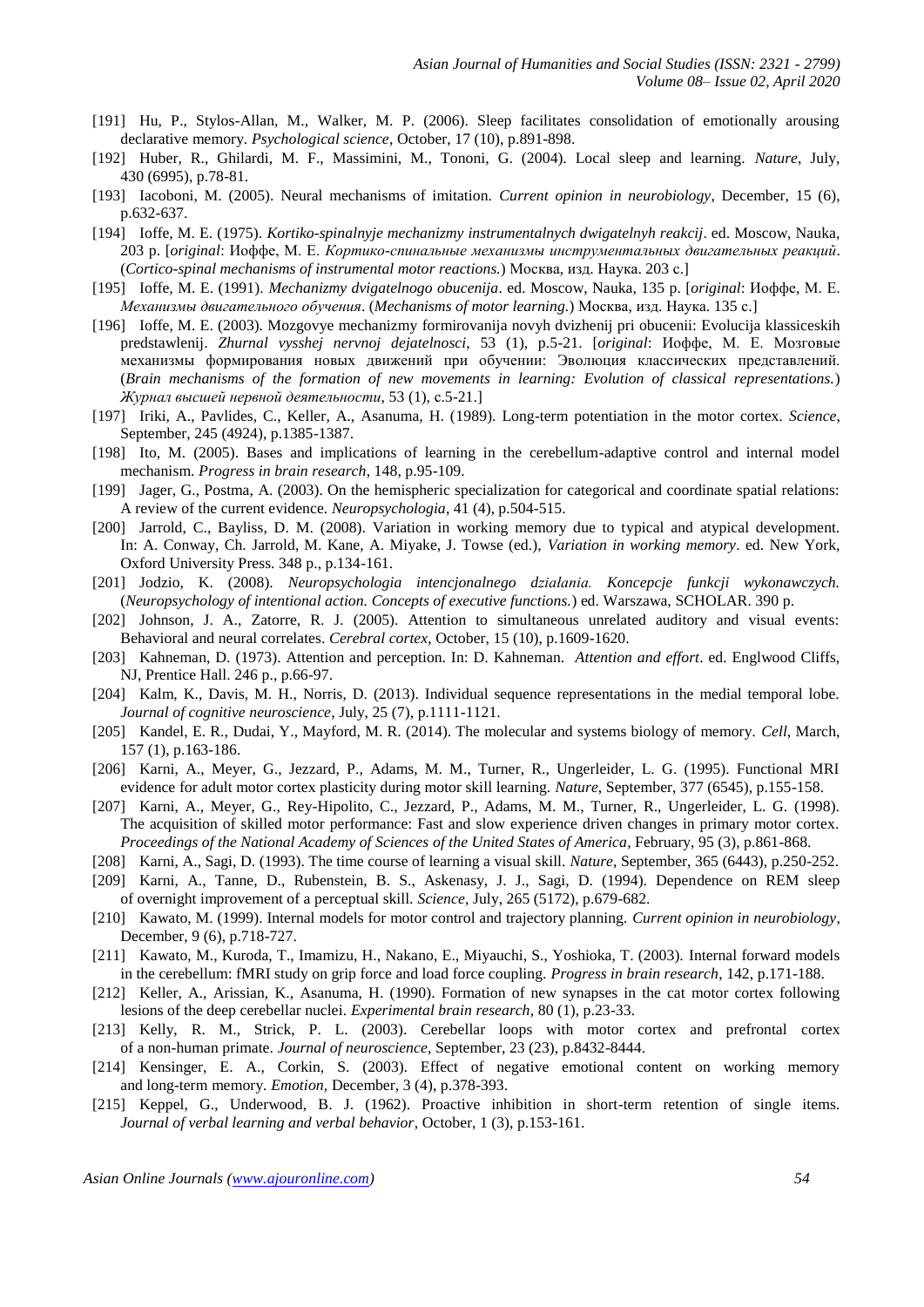- [216] Killgore, W. D. S., Yurgelun-Todd, D. A. (2007). The right hemisphere and valence hypothesis: Could they both be right (and sometimes left)? *Social cognitive and affective neuroscience*, September, 2 (3), p.240-250.
- [217] Kimura, D., Archibald, Y. (1974). Motor function of the left hemisphere. *Brain*, June, vol. 97 (2), p.337-350.
- [218] King, B. R., Hoedlmoser, K., Hirschauer, F., Dolfen, N., Albouy, G. (2017). Sleeping on the motor engram: The multifaceted nature of sleep-related motor memory consolidation. *Neuroscience and behavioral reviews*, September, 80, p.1-22.
- [219] King, B., Saucier, P., Albouy, G., Fogel, S., Rumpf, J., Klann, J., Buccino, G., Binkofski, F., Classen, J., Karni, A., Doyon, J. (2017). Cerebral activation during initial motor learning forecasts subsequent sleep-facilitated memory consolidation in older adults. *Cerebral cortex*, February, 27 (2), p.1588-1601.
- [220] Kintsch, W., Patel, V. L., Ericsson, K. A. (1999). The role of long term working memory in text comprehension. *Psychologia*, December, 42 (4), p.186-198.
- [221] Kirnarskaja, D. K. (2004). *Muzykalnye sposobnosti*. Ed.Moscow, Talanty-XXI viek. 496 p. [*original*: Кирнарская, Д. К. *Музыкальные способности. (Musical abilities.*) изд. Москва, Таланты-XXI век, 496 с.]
- [222] Klein, R. M. (1997). Attention and visual dominance: A chronometric analysis. *Journal of experimental psychology: Human perception and performance*, August, 3 (3), p.365-378.
- [223] Kleitman, N. (1961). The nature of dreaming. In: G. E. W. Wolstenholme, M. O'Connor. *The nature of sleep*, ed. London, Churchill. 416 p., p.349-364.
- [224] Kleitman, N. (1963). *Sleep and Wakefulness*. ed. Chicago, University of Chicago Press. 552 p.
- [225] Kleitman, N. (1982). Basic rest-activity cycle 22 years later. *Sleep*, 5 (4), p.311-317.
- [226] Kliegel, M., Jӓger, T., Altgassen, M., Shum, D. (2007). Clinical neuropsychology of prospective memory. In: M. Kliegel, M. A., McDaniel, G. O. Einstein (eds.), *Prospective memory: Cognitive, neuroscience, developmental, and applied perspectives*. Chapter 13. ed. New York, Taylor and Francis Group, Lawrence Erlbaum Associates. 488 p., p.283-308.
- [227] Kliegel, M., Eschen, A., Thöne-Otto, A. I. (2004). Planning and realization of complex intentions in traumatic brain injury and normal aging. *Brain and cognition*, October, 56 (1), p.43-54.
- [228] Kliegel, M., Martin, M. (2010). Prospective memory research: Why is it relevant? *International Journal of Psychology*, August, 38 (4), p.193-194.
- [229] Kliegel, M., Ropeter, A., Mackinlay, R. (2006). Complex prospective memory in children with ADHD*. Child neuropsychology*, December, 12 (6), p.407-419.
- [230] Klimesch, W. (2012). Alpha-band oscillations, attention, and controlled access to stored information. *Trends in cognitive sciences*. December, 16 (12), p.606-617.
- [231] Komarova, T. K. (2002). *Psihologia vnimanija*. ed. Grodno, GrGU. 124 p. [*original*: Комарова, Т. К. *Психология внимания*. (*Psychology of attention.*) изд. Гродно, ГрГУ.124 c.]
- [232] Kondo, K., Maruishi, M., Ueno, H., Sawada, K., Hashimoto, Y., Ohshita, T., Takahashi, T., Ohtsuki, T., Matsumoto, M. (2010). The pathophysiology of prospective memory failure after diffuse axonal injury – lesionsymptom analysis using diffusion tensor imaging. *BMC neuroscience*, November, 11:147, 7p.
- [233] Korman, M., Doyon, J., Doljansky, J., Carrier, J., Dagan, Y., Karni, A. (2007). Daytime sleep condenses the time course of motor memory consolidation. *Nature neuroscience*, September, 10 (9), p.1206-1213.
- [234] Korman, M., Raz, N., Flash, T., Karni, A. (2003). Multiple shifts in the representation of a motor sequence during the acquisition of skilled performance. *Proceedings of the National Academy of Sciences of the United States of America*, October, 100 (21), p.12492-12497.
- [235] Korto, A. (1965). *O fortepiannom iskusstve*. Ed. Moscow, Muzyka, 364 p. [*original*: Корто, А. *О фортепианном искусстве*. (*About forte-piano art.*) изд. Москва, Музыка, 364 с.]
- [236] Kosslyn, S. M., Behrmann, M., Jeannerod, M. (1995). The cognitive neuroscience of mental imagery. *Neuropsychologia*, 33 (11), p.1335-1344.
- [237] Krakauer, J. W., Ghez, C., Ghilardi, M. F. (2005). Adaptation to visuomotor transformations: Consolidation, interference, and forgetting. *Journal of neuroscience*, January, 25 (2), p.473-478.
- [238] Kubovy, M., van Valkenburg, D. (2001). Auditory and visual objects. *Cognition*, June, 80 (1-2), p.97-126.
- [239] Kumaran, D., Maguire, E. A. (2006). The dynamics of hippocampal activation during encoding of overlapping sequences. *Neuron*, February, 49 (4), p.617-629.
- [240] Kungurov, A. V. (2014). Muzykalnaja pamiat' i metody zaucivanija muzykalnych proizvedenij. *Obrazovanie licnosti*, 2, p.66-75. *original*: Кунгуров А.В. Музыкальная память и методы заучивания музыкальных произведений. (*Musical memory and methods of memorizing musical works.*) *Образование личности*, 2, c.66-75.]
- [241] Kuriyama, K., Stickgold, R., Walker, M. P. (2004). Sleep-dependent learning and motor-skill complexity. *Learning and memory*, November-December, 11 (6), p.705-713.

*Asian Online Journals [\(www.ajouronline.com\)](http://www.ajouronline.com/) 55*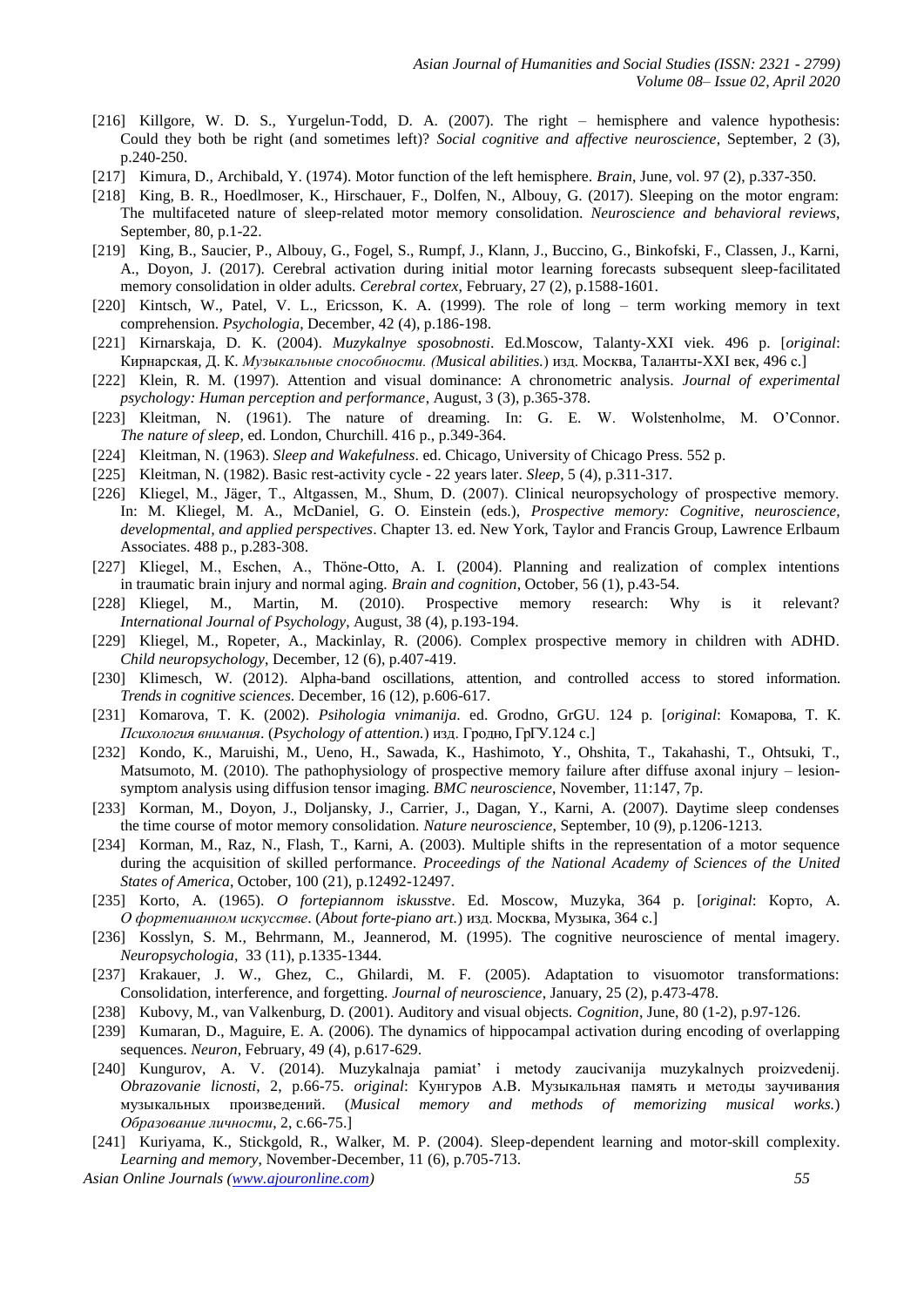- [242] Kvavilashvili, L., Ellis, J. (1996). Varieties of intentions: Some distinctions and classifications. In: M. Brandimonte, G. O. Einstein, M. A. McDaniel (eds.), *Prospective memory: Theory and application*. ed. Lawrence Erlbaum Associates, Publishers. 438 p., p.23-51.
- [243] Lakatos, P., O'Connell, M. N., Barczak, A., Mills, A., Javitt, D. C., Schroeder, C. E. (2009). The leading sense: Supramodal control of neurophysiological context by attention. *Neuron*, November, 64 (3), p.419-430.
- [244] Landsness, E. C., Crupi, D., Hulse, B. K., Peterson, M. J., Huber, R., Ansari, H., Coen, M., Cirelli, C., Benca, R. M., Ghilardi, M. F., Tononi, G. (2009). Sleep-dependent improvement in visuomotor learning: A causal role for slow waves. *Sleep*, October, 32 (10), p.1273-1284.
- [245] Larsell, O., Jansen, O. (1972). *The comparative anatomy and histology of the cerebellum: The human cerebellum, cerebellar connections and the cerebellar cortex.* ed. Minneapolis, University of Minnesota Press, 284 p.
- [246] Lebedev, A. N. (1985). Kodirovanie informacii v pamiati kogerentnymi volnami neironnoj aktivnosti. In: A. N. Lebedev. *Psihofiziologiceskie zakonomernosti vosprijatija i pamiati*. ed. Moscow, Nauka, 220 p., p.6-33. [*original*: Лебедев, А. Н. Кодирование информации в памяти когерентными волнами нейронной активности. (*Coding information in memory by coherent waves of neural activity.*) / А. Н. Лебедев. *Психофизиологические закономерности восприятия и памяти*. (*Psychophysiological patterns of perception and memory.*) изд. Москва, Наука. 220 c., с.6-33.]
- [247] Lebedev, A. N. (1997). Psihofiziologija pamiati. In: J. I. Aleksandrov. *Osnovy psihifiziologii.* ed. Moscow, INFRA-M, 349 p., p.129-142. [*original*: Лебедев, А. Н. Психофизиология памяти. (*Psychophysiology of memory.*) / Ю. И. Александров. *Основы психофизиологии*. (*Basics of psychophysiology.*) изд. Москва, ИНФРА-М. 220 c., 349 с.129-142.]
- [248] Lechun, X. (1994). A study on the relationship between short-term motor memory storage and precision and motor learning. *Acta psychologica sinica*, February, 26 (1), p.1-27.
- [249] Lee, T. D., Swanson, L. R., Hall, A. L. (1991). What is repeated in a repetition? Effects of practice conditions on motor skill acquisition. *Physical therapy*, February, 71 (2), p.150-156.
- [250] Lerner, Y., Papo, D., Zhdanov, A., Belozersky, L., Hendler, T. (2009). Eyes wide shut: Amygdala mediates eyes-closed effect on emotional experience with music. *PLoS One*, July, 4(7), e6230, 17 p.
- [251] Levin, M. (2000). *Spiritual intelligence*. ed. Hodder Headline Australia. 357 p.
- [252] Lewis, P. A., Couch, T. J., Walker, M. P. (2011). Keeping time in your sleep: Overnight consolidation of temporal rhythm. *Neuropsychologia*, January, 49 (1), p.115-123.
- [253] LaBerge, D. (1995). Attentional processing in music listening: A cognitive neuroscience approach. *Psychomusicology: A journal of research in music cognition*, 14 (1-2), p.20-34.
- [254] Lyakhovetskii, V. A., Bobrova, E. V. (2009). Vosproizvedenie zapomnennoj posledovatelnosti dvizhenij pravoj ilevoj ruki: Pozicionnoe i vektornoe kodirovanie. *Zhurnal vysshej nervnoj dejatelnosci*, 59 (1), p.45-54. [*original*: Ляховецкий, В. А., Боброва, Е. В. Воспроизведение запомненной последовательности движений правой и левой руки: Позиционное и векторное кодирование. (*Reproduction of a memorized sequence of movements of the right and left hand: Positional and vector coding.*) *Журнал высшей нервной деятельности*, 59 (1), c.45-54.]
- [255] Lyakhovetskii, V. A., Bobrova, E. V. (2013). Vozrastnye izmienienija pri zapominanii posledovatelnostej dvizhenij vedusej i subdominantnoj ruki. *Zhurnal vysshej nervnoj dejatelnosci*, 63 (5), p.565-570. [*original*: Ляховецкий, В. А., Боброва, Е. В. Возрастные изменения при запоминании последовательности движений ведущей и субдоминантной руки. (*Age-related changes in remembering the sequence of movements of the leading and subdominant hands.*) *Журнал высшей нервной деятельности*, 63 (5), c.565-570.]
- [256] Lyakhovetskii, V. A., Bobrova, E. V., Skopin, G. N. (2009). Oshibki perestanovok kak instrument issledovanija motornoj rabocej pamiati. *Piatyj mezhdunarodnyj mezhdisciplinarnyj kongress 'Neironauka dla mediciny i psihologii'*, Sudak, June 3-13, p.149-150. [*original*: Ляховецкий, В. А., Боброва, Е. В., Скопин, Г. Н. Ошибки перестановок как инструмент исследования моторной рабочей памяти. (*Permutation errors as a tool for studying motor working memory.*) *Пятый международный междисциплинарный конгресс 'Нейронаука для медицины и психологии'.* 3-13 июня, Судак, 2009. c. 149-150.]
- [257] Lyakhovetskii, V. A., Bobrova, E. V., Skopin, G. N. (2012). Oshibki perestanovok pri obucenii vosproizvedeniju posledovatelnostej dvizhenij pravoj i levoj ruki: Modelirovanije kodirovanija polozhenij i dvizhenij. *Zhurnal vysshej nervnoj dejatelnosci*, 62 (6), p.681-691. [*original*: Ляховецкий, В. А., Боброва, Е. В., Скопин, Г. Н. Ошибки перестановок при обучении воспроизведению последовательностей движений правой и левой руки: Моделирование кодирования положений и движений. (*Permutation errors when learning to play sequences of movements of the right and left hand: Modeling the encoding of positions and movements.*) *Журнал высшей нервной деятельности*, 62 (6), c.681-691.]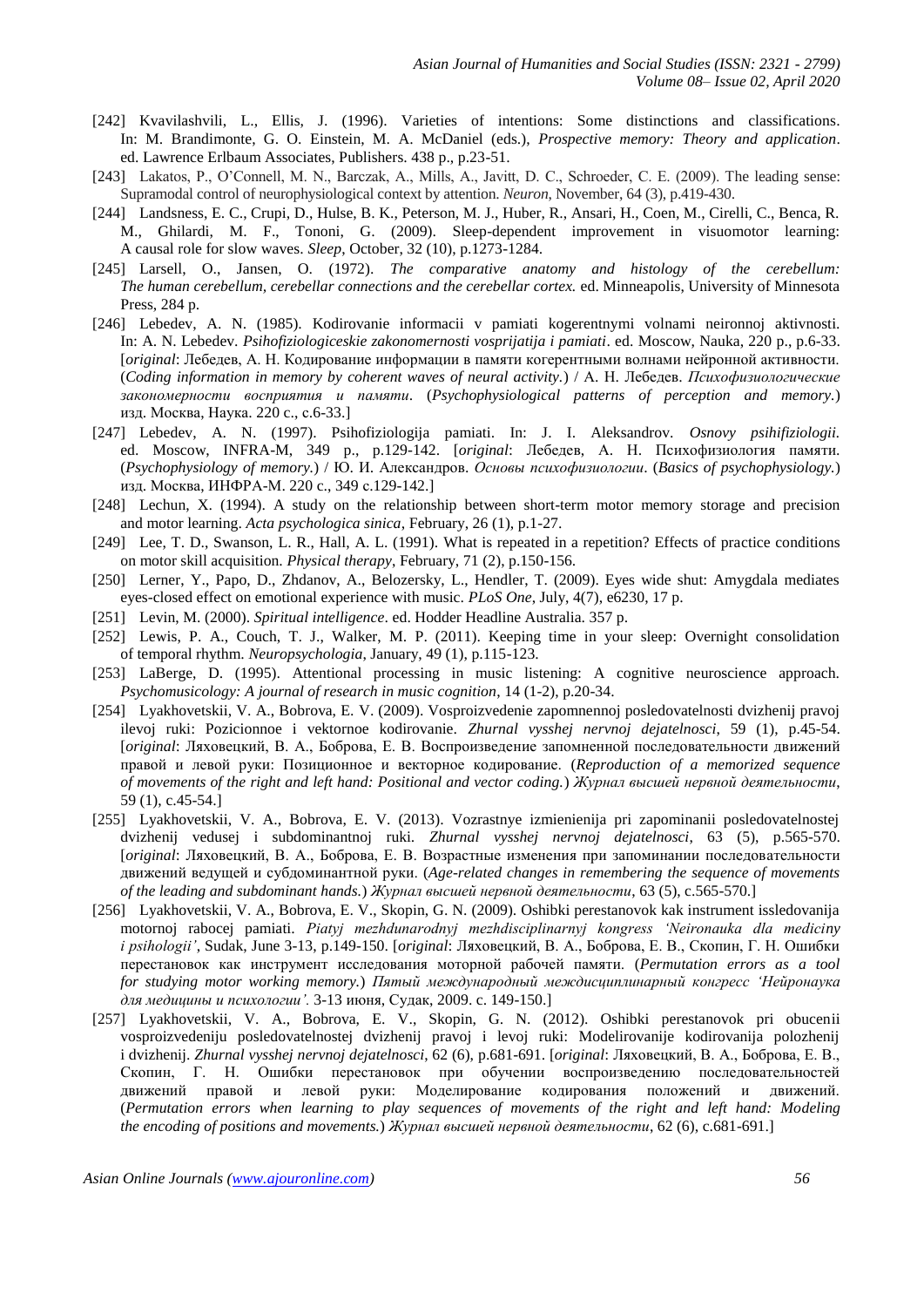- [258] Larsen, A., McIlhagga, W., Baert, J., Bundesen, C. (2003). Seeing or hearing? Perceptual independence, modality confusions, and crossmodal congruity effects with focused and divided attention. *Perception and psychophysics*, May, 65 (4), p.568-574.
- [259] Lüer, G. (2007). Georg Elias Müller (1850-1934): A founder of experimental memory research in psychology. *Cortex*, July, 43 (5), p.579-582.
- [260] Luria, A. R. (1973). *Osnovy neiropsihologii*. ed. Moscow, MGU, 374 p. [*original*: Лурия, А. Р. *Основы нейропсихологии*. (*Basics of psychophysiology.*) изд. Москва, МГУ, 374 с.]
- [261] Luria, A. R. (1975). *Vnimanie i pamiat'.* ed. Moscow, MGU, 106 p. [*original*: Лурия, А. Р. *Внимание и память.* (*Attention and memory.*) изд. Москва, МГУ, 106 с.]
- [262] Luria, A. R. (2000). *Vysshie korkovyje funkciji celoveka i ich narushenija pri lokalnch porazhenijach mozga.*  ed. Moscow, Akademiceskij proekt. 505 p. [*original*: Лурия, А. Р. *Высшие корковые функции человека и их нарушения при локальных поражениях мозга.* (*Higher cortical functions of a person and their disorders in local brain lesions.*) изд. Москва, Академический проект, 505 с.]
- [263] Madsen, C. K., Geringer, J. M. (1990). Differential patterns of music listening: Focus of attention of musicians and nonmusicians. *Bulletin of the council for research in music education*, Summer, 105, p.45-57.
- [264] Makkinon, L. (1967). *Igra naizust'*. ed. Leningrad, Muzyka, 217 p. [*original*: Маккиннон, Л. *Игра наизусть*. (*Playing from memory*.) изд. Ленинград, Музыка, 217 с.
- [265] Maklakov, A. G. (2001). *Obsiaja psihologia*. ed. Saint-Petersburg, Piter. 592 p. [*original*: Маклаков А. Г. *Общая психология*. (*General psychology.*) изд. Санкт-Петербург, Питер. 592 с.]
- [266] Malenka, R. C., Nestler, E. J., Hyman, S. E. (2015). Widely projecting systems: monoamines, acetylcholine, and orexin. In: A. Sydor, R.Y. Brown (eds.), *Molecular neuropharmacology: a foundation for clinical neuroscience*. Chapter 6. ed. New York, McGraw-Hill Medical. 544 p.
- [267] Manns, J. R., Howard, M. W., Eichenbaum, H. (2007). Gradual changes in hippocampal activity support remembering the order of events. *Neuron*, November, 56 (3), p.530-540.
- [268] Maquet, P., 2000. Sleep on it! *Nature neuroscience*, December, 3 (12), p.1235-1236.
- [269] Maquet, P., Laureys, S., Peigneux, P., Fuchs, S., Petiau, C., Phillips, C., Aerts, J., Del Fiore, G., Degueldre, C., Meulemans, T., Luxen, A., Franck, G., Van Der Linden, M., Smith, C., Cleeremans, A. (2000). Experience-dependent changes in cerebral activation during human REM sleep. *Nature neuroscience*, August, 3 (8), p.831-836.
- [270] Mariutina, T. M. (2020). *Psihofiziologia: obsiaja, vozrastnaja, differencialnaja, kliniceskaja: ucebnik.* ed.Moscow, INFRA-M, 436 p. [*original*: Марютина, Т. М. *Психофизиология: общая, возрастная, дифференциальная, клиническая : учебник*. (*Psychophysiology: general, age, differential, clinical: textbook*.) изд. Москва, ИНФРА-М. 436 с.]
- [271] Martin, T., McDaniel, M. A., Guynn, M. J., Houck, J. M., Woodruff, C. C., Bish, J. P., Moses, S. N., Kicic, D., Tesche, C. D. (2007). Brain regions and their dynamics in prospective memory retrieval: A MEG study. *International Journal of Psychophysiology*, June, 64 (3), p.247-258.
- [272] Martin, E. M., Nixon, H., Pitrak, D. L., Weddington, W., Rains, N. A., Nunnally, G., Grbesic, S., Gonzalez, R., Jacobus, J., Bechara, A. (2007). Characteristics of prospective memory deficits in HIV-seropositive substancedependent individuals: Preliminary observations. *Journal of clinical and experimental neuropsychology*. July, 29 (5), p.496-504.
- [273] Martin, M., Schumann-Hengsteler, R. (2001). How task demands influence time-based prospective memory performance in young and older adults. *International journal of behavioral development*, 25 (4), p.386-391.
- [274] Martinsen, K. A. (1966). *Individualnaja fortepiannaja tehnika na osnove zvukotvorceskoj voli*. ed. Moscow, Muzyka, 220 p. [*original*: Мартинсен, К. А. *Индивидуальная фортепианная техника на основе звукотворческой воли.* (*Individual forte-piano technique based on sound-creative will.*) изд. Москва, Музыка, 220 с.]
- [275] Martinsen, K. A. (2002). *Metodika individualnogo prepodavanija igry na fortepiano.* ed. Moscow, Klassika XXI, 115 p. [*original*: Мартинсен, К. А. *Методика индивидуального преподавания игры на фортепиано.* (*Methodology of individual teaching piano playing*). изд. Москва, Классика XXI, 115 с.]
- [276] Maruszewski, T. (2010). *Pamięć autobiograficzna – nowe dane*. (*Autobiographic memory – new data.*) *Neuropsychiatria i neuropsychologia*, 5, 3-4, p.122-129.
- [277] McClelland, J. L., McNaughton, B. L., O'Reilly, R. C. (1995). Why there are complementary learning systems in the hippocampus and neocortex: insights from the successes and failures of connectionist models of learning and memory. *Psychological review*, July, 102 (3), p.419-457.
- [278] McDaniel, M. A., Einstein, G. O. (2007). Prospective memory: An overview and synthesis of an emerging field. Ed. Thousand oaks, CA, SAGE Publications. 280 p.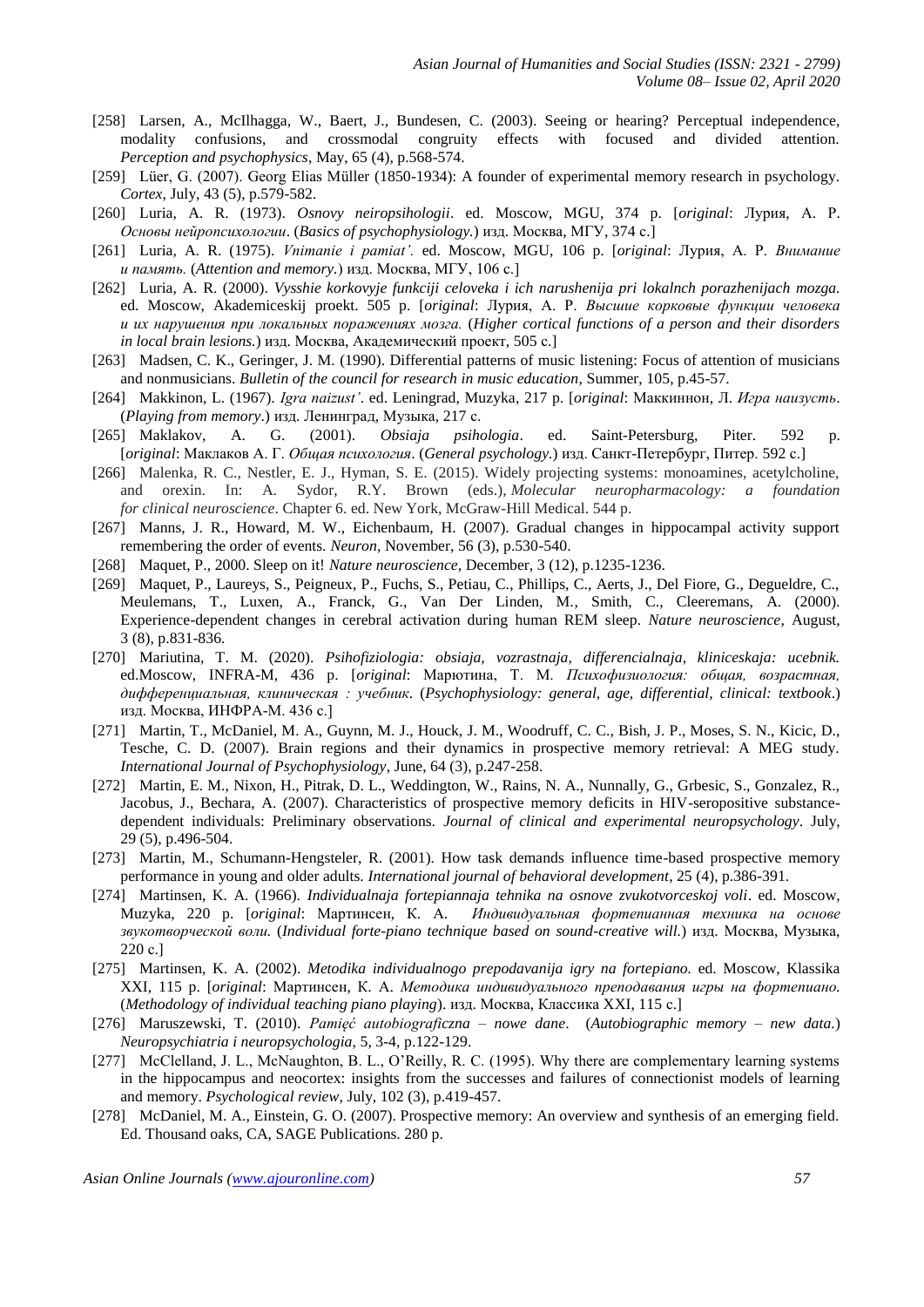- [279] McDaniel, M. A., Howard, D. C., Butler, K. M. (2008). Implementation intentions facilitate prospective memory under high attention demands. *Memory and cognition*, June, 36 (4), p.716-724.
- [280] McErlee, B. (1998). Attended and non-attended states in working memory: Accessing categorized structures. *Journal of memory and language*, February, 38 (2), p.225-252.
- [281] McErlee, B. Working memory and focal attention. (2001). *Journal of experimental psychology: learning, memory and cognition*, May, 27 (3), p.817-835.
- [282] McGaugh, J. L. (2000). Memory a century of consolidation. *Science*, January, 287 (5451), p.248-251.
- [283] McGaugh, J. L. (2004). The amygdala modulates the consolidation of memories of emotionally arousing experiences. *Annual review of neuroscience*, 27, p.1-28.
- [284] McGaugh, J. L., Cahill, L., Roozendaal, B. (1996). Involvement of the amygdala in memory storage: interaction with other brain systems. *Proceedings of the National Academy of Sciences of the United States of America*, November, 93 (24), p.13508-13514.
- [285] Meacham J.A., Dumitru J. (1975). *Prospective remembering and external retrieval cues.* 13 p. ERIC Document Reproduction Service. ED 119 859. [Downloaded on March  $1<sup>st</sup>$  2020 from: [https://www.researchgate.net/publication/234655121\\_Prospective\\_Remembering\\_and\\_External\\_Retrieval\\_Cues\]](https://www.researchgate.net/publication/234655121_Prospective_Remembering_and_External_Retrieval_Cues)
- [286] Meier, B., Cock, J. (2014). Offline consolidation in implicit sequence learning. *Cortex*, August, 57, p.156-166.
- [287] Melton, A. W., Von Lackum, W. J. (1941). Retroactive and proactive inhibition in retention: evidence for a two-factor theory of retroactive inhibition. *American journal of psychology*, April, 54 (2), p.157-173.
- [288] Mieshcheriakov, B., Zinchenko, V. P. (2009). *Bolshoj psihologiceskij slovar'*. ed. Moscow, AST Prajm-Evroznak, 816 p.[*original*: Мещеряков, Б., Зинченко, В. П. *Большой психологический словарь*. (*Big psychological dictionary.*) изд. Москва, АСТ, Прайм-Еврознак, 816 с.]
- [289] Meyer, D. E., Smith, J. E., Wright, C. E. (1982). Models for the speed and accuracy of aimed movements. *Psychological review*, September, 89 (5), p.449-482.
- [290] Miall, C. (2010). Motor control: correcting errors and learning from mistakes. *Current biology*, June, 20 (14), R596-R598.
- [291] Middleton, F. A., Strick, P. L. (1997). Cerebellar output channels. In: J. Schmahmann (ed.), *The cerebellum and cognition*. ed. San Diego, Academic Press. 665 p., p.6-83.
- [292] Miller, E. K., Cohen, J. D. (2001). An integrative theory of prefrontal cortex function. *Annual review of neuroscience*, 24, p.167-202.
- [293] Moncada, D., Ballarini, F., Viola, H. (2015). Behavioral tagging: a translation of the synaptic tagging and capture hypothesis. *Neural plasticity*, art.650780, 21 p.
- [294] Morey, C. C., Cowan, N. (2005). When do visual and verbal memories conflict? The importance of workingmemory load and retrieval. *Journal of experimental psychology: Learning, memory, and cognition*, July, 31 (4), p.703-713.
- [295] Morgan, M., Bradshaw, J. L., Phillips, J. G., Mattingley, J. B., Iansek, R., Bradshaw, J. A. (1994). Effect of hand and age on abductive and adductive movements: a kinematic analysis. *Brain and cognition*, July, 25 (2), p.194-206.
- [296] Moroni, F., Nobili, L., Curcio, G., De Carli, F., Tempesta, D., Marzano, C., De Gennaro, L., Mai, R., Francione, S., Lo Russo, G., Ferrara, M. (2008). Procedural learning and sleep hippocampal low frequencies in humans. *Neuroimage*, August, 42 (2), p.911-918.
- [297] Morris, G. O., Williams, H. L., Lubin, A. (1960). Misperception and disorientation during sleep deprivation. *A.M.A. Archives of general psychiatry*, March, 2 (3), p.247-254.
- [298] Moscovitch, M. (1994). Memory and working with memory: Evaluation of a component process model and comparisons with other models. In: D. L. Schacter, E. Tulving (eds.), *Memory systems*. ed. Cambridge, MA, Bradford book, MIT Press. 416 p., p.269-310.
- [299] Mucmaher, V. I. (1984). *Soversenstvovanie muzykalnoj pamiati v processe obucenija igre na fortepiano.* ed. Moscow, Muzyka, 285 p. [*original*: Муцмахер, В. И. *Совершенствование музыкальной памяти в процессе обучения игре на фортепиано.* (*Improving musical memory in the process of learning to play the piano.*) изд. Москва, Музыка, 285 с.]
- [300] Müller, G. E., Pilzecker, A. (1900). Experimentelle beitrage zur lehre vom gedachtnis. (*Experimental contributions to the teaching of thought.*) *Zeitschrift fur psychologie, supplement no.1.* (*Journal of psychology, supplement no.1.*) p.1-300.
- [301] Mürbe, D., Pabst, F., Hofmann, G., Sundberg, J. (2004). Effects of a professional solo singer education on auditory and kinesthetic feedback – a longitudinal study of singers' pitch control. *Journal of voice*, June, 18 (2), p.236-241.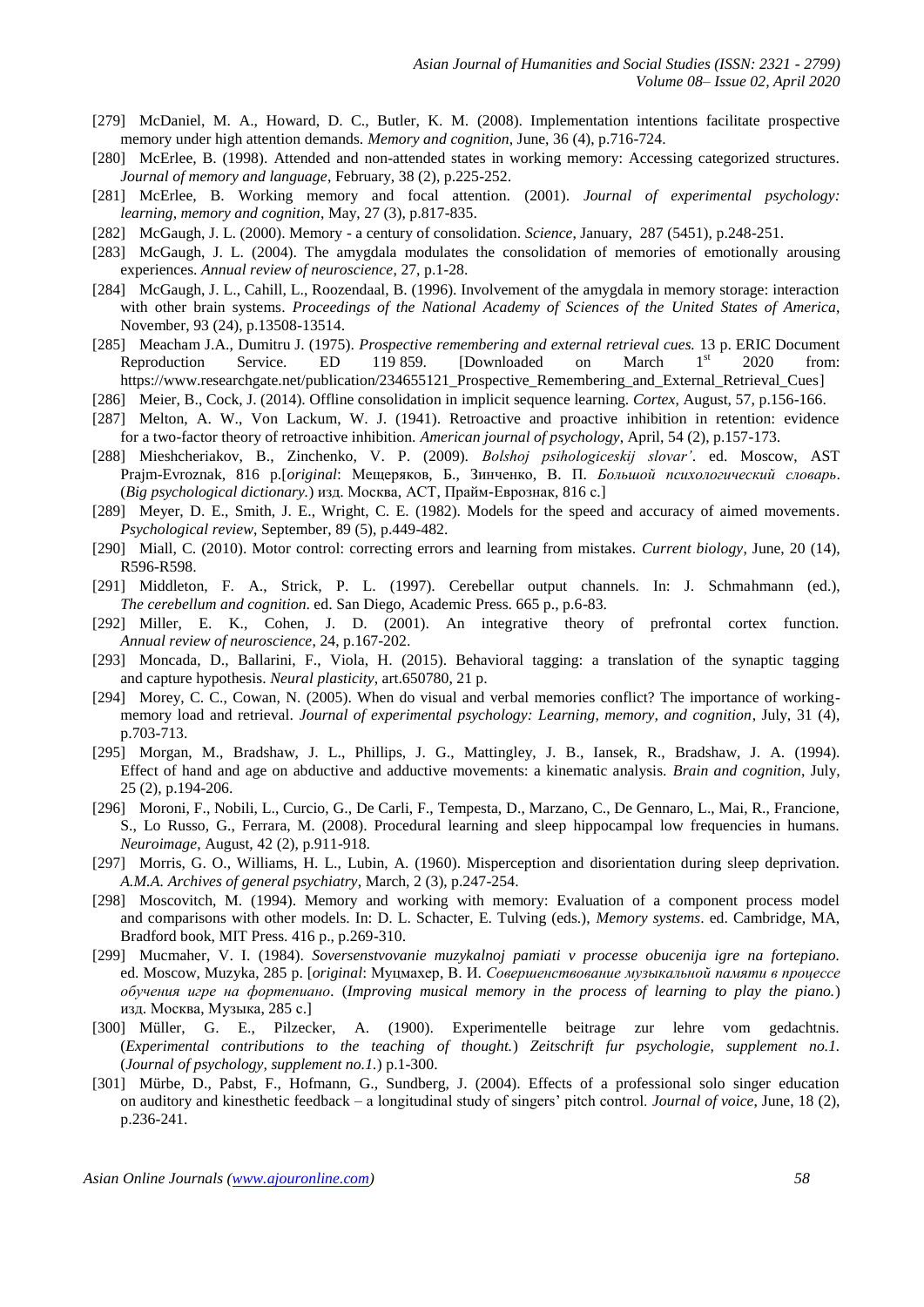- [302] Mussa-Ivaldi, F. A., Bizzi, E. (2000). Motor learning through the combination of primitives. *Philosophical transactions of the Royal Society of London, series b, biological sciences*, December, 355 (1404), p.1755-1769.
- [303] Mutha, P. K., Sainburg, R. L. (2007). Control of velocity and position in single joint movements. *Human movement science*, December, 26 (6), p.808-823.
- [304] Napolitano, A. C., Sloutsky, V. M. (2004). Is a picture worth a thousand words? The flexible nature of modality dominance in young children. *Child Development,* November-December, 75 (6), p.1850-1870.
- [305] Nemeth, D., Hallgató, E., Janacsek, K., Sándor, T., Londe, Z. (2009). Perceptual and motor factors of implicit skill learning. *Neuroreport*, December, 20 (18), p.1654-1658.
- [306] Niedermeyer, E. (1997). "Alpha rhythms as physiological and abnormal phenomena". *International journal of psychophysiology*, June, 26 (1-3), p.31-49.
- [307] Niedźwieńska, A. (2008). Pamięć prospektywna poznawcze podstawy realizacji zamiarów. (*Prospective memory - cognitive foundations for the implementation of intentions*.) In: A. Niedźwieńska (ed.), *Samoregulacja w poznaniu i działaniu*. (*Self-regulation in cognition and action.*) ed. Kraków, wyd. Uniwersytetu Jagiellońskiego, p.73-101.
- [308] Nikolaeva, E. (2019). *Psihofiziologia. Ucebnik.* ed. Saint-Petersburg, Piter, 704 p. [*original*: Николаева, Е. *Психофизиология. Учебник.* (*Psychophysiology. Textbook.*) изд. Санкт-Петербург, Питер. 704 с.]
- [309] Nitsche, M. A., Jakoubkova, M., Thirugnanasambandam, N., Schmalfuss, L., Hullemann, S., Sonka, K., Paulus, W., Trenkwalder, C., Happe, S. (2010). Contribution of the premotor cortex to consolidation of motor sequence learning in humans during sleep. *Journal of neurophysiology*, November, 104 (5), p.2603-2614.
- [310] Oberauer, K. (2001). Removing irrelevant information from working memory: A cognitive aging study with the modified Sternberg task. *Journal of experimental psychology. Learning, memory and cognition*, July, 27 (4), p.948-957.
- [311] Oberauer, K. (2002). Access to information in working memory: exploring the focus of attention. *Journal of experimental psychology. Learning, memory and cognition*, May, 28 (3), p.411-421.
- [312] Ohman, A., Flykt, A., Esteves, F. (2001). Emotion drives attention: Detecting the snake in the grass. *Journal of Experimental Psychology. General,* September, 130 (3), p.466-478.
- [313] Orban, P., Peigneux, P., Lungu, O., Debas, K., Barakat, M., Bellec, P., Benali, H., Maquet, P., Doyon, J. (2011). Functional neuroanatomy associated with the expression of distinct movement kinematics in motor sequence learning. *Neuroscience*, April, 179, p.94-103.
- [314] Osipova, V. N. (2010). *Vozrastnaja fiziologia i psihofiziologia.* Moscow, ed. MGIU, 190 p. [*original*: *Осипова, В. Н.* Возрастная физиология и психофизиология. (*Age-related physiology and psychophysiology*.) изд. Москва, МГИУ. 190 с.]
- [315] Overduin, S. A., Richardson, A. G., Bizzi, E., Press, D. Z. (2008). Simultaneous sensorimotor adaptation and sequence learning. *Experimental brain research*, January, 184 (3), p.451-456.
- [316] Pace-Schott, E. F., Spencer, R. M. C. (2013). Age-related changes in consolidation of perceptual and muscle-based learning of motor skills. *Frontiers in aging neuroscience*, November, 5, art.83, 7 p.
- [317] Paillard, J. (1991). Motor and representational framing of space. In: J. Paillard (ed.), *Brain and Space*. ed. Oxford, Oxford University Press. 512 p., p.163-182.
- [318] Peigneux, P., Laureys, S., Fuchs, S., Destrebecqz, A., Collette, F., Delbeuck, X., Phillips, C., Aerts, J., Del Fiore, G., Degueldre, C., Luxen, A., Cleeremans, A., Maquet, P. (2003). Learned material content and acquisition level modulate cerebral reactivation during posttraining rapid-eye-movements sleep. *Neuroimage*, September, 20 (1), p.125-134.
- [319] Peigneux, P., Laureys, S., Fuchs, S., Collette, F., Perrin, F., Reggers, J., Phillips, C., Degueldre, C., Del Fiore, G., Aerts, J., Luxen, A., Maquet, P. (2004). Are spatial memories strengthened in the human hippocampus during slow wave sleep? *Neuron*, October, 44 (3), p.535-545.
- [320] Pekrun, R. (1992). The impact of emotions on learning and achievement: towards a theory of cognitive/motivational mediators. *Applied psychology: An international review*, 41 (4), p.359-376.
- [321] Penhune, V. B., Doyon, J. (2002). Dynamic cortical and subcortical networks in learning and delayed recall of timed motor sequences. *Journal of neuroscience*, February, 22 (4), p.1397-1406.
- [322] Penhune, V. B., Doyon, J. (2005). Cerebellum and M1 interaction during early learning of timed motor sequences. *Neuroimage*, July, 26 (3), p.801-812.
- [323] Penhune, V. B., Steele, C. J. (2012). Parallel contributions of cerebellar, striatal and M1 mechanisms to motor sequence learning. *Behavioural brain research*, January, 226 (2), p.579-591.
- [324] Perennou, D. A., Leblond, C., Amblard, B., Micallef, J. P., Rouget, E., Pelissier, J. (2000). The polymodal sensory cortex is crucial for controlling lateral postural stability: evidence from stroke patients. *Brain research bulletin*, October, 53 (3), p.359-365.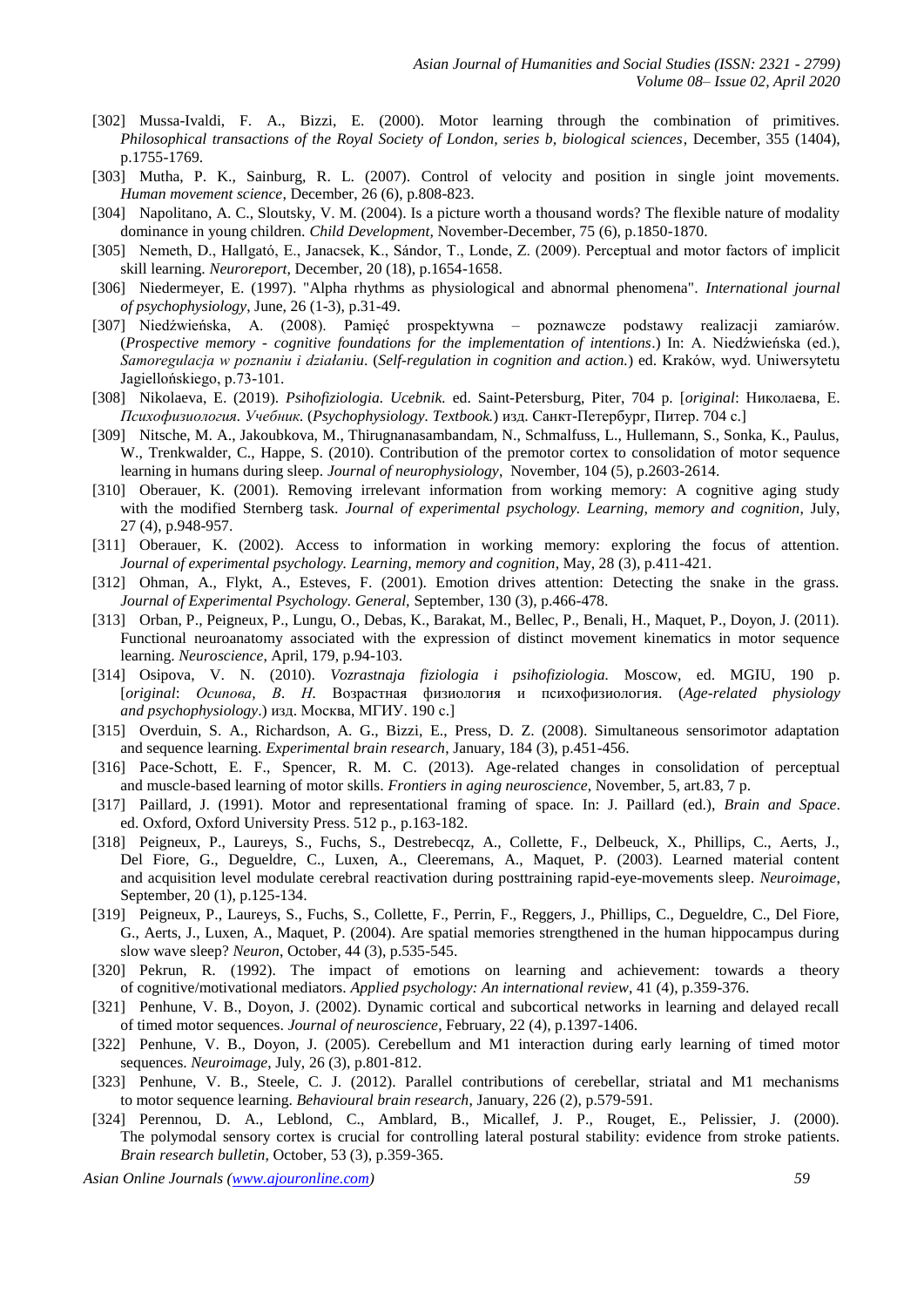- [325] Pessoa, L. (2008). On the relationship between emotion and cognition. *Nature reviews. Neuroscience*, February, 9 (2), p.148-158.
- [326] Petrus, E., Isaiah, A., Jones, A. P., Li, D., Wang, H., Lee, H. K., Kanold, P. O. (2014). Crossmodal induction of thalamocortical potentiation leads to enhanced information processing in the auditory cortex. *Neuron*, February, 81 (3), p.664-673.
- [327] Petrushin, V. I. (2020). *Muzykalnaja psihologia*. ed. Moscow, Jurajt. 380 p. [*original*: Петрушин, В. И. *Музыкальная психология*. (*Musical psychology*.) изд. Москва, Юрайт, 380 с.]
- [328] Phelps, E. A. (2006). Emotion and cognition: insights from studies of the human amygdale. *Annual review of psychology*, 57, p.27-53.
- [329] Phillips, L. H., Henry, J. D., Martin, M. (2008). Adult aging and prospective memory: The importance of ecological validity. In: M. Kliegel, M. A., McDaniel, G. O. Einstein (eds.), *Prospective memory: Cognitive, neuroscience, developmental, and applied perspectives*. Chapter 8. ed. New York, Taylor and Francis Group, Lawrence Erlbaum Associates. 488 p., p.161-185.
- [330] Plihal, W., Born, J. (1997). Effects of early and late nocturnal sleep on declarative and procedural memory. *Journal of cognitive neuroscience*, July, 9 (4), p.534-547.
- [331] Polit, A., Bizzi, E. (1979). Characteristics of motor programs underlying arm movements in monkeys. *Journal of neurophysiology*, January, 41 (1 part 1), p.183-194.
- [332] Poppenk, J., Moscovitch, M., McIntosh, A. R., Ozcelik, E., Craik, F. I. (2010). Encoding the future: successful processing of intentions engages predictive brain networks. *Neuroimage*, January, 49 (1), p.905-913.
- [333] Postma, A., Laeng, B. (2006). New insights in categorical and coordinate processing of spatial relations. *Neuropsychologia*, 44 (9), p.1515-1518.
- [334] Pratto, F., John, O. P. (1991). Automatic vigilance: The attention-grabbing power of negative social information. *Journal of personality and social psychology*, September, 61 (3), p.380-391.
- [335] Preston, A. R., Eichenbaum, H. (2013). Interplay of hippocampus and prefrontal cortex in memory. *Current biology*, September, 23 (17), R764-R773.
- [336] Phelps, E. A. (2004). Human emotion and memory: interactions of the amygdala and hippocampal complex. *Current opinion in neurobiology*, April, 14 (2), p.198-202.
- [337] Radvansky, G. A., Fleming, K. J., Simmons, J. A. (1995). Timbre reliance in nonmusicians' and musicians' memory for melodies. *Music perception*, Winter, 13 (2), p.127-140.
- [338] Ramnani, N. (2006). The primate cortico-cerebellar system: anatomy and function. *Nature reviews. Neuroscience*. July, 7 (7), p.511-522.
- [339] Randel, D. M. (2003).The Harvard dictionary of Music, ed. Cambridge: The Belknap Press for Harvard University Press. 1008 p.
- [340] Rasch, B., Büchel, C., Gais, S., Born, J. (2007). Odor cues during slow-wave sleep prompt declarative memory consolidation. *Science*, March, 315 (5817), p.1426-1429.
- [341] Reinmann, B., McNally, R. J. (1995). Cognitive processing of personally relevant information. *Cognition and emotion*, 9, p.325-340.
- [342] Rendell, P. G., Gray, T. J., Henry, J. D., Tolan, A. (2007). Prospective memory impairment in 'ecstasy' (MDMA) users. *Psychopharmacology*, November, 194 (4), p.497-504.
- [343] Reynolds, J. R., West, R., Braver, T. (2009). Distinct neural circuits support transient and sustained processes in prospective memory and working memory. *Cerebral cortex*, May, 19 (5), p.1208-1221.
- [344] Richardson, M. P., Strange, B. A., Dolan, R. J. (2004). Encoding of emotional memories depends on amygdala and hippocampus and their interactions. *Nature neuroscience*, March, 7 (3), p.278-285.
- [345] Richter-Levin, G., Akirav, I. (2000). Amygdala-hippocampus dynamic interaction in relation to memory. *Molecular neurobiology*, August-December, 22 (1-3), p.11-20.
- [346] Rieber, R. W., Salzinger, K. D. (1999). *Psychology: Theoretical-historical perspectives*. ed. Washington, DC, American Psychological Association. 509 p.
- [347] Rieckmann, A., Fischer, H., Bäckman, L. (2010). Activation in striatum and medial temporal lobe during sequence learning in younger and older adults: relations to performance. *Neuroimage*, April, 50 (3), p.1303-1312.
- [348] Rimski-Korsakov, N. A. (1911). Muzykalnyje statji i zamietki. ed. Saint-Petersburg, tip M. Stasiulevicha, 223 p. [*original*: Римский-Корсаков, Н. А. Музыкальные статьи и заметки. (*Music articles and notes*). изд. Санкт-Петербург, тип. М. Стасюлевича. 223 с.]
- [349] Robertson, E. M., Pascual-Leone, A., Press, D. Z. (2004). Awareness modifies the skill-learning benefits of sleep. *Current biology*, February, 14 (3), p.208-212.
- [350] Robertson, E. M. (2012). New insights in human memory interference and consolidation. *Current biology*, January, 22 (2), R66-R71.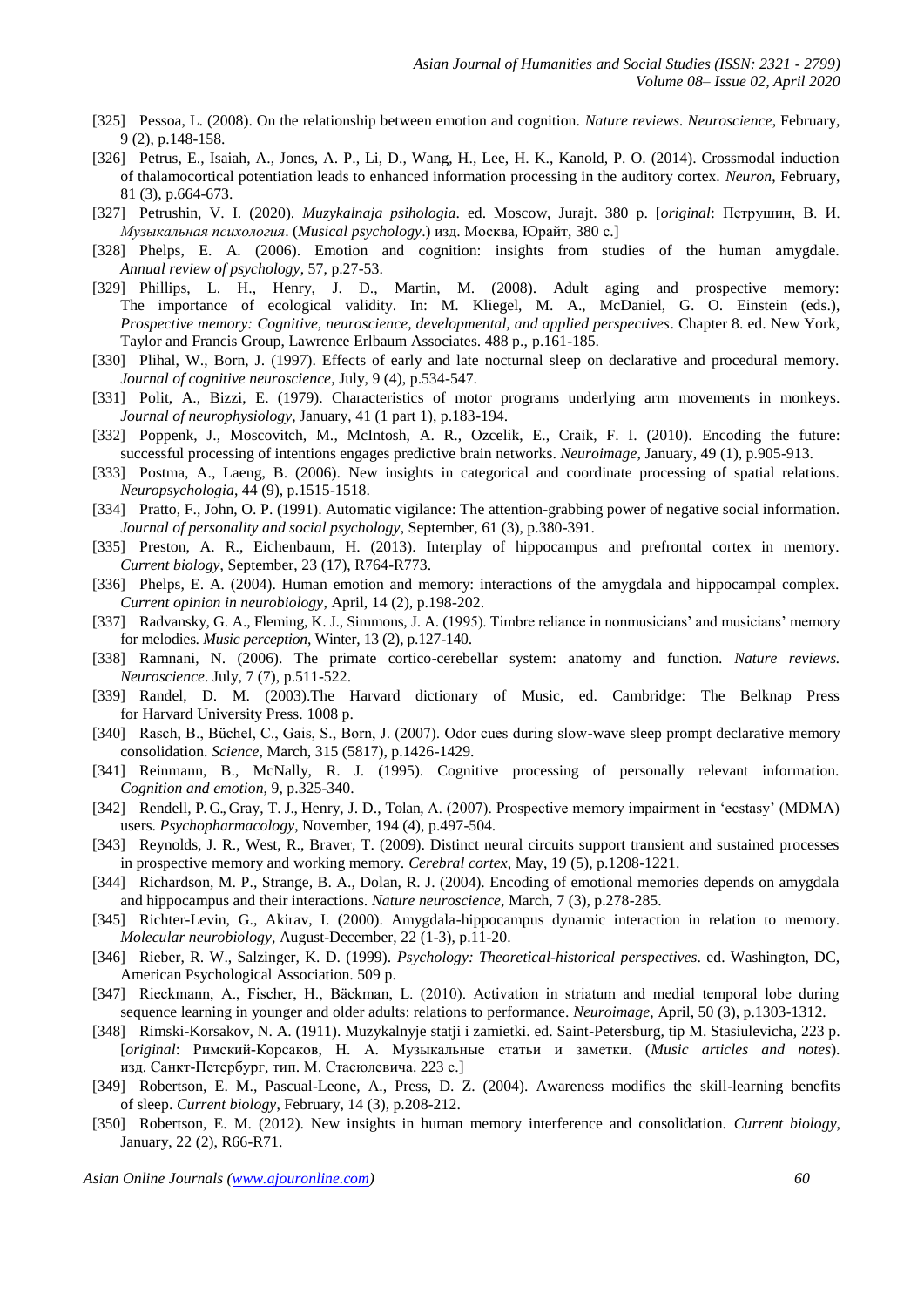- [351] Robinson, C. W. Sloutsky, V. M. (2004). Auditory dominance and its change in the course of development. *Child Development,* September-October, 75 (5), p.1387-1401.
- [352] Rose, M., Haider, H., Salari, N., Büchel, C., 2011. Functional dissociation of hippocampal mechanism during implicit learning based on the domain of associations. *Journal of neuroscience*, September, 31 (39), p.13739-13745.
- [353] Seligman, M. E. P., Walker, E. F., Rosenhan, D. L. (1994). *Psychopatologia.* (*Psychopathology.*) ed. Poznań, ZYSK I SK-A, 864 p.
- [354] Ross, R. S., Brown, T. I., Stern, C. E. (2009). The retrieval of learned sequences engages the hippocampus: Evidence from fMRI. *Hippocampus*, September, 19 (9), P.790-799.
- [355] Rossetti, Y. (1998). Implicit short-lived motor representations of space in brain damaged and healthy subjects. *Consciousness and cognition*, 7 (3), p.520-528.
- [356] Rossing, T. D., Moore, F. R., Wheeler, P. A. (2001). The science of sound. ed. MA, Addison-Wesley Publishing Company, 680 p.
- [357] Rubia, K. (2006). The neural correlates of timing functions*.* In: J. Glicksohn, M. S. Myslobodsky (eds.), *Timing the future. The case for a time-based prospective memory.* ed. Singapore, World Scientific Publishing Company. 324 p., p.213-238.
- [358] Sacks, O. (1986). *The man who mistook his wife for a hat.* ed. London, Pan, Picador. 272 p.
- [359] Sainburg, R. L., Duff, S. V. (2006). Does motor lateralization have implications for stroke rehabilitation? *Journal of rehabilitation research and development*, May-June, 43 (3), p.311-322.
- [360] Saults, J. S., Cowan, N. A. (2007). A central capacity limit to the simultaneous storage of visual and auditory arrays in working memory. *Journal of experimental psychology. General.* November, 136 (4), p.663-684.
- [361] Sauseng, P., Klimesch, W., Schabus, M., Doppelmayr, M. (2005). Fronto-parietal EEG coherence in theta and upper alpha reflect central executive functions of working memory. *International journal of psychophysiology*, August, 57 (2), p.97-103.
- [362] Savion-Lemieux, T., Bailey, J. A., Penhune, V. B. (2009). Developmental contributions to motor sequence learning. *Experimental brain research*, May, 195 (2), p.293-306.
- [363] Savion-Lemieux, T., Penhune, V. B. (2005). The effects of practice and delay on motor skill learning and retention. *Experimental brain research*, March, 161 (4), p.423-431.
- [364] Savishinskij, S. I. (2020). *Rabota pianista nad muzykalnym proizvedeniem*. ed. Saint-Petersburg, Planeta muzyki, 192 p. [*original*: Савишинский, С. И. *Работа пианиста над музыкальным произведением.*  (*Pianist's work on a musical work*.) Санкт-Петербург, изд. Планета музыки. 192 с.]
- [365] Sawaki, L., Yaseen, Z., Kopylev, L., Cohen, L. G. (2003). Age-dependent changes in the ability to encode a novel elementary motor memory. *Annals of neurology*, April, 53 (4), p.521-524.
- [366] Schacter, D. L., Gilbert, D. T., Nock, M. K., Wegner, D. M. (2016). *Psychology*. ed. New York, Worth Publishers. 832 p.
- [367] Schaefer, S. Y., Haaland, K. Y., Sainburg, R. L. (2009). Hemispheric specialization and functional impact of ipsilesional deficits in movement coordination and accuracy. *Neuropsychologia*, November, 14 (13), p.2953-2966.
- [368] Schendan, H. E., Searl, M. M., Melrose, R. J., Stern, C. E. (2003). An fMRI study of the role of the medial temporal lobe in implicit and explicit sequence learning. *Neuron*, March, 37 (6), p.1013-1025.
- [369] Schmahmann. J. D. (1997). The cerebellum and cognition*. Neuroscience letters*, January, 688, p.62-75.
- [370] Schmidt, R. A., Zelaznik, H. N., Hawkins, B., Frank, J. S., Quinn, J. T. (1979). Motor output variability: a theory for the accuracy of rapid motor acts. *Psychological review*, September, 85 (5), p.415-451.
- [371] Schmidt, R. A. (1975). A schema theory of discrete motor skill learning. *Psychological review*, 82 (4), p.225-260.
- [372] Schnack, B., Klimesch, W., Sauseng, P. (2005). Phase synchronization between theta and alpha oscillations in a working memory task. *International journal of psychophysiology*, August, 57 (2), p.105-114.
- [373] Schneider, W., Shiffrin, R. M. (1977). Controlled and automatic human information processing: I. Detection, search, and attention. *Psychological review*, 84 (1), p.1-66.
- [374] Schönauer, M., Grätsch, M., Gais, S. (2015). Evidence for two distinct sleep-related long-term memory consolidation processes. *Cortex*, February, 63, p.68-78.
- [375] Schultz, W. (2004). Neural coding of basic reward terms of animal learning theory, game theory, microeconomics and behavioural ecology. *Current opinion in neurobiology*, April, 14 (2), p.139-147.
- [376] Schupp, H. T., Stockburger, J., Codispoti, M., Junghöfer, M., Weike, A. I., Hamm, A. O. (2007). Selective visual attention to emotion. *Journal of neuroscience*, January, 27 (5), p.1082-1089.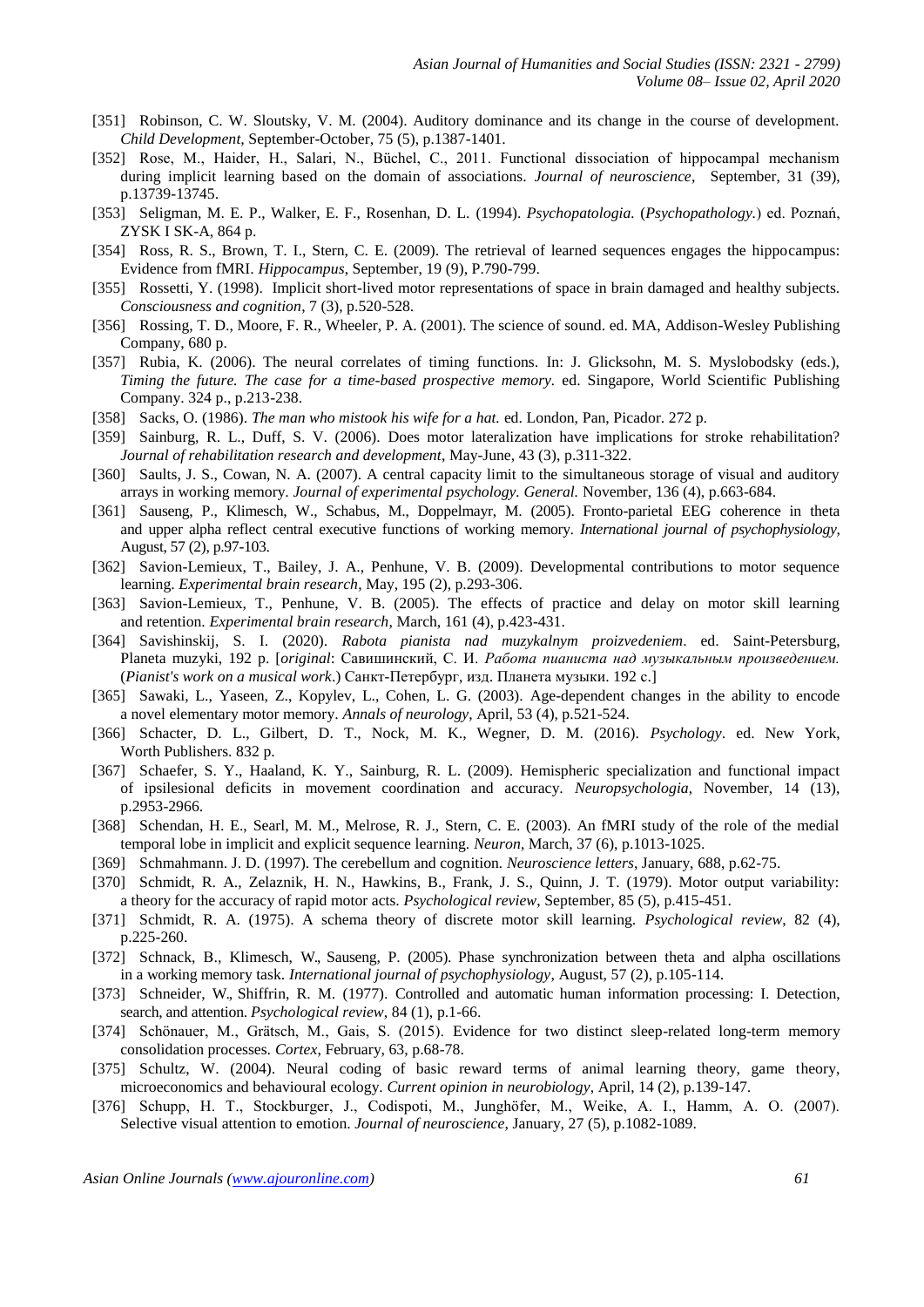- [377] Shvyrkov*,* V. B. (1985). Psihofiziologiceskoje izucenie struktury subjektivnogo otrazhenija. *Psihologiceskij zurnal*, 6 (3), p.22-37. [*original*: Швырков, В. Б. Психофизиологическое изучение структуры субъективного отражения. (*Psychophysiological study of the structure of subjective reflection*.) *Психологический журнал*, 6 (3), c.22-37.]
- [378] Scullin, M. K., McDaniel, M. A. (2010). Remembering to execute a goal: Sleep on it! *Psychological Science*, July, 21 (7), p.1028-1035.
- [379] Sevostjanov, D. A. (2017). *Psihofiziologia professjonalnoj dejatelnosti*. ed. Novosibirsk, IC NGAU Zolotoj kolos, 207 p. [original: Севостьянов, Д. А. *Психофизиология профессиональной деятельности*. (*Psychophysiology of professional activity*.) изд. Новосибирск, ИЦ НГАУ Золотой колос. 207 с.]
- [380] Seli, P., Wammes, J. D., Risko, E. F., Smilek, D. (2016). On the relation between motivation and retention in educational contexts: the role of intentional and unintentional mind wandering. *Psychonomic bulletin and review*, August, 23 (4), p.1280-1287.
- [381] Seregin, V. J. (2009). Psihofiziologiceskie mehanizmy vosprijatija:koncepcija objemliushchih sensornyh harakteristik. *Uspehi fiziologiceskih nauk*, 40 (4), p.42-63. [*original*: Серегин, В. Я. Психофизиологические механизмы восприятия: концепция объемлющих сенсорных характеристик. (*Psychophysiological mechanisms of perception: the concept of encompassing sensory characteristics*.) *Успехи физиологических наук*, 40 (4), c.42-63.]
- [382] Sergin, V. J. (2011). Soznanie i myshlenie: neirobiologiceskie mechanizmy. *Psihologiceskij zhurnal mezhdunarodnogo universiteta prirody, obsiestva i celoveka 'Dubna'*, 2, p.7-34. [*original*: Сергин, В. Я. *Сознание и мышление: нейробиологические механизмы.* (*Consciousness and thinking: neurobiological mechanisms.*) *Психологический журнал Международного университета природы, общества и человека 'Дубна'*, 2, c.7-34.]
- [383] Serences, J. T. (2008).Value-based modulations in human visual cortex. *Neuron*, December, 60 (6), p.1169-1181.
- [384] Shadmehr, R., Brashers-Krug, T. (1997). Functional stages in the formation of human long-term motor memory. *Journal of neuroscience*, January, 17 (1), p.409-419.
- [385] Shadmehr, R., Krakauer, J. W. (2008). A computational neuroanatomy for motor control. *Experimental brain research*, March, 185 (3), p.359-381.
- [386] Shamma, S. A., Elhilali, M., Micheyl, C. (2011). Temporal coherence and attention in auditory scene analysis. *Trends in neurosciences*, March, 34 (3), p.114-123.
- [387] Sharot, T., Delgado, M. R., Phelps, E. A. (2004). How emotion enhances the feeling of remembering. *Nature neuroscience*, December, 7 (12), p.1376-1380.
- [388] Silberman, E. K., Weingartner, H. (1986). Hemispheric lateralization of functions related to emotion. *Brain and cognition*, July, 5 (3), p.322-353.
- [389] Simons, J. S., Schölvinck, M. L., Gilbert, S. J., Frith, C. D., Burgess, P. W. (2006). Differential components of prospective memory? Evidence from fMRI. *Neuropsychologia*, 44 (8), p.1388-1397.
- [390] Sink, P. E. (1983). Effects of rhythmic and melodic alterations on rhythmic perception. *Journal of research in music education*, July, 31 (2), p.101-113.
- [391] Slotnick, S. D., Moo, L. R., Tesoro, M. A., Hart, J. (2001). Hemispheric asymmetry in categorical versus coordinate visuospatial processing revealed by temporary cortical deactivation. *Journal of cognitive neuroscience*, November, 13 (8), p.1088-1096.
- [392] Sloutsky, V. M., Napolitano, A. C. (2003). Is a picture worth a thousand words? Preference for auditory modality in young children. *Child Development,* May-June, 74 (3), p.822-833.
- [393] Smith, C., MacNeill, C. (1994). Impaired motor memory for a pursuit rotor task following Stage 2 sleep loss in college students. *Journal of sleep research*, December, 3 (4), p.206-213.
- [394] Smith, C. D., Walton, A., Loveland, A. D., Umberger, G. H., Kryscio, R. J., Gash, D. M. (2005). Memories that last in old age: motor skill learning and memory preservation. *Neurobiology of aging*, June, 26 (6), p.883-890.
- [395] Smith, R. E. (2003). The cost of remembering to remember in event-based prospective memory: investigating the capacity demands of delayed intention performance. *Journal of experimental psychology. Learning, memory and cognition*. May, 29 (3), p.347-361.
- [396] Smith, R. E., Bayen, U. J. (2004). A multinomial model of event-based prospective memory. *Journal of experimental psychology. Learning, memory and cognition*. July, 30 (4), p.756-777.
- [397] Sokolov, E. N. (1969). *Mehanizm pamiati. Opyt eksperimentalnogo issledovanija.* ed. Moscow, MGU, 176 p. [*original*: Соколов, Е. Н. Механизм памяти. Опыт экспериментального исследования. (*Memory mechanism. Experimental research experience.*) изд. Москва, МГУ, 176 с.]
- [398] Song, S., Cohen, L. G. (2014). Practice and sleep form different aspects of skill. *Nature communications*, May, 5, art. 3407. 16 p.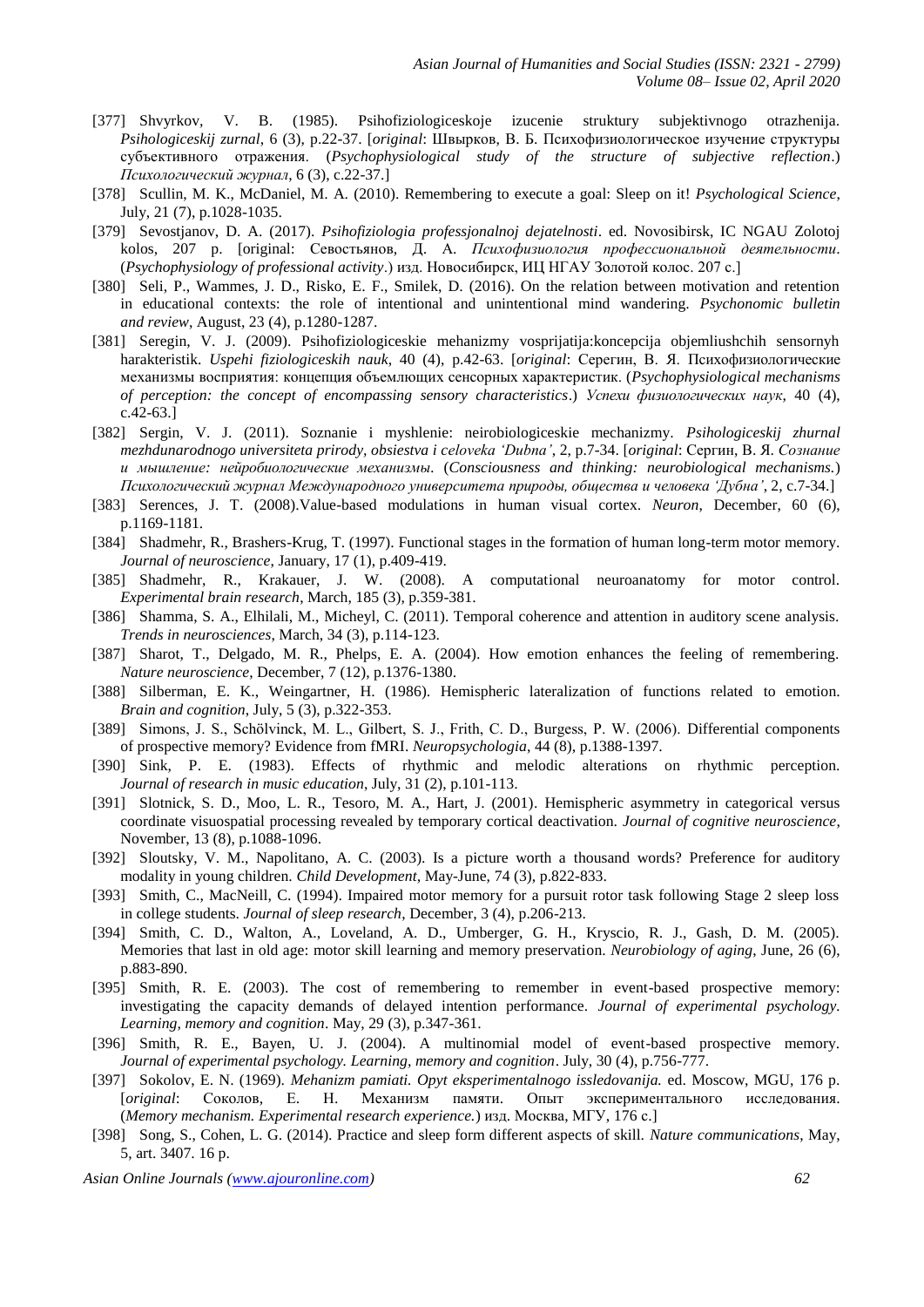- [399] Song, J., Irwin, J., Dean, C. (2013). Remembering the prolonged cold of winter. *Current biology*, September, 23 (17), R807-R811.
- [400] Spencer, R. M., Sunm, M., Ivry, R. B. (2006). Sleep-dependent consolidation of contextual learning. *Current biology*, May, 16 (10), p.1001-1005.
- [401] Steele, Ch. J., Penhune, V. B. (2010). Specific increases within global decreases: a functional magnetic resonance imaging investigation of five days of motor sequence learning. *Journal of neuroscience*, June, 30 (24), p.8332-8341.
- [402] Stickgold, R., Scott, L., Rittenhouse, C., Hobson, J. A. (1999). Sleep-induced changes in associative memory. *Journal of cognitive neuroscience*, March, 11 (2), p.182-193.
- [403] Stickgold, R.,Walker, M. P. (2005). Memory consolidation and reconsolidation: what is the role of sleep? *Trends in neurosciences*, August, 28 (8), p.408-415.
- [404] Still, A. W. (1969). Proactive interference and spontaneous alternation in rats. *Quarterly journal of experimental psychology*, November, 21 (4), p.339-345.
- [405] Stock, J. B., Zhang, S. (2013) The biochemistry of memory. *Current biology*, September, 23 (17), R741-R745.
- [406] Stoddard, J., Vaid, J. (1996). Asymmetries in intermanual transfer of maze learning in right- and left- handed adults. *Neuropsychologia*, June, 34 (6), p.605-608.
- [407] Stojanov, A. A. (1958). *Iskusstvo pianista*. ed. Moscow, GMI, 148 p. [*original*: Стоянов, А. А. *Искусство пианиста.* (*The art of the pianist.*) изд. Москва, ГМИ, 148 с.]
- [408] Stuart-Hamilton, I. (2006). *Psychologia starzenia się*. (*Psychology of aging*.) ed. Poznań, ZYSK I SK-A, 303 p.
- [409] Stuss, D. T., Benson, D. F. (1984). Neuropsychological studies of the frontal lobes. *Psychological Bulletin,*  January, 95 (1), p.3-28.
- [410] Sundberg, J., Prame, E., Iwarsson, J. (1996). Replicability and accuracy of pitch patterns in professional singers. In: P. J. Davis, N. H. Fletcher (eds.), *Vocal fold physiology: Controlling complexity and chaos*. ed. San Diego, CA, Singular Publishing Group, Vocal fold psychology series. 433 p., p.291-306.
- [411] Sussman, E. S., Horvath, J., Winkler, I., Orr, M. (2007). The role of attention in the formation of auditory streams. *Perception and psychophysics*, January, 69 (1), p.136-152.
- [412] Suvorov, N. F., Tairov, O. P. (1985). *Psihofiziologiceskie mehanizmy izbiratelnogo vnimanija.* ed. Leningrad, Nauka, 288 p. [*original*: Суворов, Н. Ф., Таиров, О. П. Психофизиологические механизмы избирательного внимания. (*Psychophysiological mechanisms of selective attention*.) изд. Ленинград, Наука, 288 с.]
- [413] Szelag, E. (1997). Temporal integration of the brain as studied with the metronome paradigm. In: H. Atmanspacher, E. Ruhnau (eds.), *Time, temporality, now. Part.II. Experiencing Time and Concepts of Time in an Interdisciplinary Perspective.* ed. Springer-Verlag Berlin Heidelberg. 383 p., p.121-131.
- [414] Szelag, E., Kanabus, M., Kolodziejczyk, I., Kowalska, J., Szuchnik, J. (2004). Individual differences in temporal information processing in humans. *Acta neurobiologiae experimentalis*, 64 (3), p.349-366.
- [415] Szelag, E., Steinbuchel, N., Reiser, M., de Lengen, E. G., Poppel, E. (1996). Temporal constraints in processing of nonverbal rhythmic patterns. *Acta neurobiologiae experimentalis*, 56 (1), p.215-225.
- [416] Talsma, D., Doty, T. J., Woldorff, M. G. (2007). Selective attention and audiovisual integration: Is attending to both modalities a prerequisite for early integration? *Cerebral cortex*, March, 17 (3), p.679-690.
- [417] Tamaki, M., Matsuoka, T., Nittono, H., Hori, T. (2008). Fast sleep spindle (13-15 hz) activity correlates with sleep-dependent improvement in visuomotor performance. *Sleep*, February, 31 (2), p.204-211.
- [418] Tamaki, M., Matsuoka, T., Nittono, H., Hori, T. (2009). Activation of fast sleep spindles at the premotor cortex and parietal areas contributes to motor learning: a study using sLORETA. *Clinical neurophysiology*, May, 120 (5), p.878-886.
- [419] Terekhin, A. T., Budilova, E. V., Kachalova, L. M., Karpenko, M. P. (2009). Nejrosetevoe modelirovanie kognitivnyh funkcji mozga: Obzor osnovnyh idej. *Psihologiceskije issledovanija*, 2 (4), 34 p. [*original*: Терехин, А. Т., Будилова, Е. В., Качалова, Л. М., Карпенко, М. П. Нейросетевое моделирование когнитивных функций мозга: обзор основных идей. (*Neural network modeling of brain cognitive functions: review of basic ideas.*) *Психологические исследования*, 2 (4), 34 c.]
- [420] Ternström, S., Sundberg, J., Collden, J. (1983). Articulatory perturbation of pitch in singers deprived of auditory feedback. In: A. Askenfelt., S. Felicette, E. Jansson, J. Sundberg (eds.), *SMAC 83: Proceedings of the Stockholm Music Acoustics Conference*, July 28 - August 1, volume 1, 343 p., p.291-304.
- [421] Teplov, B. M. (1947). *Psihologia muzykalnyh sposobnostej*. ed. Moscow Leningrad, Institut psihologii APN RSFSR, 335 p. [*original*: Теплов, Б. М. Психология музыкальных способностей. (*Psychology of musical abilities*.) изд. Москва – Ленинград, Институт психологии АПН РСФСР, 335 с.]
- [422] Terrett, G,, McLennan, S. N., Henry, J. D., Biernacki, K., Mercuri, K., Curran, H. V., Rendell, P. G. (2014). Prospective memory impairment in long-term opiate users. *Psychopharmacology*, January, 231 (13), p.2623-2632.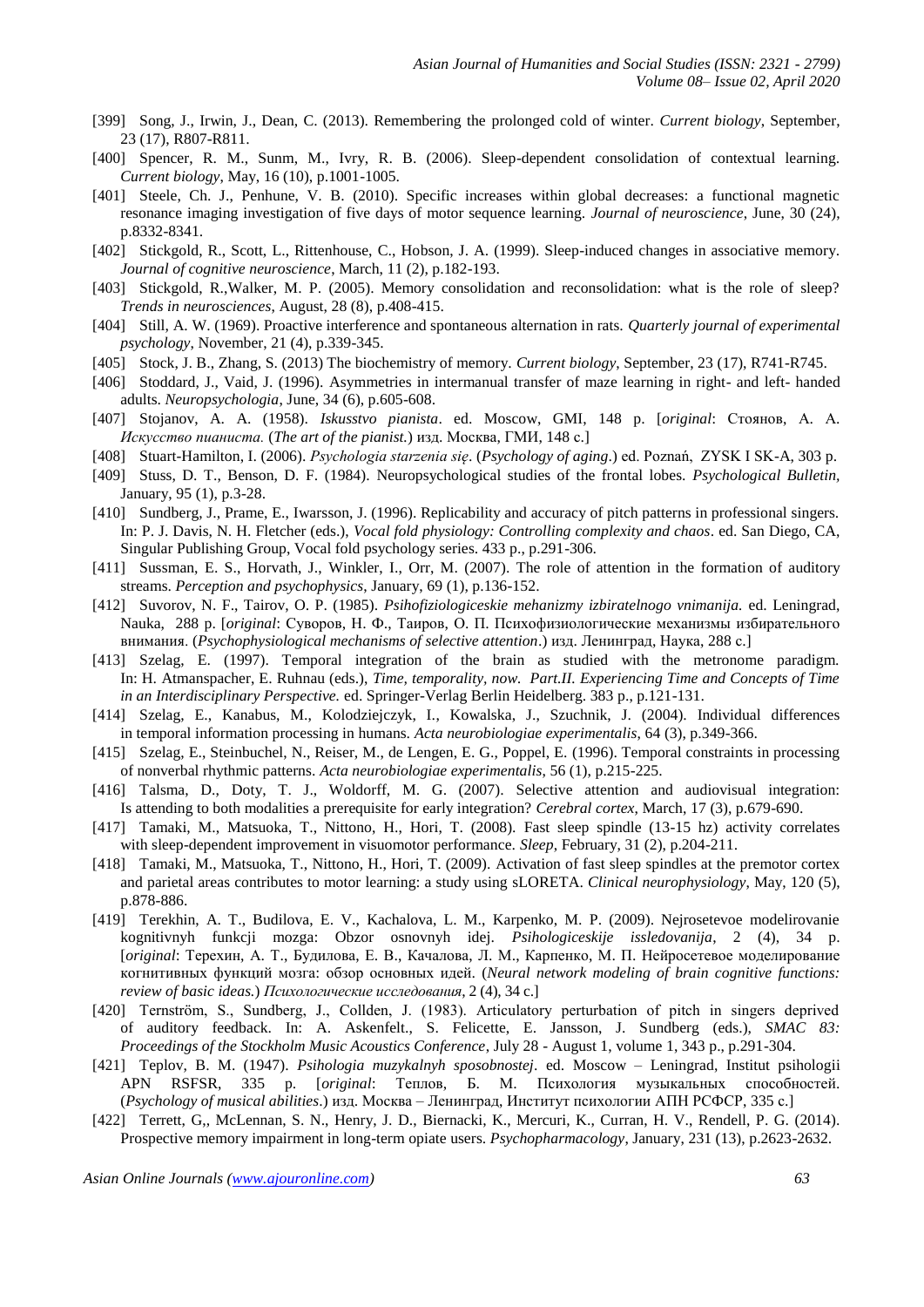- [423] Toga A.W., Thompson, P. M. (2003). Mapping brain asymmetry. *Nature reviews. Neuroscience.* January, 4 (1), p.37-48.
- [424] Troyer, A. K, Murphy, K. J. (2007). Memory for intentions in amnestic mild cognitive impairment: Time-and event-based prospective memory. *Journal of the international neuropsychological society*, March, 13 (2), p.365-369.
- [425] Tupper, K. W. (2002). Entheogens and existential intelligence: The use of plant teachers as cognitive tools. *Canadian journal of education*, January, 27 (4), p.499-516.
- [426] Tyng, Ch. M., Amin, H. U., Saad, M. N. M., Malik, A. S. (2017). The influences of emotion on learning and memory. *Frontiers in psychology*, August, 8, art.1454, 22 p.
- [427] Uhtomskij, A. A. (2002). *Dominanta*. ed. Sankt-Peterburg, Piter. 448 p. [*original*: Ухтомский, А. А. *Доминанта*. (*Dominant*). изд. Санкт-Петербург, Питер. 448 c.]
- [428] Urbain, C., Schmitz, R., Schmidt, C., Cleeremans, A., Van Bogaert, P., Maquet, P., Peigneux, P. (2013). Sleep-dependent neurophysiological processes in implicit sequence learning. *Journal of cognitive neuroscience*, November, 25 (11), p.2003-2014.
- [429] Van Der Ham, I. J., Borst, G. (2011). Individual differences in spatial relation processing: Effects of strategy, ability, and gender. *Brain and cognition*, June, 76 (1), p.184-190.
- [430] Van Der Werf, Y. D., Van Der Helm, E., Schoonheim, M. M., Ridderikhoff, A., Van Someren, E. J. W. (2009). Learning by observation requires an early sleep window. *Proceedings of the National Academy of Sciences of the United States of America*, November, 106 (45), p.18926-18930.
- [431] Van Mier, H. I., Petersen, S. E. (2006). Intermanual transfer effects in sequential tactuomotor learning: Evidence for effector independent coding. *Neuropsychologia,* 44 (6), p.939-949.
- [432] Van Mier, H., Tempel, L. W., Perlmutter, J. S., Raichle, M. E., Petersen, S. E. (1998). Changes in brain activity during motor learning measured with PET: effects of hand of performance and practice. *Journal of neurophysiology*, October, 80 (4), p.2177-2199.
- [433] Velichkovsky, B. B. (2014). Pozicionnye efekty v rabocej pamiati. *Eksperimentalnaja psihologia*, 7 (2), p.26-36. [*original*: Величковский, Б. Б. Позиционные эффекты в рабочей памяти. (*Positional effects in working memory.*) *Экспериментальная психология*, 7 (2), c.26-36.]
- [434] Verweij, I. M., Onuki, Y., Van Someren, E. J., Van Der Werf, Y. D. (2016). Sleep to the beat: a nap favours consolidation of timing. *Behavioral neuroscience*, June, 130 (3), p.298-304.
- [435] Volle, E., Gonen-Yaacovi, G., Costello Ade L., Gilbert, S. J., Burgess, P. W. (2011). The role of rostral prefrontal cortex in prospective memory: A voxel-based lesion study. *Neuropsychologia*, July, 49 (8), p.2185-2198.
- [436] Vuilleumier, P. (2005). How brains beware: neural mechanisms of emotional attention. *Trends in cognitive sciences*, December, 9 (12), p.585-594.
- [437] Vurma, A., Ross, J., Ogorodnikova, E. (2006). Vosprijatie vokalnyh muzykalnyh intervalov. *Sensornye sistemy*, 20 (2), p.102-111. [*original*: Вурма, А., Росс, Я., Огородникова, Е. Восприятие вокальных музыкальных интервалов. (*Perception of vocal musical intervals.*) *Сенсорные системы*, 20 (2), c.102-111.]
- [438] Vygotskij, L. S. (1991). *Voobrazenie i tvorcestvo v detskom vozraste*. ed. Moscow, Prosvieshchenie, 93 p. [*original*: Выготский Л. С. Воображение и творчество в детском возрасте. (*Imagination and creativity in childhood*.) изд. Москва, Просвещение, 93 с.]
- [439] Wagner, U., Gais, S., Born, J. (2001). Emotional memory formation is enhanced across sleep intervals with high amounts of rapid eye movement sleep. *Learning and memory*, March-April, 8 (2), p.112-119.
- [440] Wagner, U., Gais, S., Haider, H., Verleger, R., Born, J. (2004). Sleep inspires insight. *Nature*, January, 427 (6972), p.352-355.
- [441] Wagner, U., Hallschmid, M., Rasch, B., Born, J. (2006). Brief sleep after learning keeps emotional memories alive for years. *Biological psychiatry*, October, 60 (7), p.788-790.
- [442] Walker, M. P., Brakefield, T., Hobson, J. A., Stickgold, R. (2003). Dissociable stages of human memory consolidation and reconsolidation. *Nature*, October, 425 (6958), p.616-620.
- [443] Walker, M. P., Brakefield, T., Morgan, A., Hobson, J. A., Stickgold, R. (2002). Practice with sleep makes perfect: sleep dependent motor skill learning. *Neuron*, July, 35 (1), p.205-211.
- [444] Walker, M. P., Brakefield, T., Seidman, J., Morgan, A., Hobson, J. A., Stickgold, R. (2003). Sleep and the time course of motor skill learning. *Learning and memory*, July, 10 (4), p.275-284.
- [445] Walker, M. P., Liston, C., Hobson, J. A., Stickgold, R. (2002). Cognitive flexibility across the sleep-wake cycle: REM-sleep enhancement of anagram problem solving. *Brain research. Cognitive brain research*. November, 14 (3), p.317-324.
- [446] Walker, M. P., Stickgold, R., Alsop, D., Gaab, N., Schlaug, G. (2005). Sleep-dependent motor memory plasticity in the human brain. *Neuroscience*, 133 (4), p.911-917.

*Asian Online Journals [\(www.ajouronline.com\)](http://www.ajouronline.com/) 64* [447] Walsh K., Darby D. (2014). *Neuropsychologia kliniczna.* (*Clinical neuropsychology*.) ed. Gdańsk, GWP. 552 p.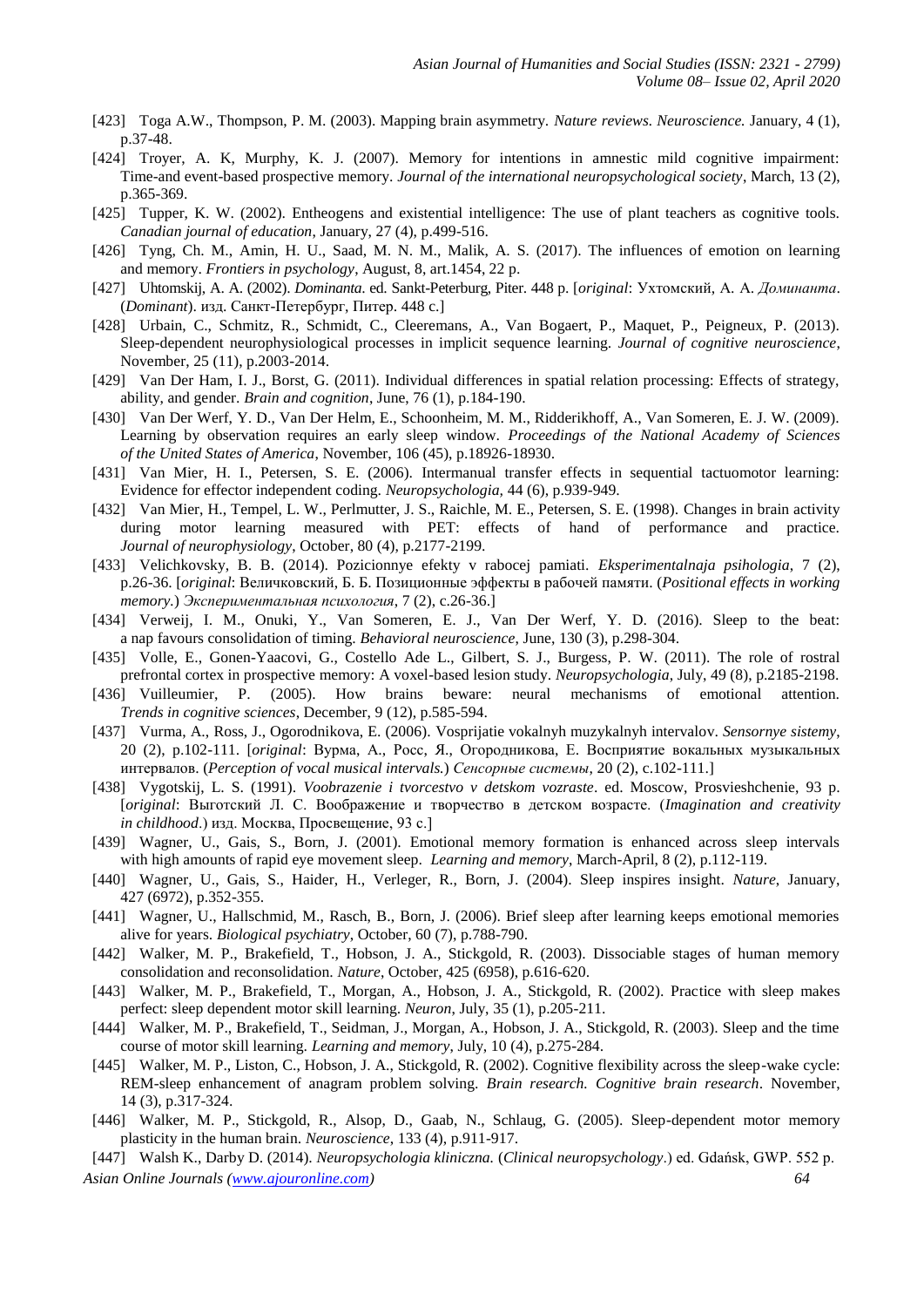- [448] Ward, W. D. (1970). Musical perception. In: J. Tobias. *Foundations of modern auditory theory*. ed. New York, Academic Press. 484 p., p.405-447.
- [449] Warrier, C. M., Zatorre, R. J. (2002). Influence of tonal context and timbral variation on perception on pitch. *Perception and psychophysics*, February, 64 (2), p.198-207.
- [450] Watanabe, D., Savion-Lemieux, T., Penhune, V. B. (2007). The effect of early musical training on adult motor performance: Evidence for a sensitive period in motor learning. *Experimental brain research*, January, 176 (2), p.332-340.
- [451] Weinborn, M., Moyle, J., Bucks, R. S., Stritzke, W., Leighton, A., Woods, S. P. (2013). Time-based prospective memory predicts engagement in risk behaviors among substance users: results from clinical and nonclinical samples. *Journal of the international neuropsychological society*, March, 19 (3), p.284-294.
- [452] West R. (2008). The cognitive neuroscience of prospective memory. In: M. Kliegel, M. A., McDaniel, G. O. Einstein (eds.), *Prospective memory: Cognitive, neuroscience, developmental, and applied perspectives*. Chapter 12. ed. New York, Taylor and Francis Group, Lawrence Erlbaum Associates. 488 p., p.261-282.
- [453] Wilhelm, I., Diekelmann, S., Molzow, I., Ayoub, A., Mölle, M., Born, J. (2011). Sleep selectively enhances memory expected to be of future relevance. *Journal of neuroscience*, February, 31 (5), p.1563-1569.
- [454] Wilhelm, I., Metzkow-Mészàros, M., Knapp, S., Born, J. (2012). Sleep-dependent consolidation of procedural motor memories in children and adults: the pre-sleep level of performance matters. *Developmental science*, July, 15 (4), p.506-515.
- [455] Wilhelm, I., Rose, M., Imhof, K. I., Rasch, B., Büchel, C., Born, J. (2013). The sleeping child outplays the adult's capacity to convert implicit into explicit knowledge. *Nature neuroscience*, April, 16 (4), p.391-393.
- [456] Williams, J. M., Mathews, A., MacLeod, C. (1996). The emotional Stroop task and psychopathology. *Psychological Bulletin*, July, 120 (1), p.3-24.
- [457] Willingham, D. B. (1998). A neuropsychological theory of motor skill learning. *Psychological review*, July, 105 (3), p.558-584.
- [458] Willingham, D. B. (1999). Implicit motor sequence learning is not purely perceptual. *Memory and cognition*, May, 27 (3), p.561-572.
- [459] Witkowska, M. (2010). Pamięć prospektywna: od teorii do praktyki. (*Prospective memory: from theory to practice.*) In: K. Jodzio, E. M. Szepietowska (eds.), *Neuronalne ścieżki poznania i zachowania*. (*Neural paths of knowledge and behavior*.) ed. Lublin, UMCS. 228 p., p.29-42.
- [460] Witt, K., Margraf, N., Bieber, C., Born, J., Deuschl, G. (2010). Sleep consolidates the effector-independent representation of a motor skill. *Neuroscience*, November, 171 (1), p.227-234.
- [461] Wittmann, M. (1999). Time perception and temporal processing levels of the brain. *Chronobiology international*, January, 16 (1), p.17-32.
- [462] Wittmann, M. (2013). The inner sense of time: how the brain creates a representation of duration. *Nature reviews. Neuroscience*. March, 14 (3), p.217-223.
- [463] Wittmann, M., Poppel, E. (1999). Temporal mechanisms of the brain as fundamentals of communication with special reference to music perception and performance. *Musicae scientiae*, September, 3 (1), p.13-28.
- [464] Wolpert, R. S. (1990). Recognition of melody, harmonic accompaniment, and instrumentation: Musicians vs. nonmusicians. *Music perception*, Fall, 8 (1), p.95-106.
- [465] Wolpert, D. M., Ghahramani, Z., Jordan, M. I. (1995). An internal model for sensorimotor integration. *Science*, September, 269 (5232), p.1880-1882.
- [466] Wolpert, D. M., Kawato, M. (1998). Multiple paired forward and inverse models for motor control. *Neural networks*, October, 11 (7-8), p.1317-1329.
- [467] Wolpert, D. M., Miall, R. C., Kawato, M. (1998). Internal models in the cerebellum. *Trends in cognitive sciences*, September, 2 (9), p. 338-347.
- [468] Zaidel, M. (1984). Les functions de l'hemisphere droit. (*The functions of the right hemisphere.*) *Recherone*, 15, p. 332-349.
- [469] Zaika, E. V., Kuzniecov, M. A. (1989). Kraktovremennaja pamiat' i usvojenie prakticeskih umienij. *Voprosy psihologii*, 2, p.120-123. [*original*: Заика, Е. В., Кузнецов, М. А. Кратковременная память и усвоение практических умений. (*Short-term memory and the acquisition of practical skill*.) *Вопросы психологии*, 2, c.120-123.]
- [470] Zaporozhec, A, V. (1986). *Izbrannyje psihologiceskie trudy. 2. Razvitie proizvolnyh dvizhenij.* ed. Moscow, Pedagogika, 297 p. [*original*: Запорожец, А. В. *Избранные психологические труды. 2. Развитие произвольных движений.* (*Selected psychological works. 2. The development of voluntary movements*.) изд. Москва, Педагогика, 297 с.]
- [471] Zatorre, R. J. Neural specializations for tonal processing. (2001). *Annals of the New York Academy of Sciences*, June, 930, p.193-210.